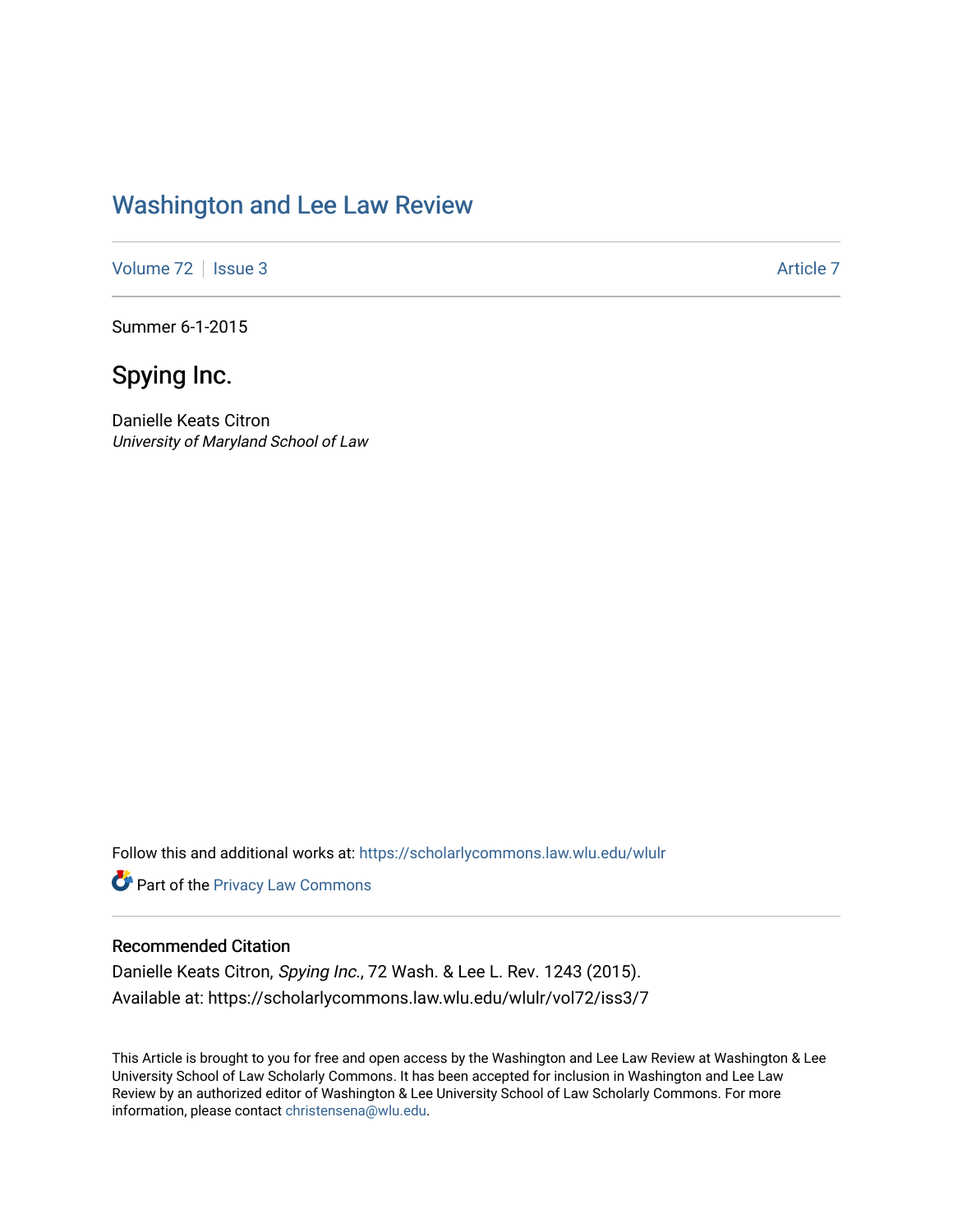# Spying Inc.

### Danielle Keats Citron

#### *Abstract*

*The latest spying craze is the "stalking app." Once installed on someone's cell phone, the stalking app can provide continuous access to the phone owner's calls, texts, snapchats, photos, calendar updates, and movements. Stalking apps destroy the privacy and confidentiality of cell phone activities. Domestic abusers and stalkers frequently turn to stalking apps because they are undetectable even to sophisticated phone owners.*

*Business is booming for stalking app providers, even though their entire enterprise is arguably illegal. Federal and state wiretapping laws ban the manufacture, sale, or advertisement of devices knowing their design makes them primarily useful for the surreptitious interception of electronic communications. But those*  laws are rarely, if ever, enforced. Existing law may be too restrictive *to make a real difference.*

*A legal agenda is essential to combating the growth of stalking software. We need to update criminal and civil penalties facing providers. Record-keeping requirements could help decrease the demand for spyware. Private rights of action, if recognized, could* 

l

 Danielle Keats Citron, Lois K. Macht Research Professor & Professor of Law, University of Maryland Francis King Carey School of Law, Affiliate Fellow, Yale Information Society Project, Affiliate Scholar, Stanford Center on Internet and Society. Serious thanks to Alvaro Bedoya, Angela Campbell, Bobby Chesney, Julie Cohen, Leslie Henry, David Gray, Josh Fairfield, Nathaniel Gleicher, Woodrow Hartzog, Margaret Hu, Robert Mosbacher, Chris Slobogin, Rachel Levinson-Waldman, Craig Timber, and David Vladeck for their insights. Jeffrey Rabkin kindly read drafts with his expert eye. Venus Johnson, Robert Morgester, and the rest of Attorney General Kamala Harris's Task Force on Cyber Exploitation offered suggestions. Thanks as well to the Georgetown-Maryland Privacy Working Group. I am grateful to the National Network to End Domestic Violence, most especially Cindy Southworth, for their help and crucial advocacy. Cassie Mejias, Frank Lancaster, and Mariel Shutinya helped me with research. Susan McCarty, as always, was a superb reader, editor, and footnote fixer. The suggestions of the participants in the Washington & Lee Law Review's Cybersurveillance in the Post-Snowden Age symposium were superb; Paul Wiley, Kelton Frye, and their team of editors were a huge help.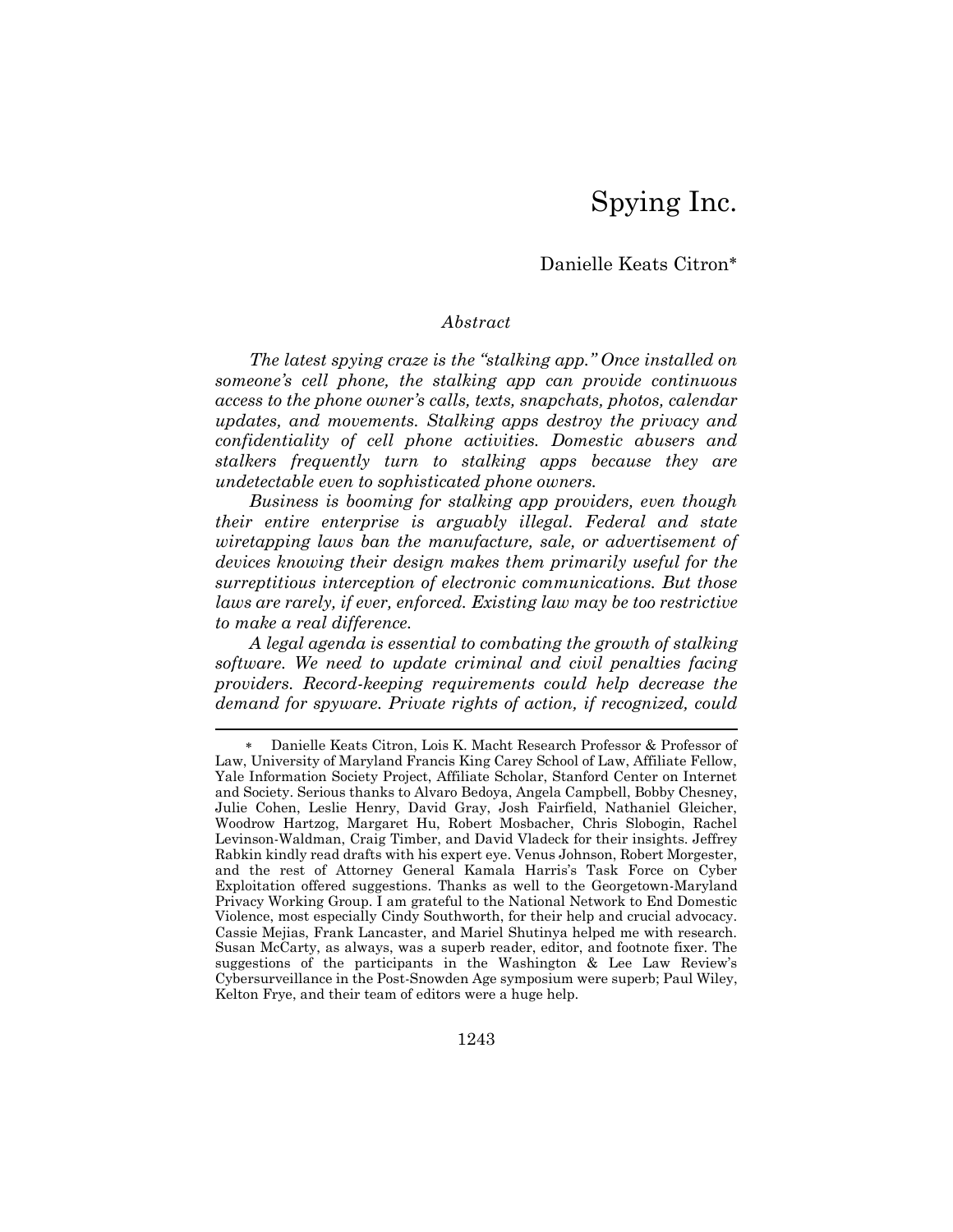*help secure redress and deterrence. To increase the likelihood that the law will be enforced, states and localities need more training and digital forensic expertise. The private sector could reinforce these efforts by offering devices that can resist the installation of spyware.* 

#### *Table of Contents*

| A. Historical Development of Wiretapping Laws1259<br>B. Cutting Off the Source: Section 2512 and |  |
|--------------------------------------------------------------------------------------------------|--|
| В.                                                                                               |  |
|                                                                                                  |  |
|                                                                                                  |  |

#### *I. Introduction*

Private spying is a booming business. A rapidly growing sector of the surveillance economy involves the provision of spyware, a type of malware installed on someone's device without knowledge or consent. Spyware providers earn monthly fees for providing secret, real-time access to a networked device owner's communications and activities.1

 <sup>1</sup>*. See* Aarti Shahani, *Smartphones Are Used to Stalk, Control Domestic Violence Victims*, NPR (Sept. 15, 2014, 4:22 PM),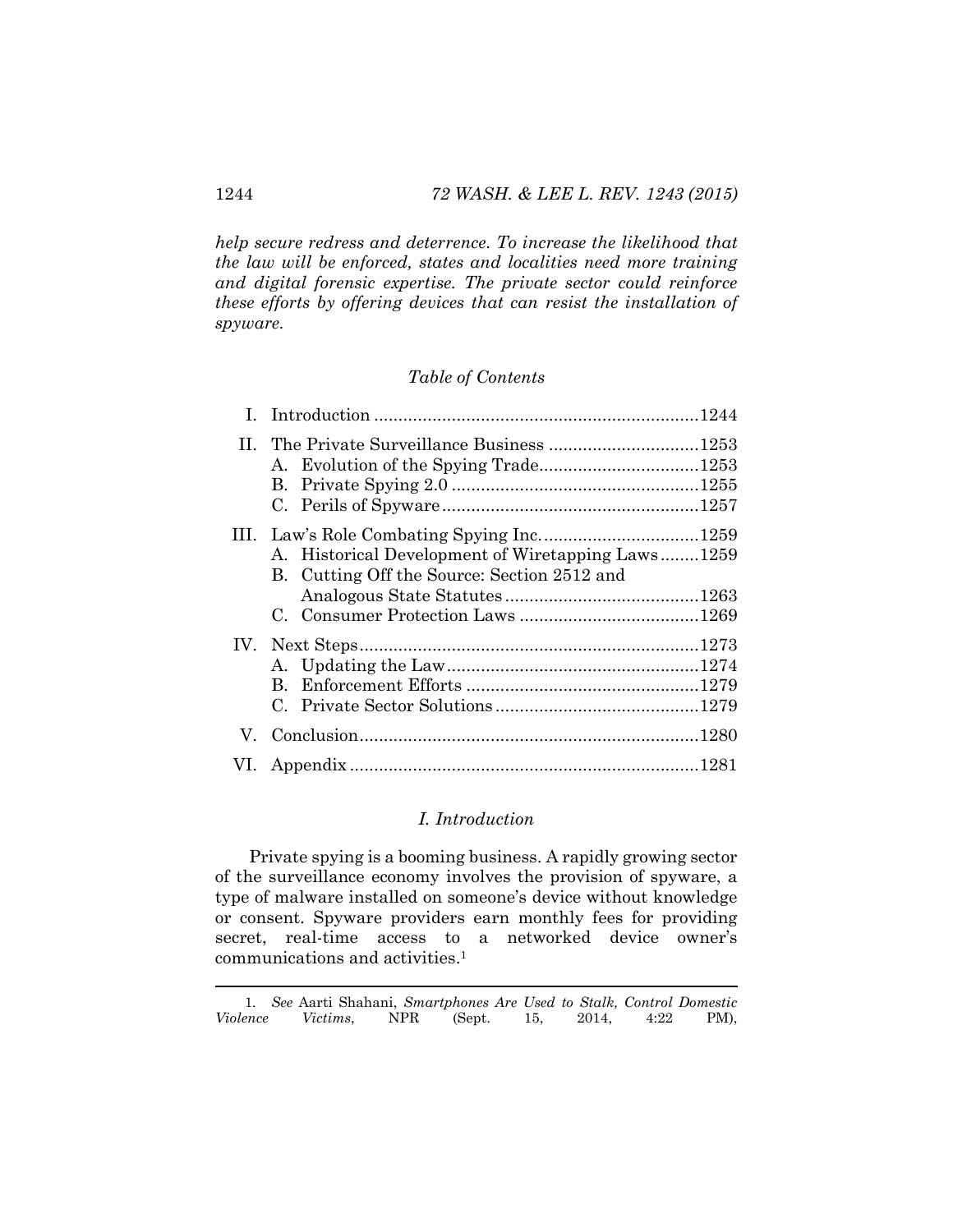<span id="page-3-1"></span>The "stalking app" is the private spy's current tool of choice.<sup>2</sup> Search Google for "cell phone spy," and an array of advertisements appear.3 "Worried about your spouse cheating? Track EVERY text, EVERY call and EVERY move they make using our EASY Cell Phone Spy Software," explained one provider.<sup>4</sup>

<span id="page-3-0"></span>The privacy invasions enabled by such surveillance software are breathtaking.

Some stalking apps are devoted to tracking a phone owner's geolocation data—the street and city where a phone is present.5 Geolocation data tells us far more than points on a map. In her concurrence in *United States v. Jones*, <sup>6</sup> Justice Sonia Sotomayor warned that monitoring a person's public movements "reflects a wealth of detail about her familial, political, professional, religious, and sexual associations."<sup>7</sup>

Other stalking apps offer an even more revealing picture of someone's daily activities. With these apps, subscribers can monitor everything phone owners do with their devices. In real time, subscribers can listen to a phone owner's calls and video chats; they can view their texts, photos, calendars, contacts, and

- 5*. See id.* (explaining how certain apps function).
- 6. 132 S. Ct. 945 (2012).

http://www.npr.org/sections/alttechconsidered/2014/09/15/346149979/smartphon es-are-used-to-stalk-domestic-abuse-victims (last visited Sept. 20, 2015) (providing an overview of how smartphones are utilized to spy on domestic abuse victims) (on file with the Washington and Lee Law Review).

<sup>2</sup>*. See* Cahal Milmo, *Exclusive: Abusers Using Spyware Apps to Monitor Partners Reaches 'Epidemic Proportions*,' THE INDEP. (Dec. 26, 2014), http://www.independent.co.uk/news/uk/home-news/exclusive-abusers-usingspyware-apps-to-monitor-partners-reaches-epidemic-proportions-9945881.html (last visited Sept. 20, 2015) (detailing the increasing popularity of spyware applications) (on file with the Washington and Lee Law Review).

<sup>3</sup>*. See* Appendix, Exhibit A (showing the results for such an internet search).

<sup>4</sup>*. See Location Privacy Protection Act of 2014: Hearing Before the Subcomm. on Privacy, Tech. and the Law of the S. Comm. on the Judiciary*, 113th Cong. (2014) (statement of Cindy Southworth, Vice President of the National Network to End Domestic Violence on behalf of the Minnesota Coalition for Battered Women) [hereinafter *Southworth Testimony*] (describing how spyware apps target domestic violence victims).

<sup>7</sup>*. See id.* at 955 (Sotomayor, J., concurring) (warning of the hazards of location monitoring).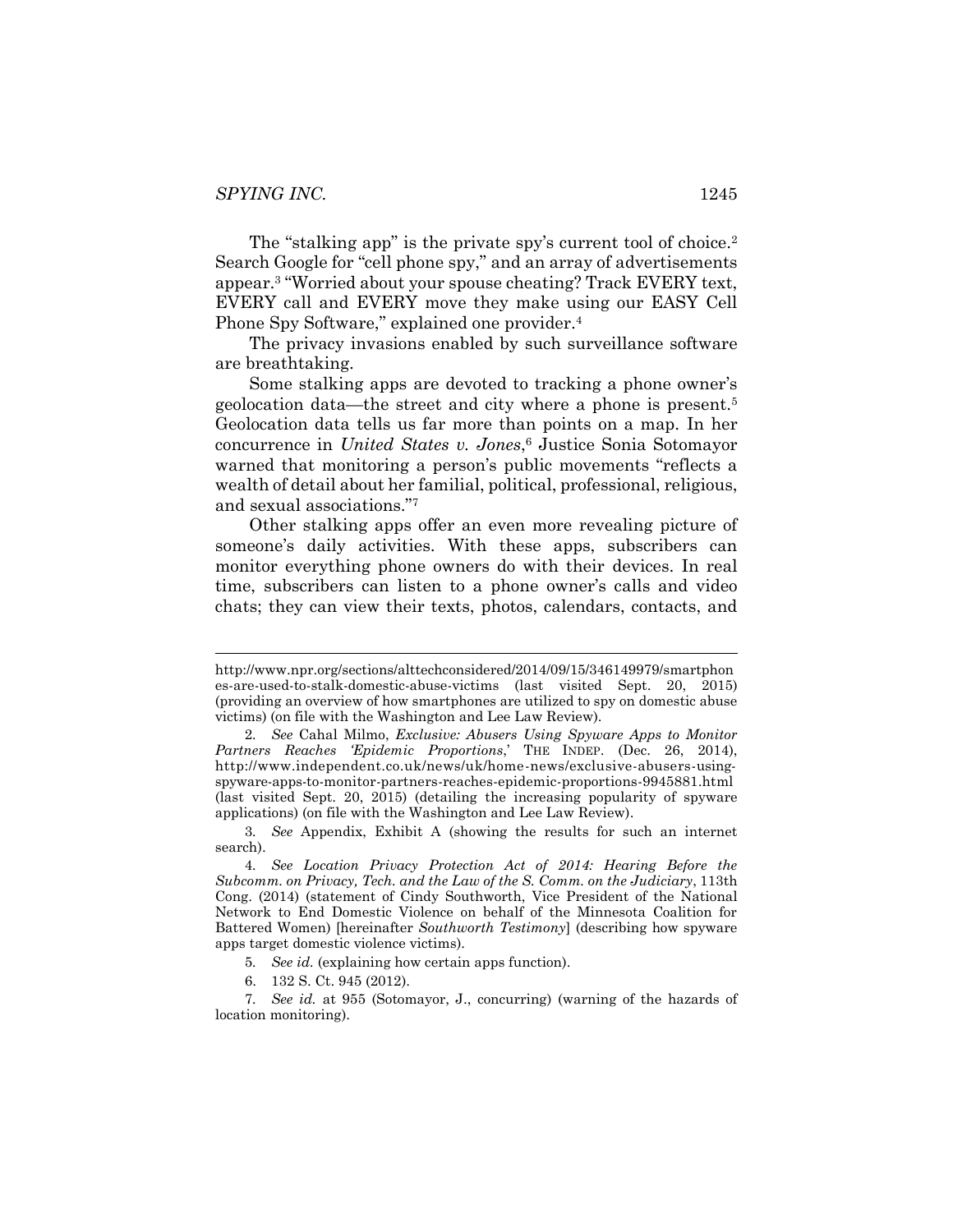browsing habits.8 Targeted phones can be turned into bugging devices; conversations within a fifteen-foot radius of a phone are recorded and uploaded to the provider's portal. As FlexiSpy tells subscribers, "[b]ug their room: listen in on their phone's surroundings and listen in on what is really going on behind closed doors."<sup>9</sup>

<span id="page-4-1"></span><span id="page-4-0"></span>A key selling point of stalking apps is their hidden nature.<sup>10</sup> Subscribers are assured that, once they download the spyware app to someone's phone, the phone owner will be unable to detect the spyware.11 Stalking apps are advertised as "100% undetectable."<sup>12</sup> FlexiSPY promises "total control of your partner's phone without them knowing it. . . . See exactly where they are, or were, at any given date or time."<sup>13</sup> Cellphone Spying stresses:

<span id="page-4-2"></span>[w]hat this app . . . can do is capture that information for retrieval at a later date—without the target phone user ever knowing anything about it! As with all its functionality, the user of the targeted phone will have no clue that their phone has been compromised or that their data is getting leaked to somebody else.<sup>14</sup>

 <sup>8.</sup> Saiyai Sakawee, *This App Lets Men with "Several Girlfriends" Spy on Their Significant Others' Every Move*, TECH IN ASIA (Dec. 11, 2013, 7:00 PM), https://www.techinasia.com/app-lets-men-several-girlfriends-spy-significantothers-move/ (last visited Sept. 20, 2015) (listing the range of functions that applications offer) (on file with the Washington and Lee Law Review).

<sup>9.</sup> FLEXISPY, [http://www.flexispy.com](http://www.flexispy.com/) (last visited Sept. 20, 2015) (on file with the Washington and Lee Law Review).

<sup>10</sup>*. See id.* (marketing itself as a spy app).

<sup>11.</sup> mSpyVIP, *Cell Phone Spy – mSpy Review*, YOUTUBE (Dec. 15, 2012), https://www.youtube.com/watch?v=YNbT0At4Tsg (last visited Sept. 20, 2015) (detailing one such spyware app) (on file with the Washington and Lee Law Review).

<sup>12</sup>*. See Southworth Testimony*, *supra* note [4](#page-3-0) (describing the advertising tactics of spyware apps).

<sup>13</sup>*. See Location Privacy Protection Act of 2014: Hearing Before the Subcomm. on Privacy, Tech. and the Law of the S. Comm. on the Judiciary*, 113th Cong. (2014) (statement of Chairman Franken) [hereinafter, *Franken Statement*] (discussing the tools that are advertised).

<sup>14</sup>*. See How Do Cell Spying Apps Work?,* CELLSPYINGHQ (Jan. 15, 2014), http://cellspyinghq.com/how-do-cell-spying-programs-work/ (last visited Sept. 20, 2015) (detailing the apps' unique tools) (on file with the Washington and Lee Law Review).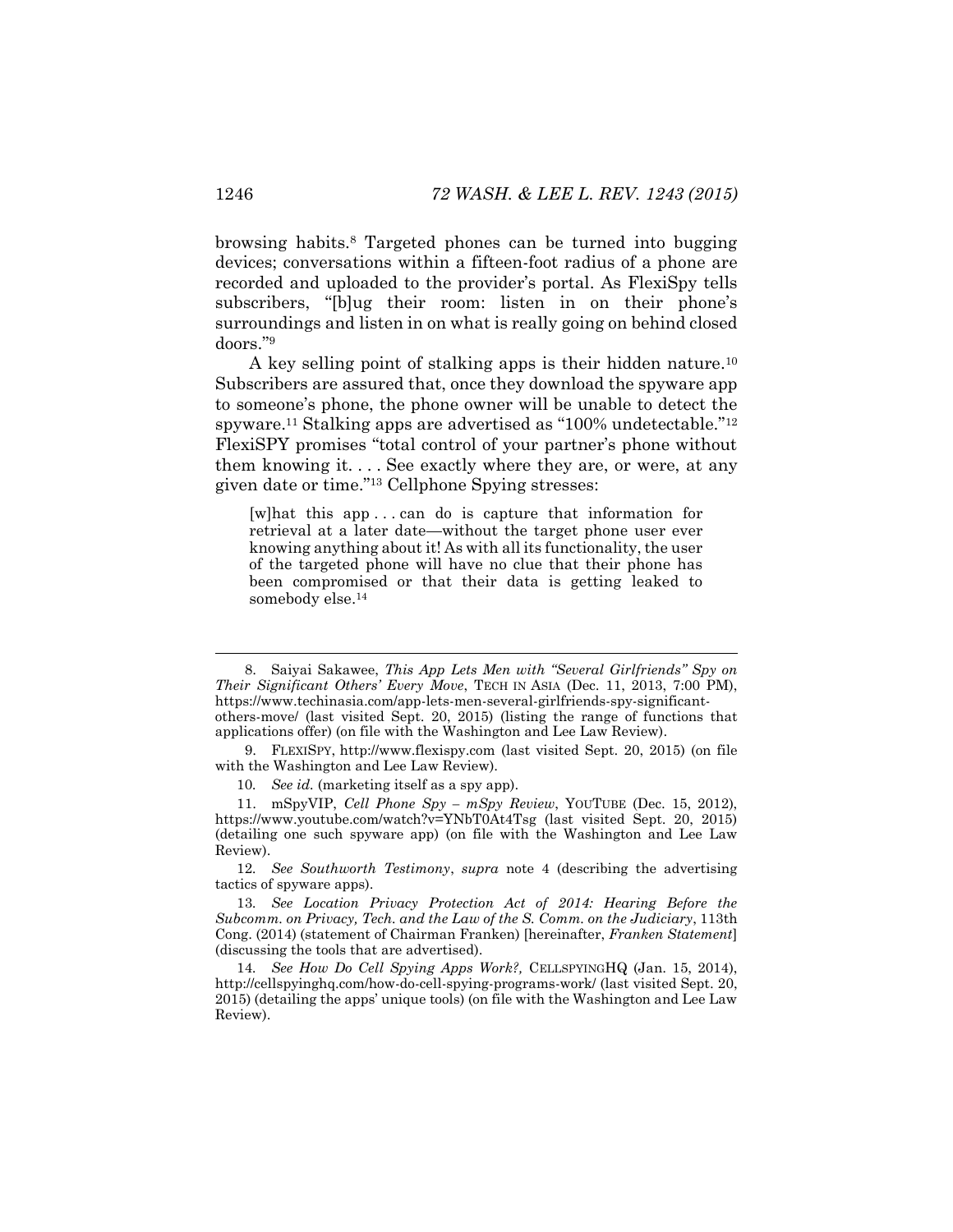HelloSpy claims that its app "silently monitor[s] text messages, GPS locations, call details, photos, and social media activity."<sup>15</sup> Users are assured that the app "does not display any icons and appears on the device application database under different names (system processes), which leaves virtually no chance for the user to identify this software."<sup>16</sup>

Cyber stalking apps and their ilk thus enable continuous and secret tracking of a cell phone owner's intimate conversations, medical appointments, online banking activity, intellectual musings, minute-to-minute movements, and far more. As the Court underscored in *Riley v. California*,<sup>17</sup> with access to someone's cell phone, a viewer can reconstruct the "sum of an individual's private life."<sup>18</sup>

Although providers often emphasize that parents and employers could use their apps to check on children and employees, stalkers and domestic abusers are often their targeted audience.<sup>19</sup> National Network to End Domestic Violence's (NNEDV) Vice President Cindy Southworth explains that "some developers try to mask their nefarious intentions by mentioning child safety or employee safety once or twice, but their true focus is obvious when they reiterate on every page how their products are completely hidden and work in stealth mode."<sup>20</sup>

<span id="page-5-0"></span>If one digs at all, it becomes clear that stealth surveillance of ex-intimates is a key goal.<sup>21</sup> Stalking apps are hailed as the "spy in

18*. See id*. at 2489 (discussing the effects of long-term surveillance).

19*. See* Appendix, Exhibit B (showing an advertisement targeting individuals interested in spying on their spouses).

20*. Senate Bill Would Ban Stalking Apps and Save Women's Lives*, NAT'L NETWORK TO END DOMESTIC VIOLENCE (June 4, 2014), http://nnedv.org/news/4296 senate-bill-would-ban-stalking-apps-and-save-women-s-lives.html (last visited Sept. 20, 2015) (on file with the Washington and Lee Law Review).

21. Cellphone Spying, a site about stealth spying on intimates, links to PhoneWatcher.net, which in turn links to the spyware provider mSpy. mSpy says that 40% of users are parents and 10 to 15% are small businesses monitoring employees but is silent about the remaining 45 to 50% of its customers. *See* Kate Knibbs, *Smartphone Spying Startup Will Keep an Eye on NYC*, DAILY DOT (Feb.

 <sup>15.</sup> HELLOSPY, hellospy.com (last visited June 20, 2015) (on file with the Washington and Lee Law Review).

<sup>16</sup>*. See Southworth Testimony*, *supra* note [4](#page-3-0) (explaining how the companies focus their advertising on the undiscoverability of the app).

<sup>17.</sup> 134 S. Ct. 2473 (2014).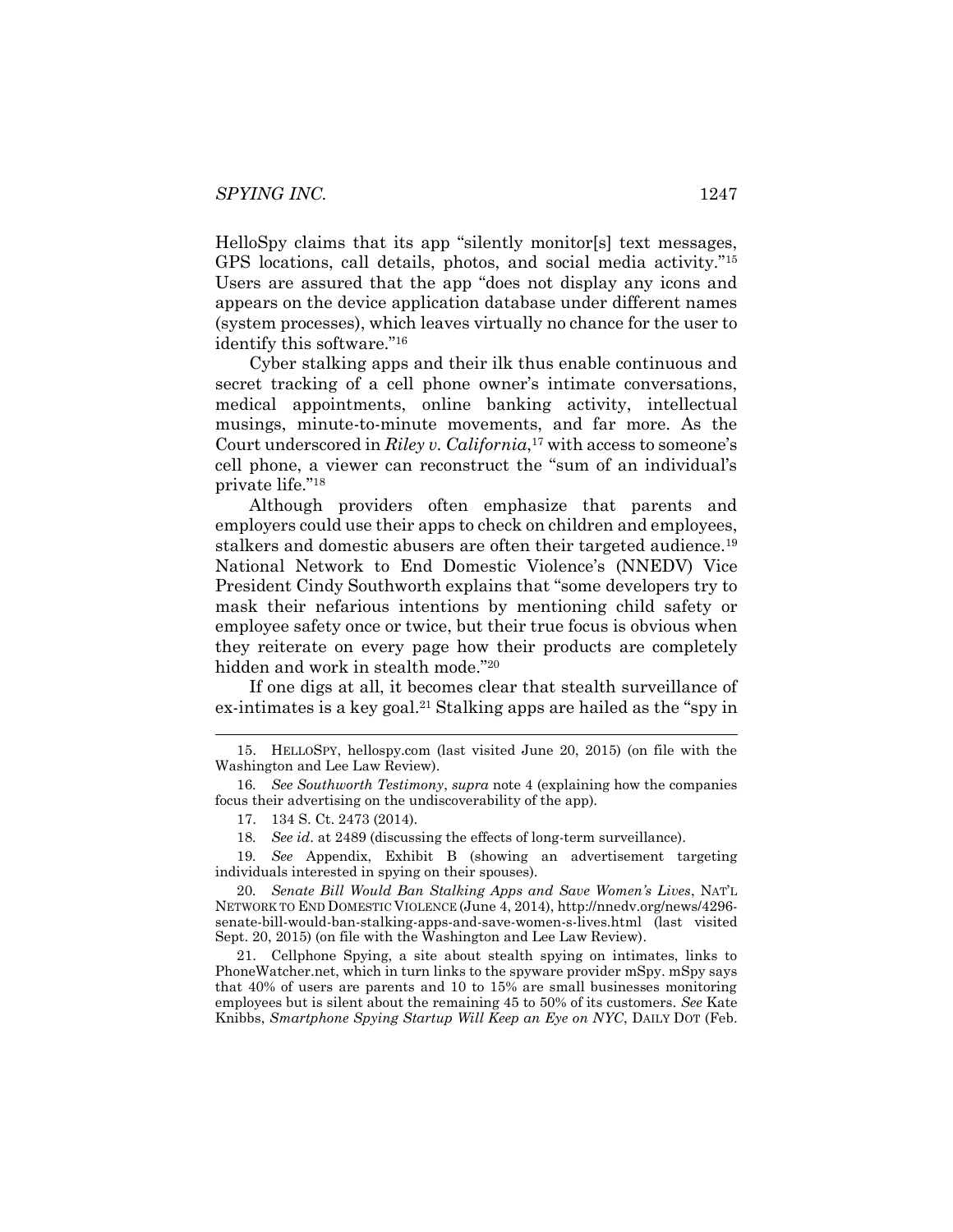[a cheating spouse's] pocket."<sup>22</sup> FlexiSPY advertisements prominently feature a photo of a couple next to the message: "many spouses cheat. They all use cell phones. Their phones will tell you what they won't."<sup>23</sup> The advertisement continues, "Women who do cheat usually do so in a well-planned and discrete [sic] fashion, making it exceedingly difficult for their man to know they're being cuckolded. . . . Women are much more capable of looking you straight in the eye and lying."<sup>24</sup> A marketing video for a stalking app asked, "So you want to keep an eye on your loved one or your employees, because you suspect they're hiding something and it might get too late?"<sup>25</sup> Another app provider's advertisement includes "a photo of a woman whose face was marked with ugly abrasions and whose forearm was held in the grip of a man."<sup>26</sup> Finally, mSpy emphasizes that its software app helps people catch cheating wives.27

<span id="page-6-0"></span>Much of this activity is illegal.<sup>28</sup> Intercepting electronic communications without at least one party's consent violates

22*. See* Dickson, *supra* note [21](#page-5-0) (discussing the advertising techniques used by various apps).

23. FLEXISPY, *supra* note [9](#page-4-0). Under the caption "Catch Cheaters," Flexispy asks, "Is your wife or husband cheating on you? For the sake of your mental and sexual health, you have a right to know if your partner is being responsible. Spy on their cellphones to know." *Id.*

24. Milmo, *supra* note [2.](#page-3-1)

25. STEALTH GENIE, *StealthGenie—World's Most Powerful Cell Phone Spy Software*, YOUTUBE (2013), http://www.youtube.com/watch?v=YycVKHOC p0M&list=UUi2qZEeLu4x7-eH70o52njQ (last visited Sept. 20, 2015) (on file with the Washington and Lee Law Review).

26. Kim Zetter, *The Criminal Indictment That Could Finally Hit Spyware Makers Hard*, WIRED (Oct. 1, 2014), http://www.wired.com/2014/10/stealthgenieindictment/ (last visited Sept. 20, 2015) (on file with the Washington and Lee Law Review).

27*. See* mSpyVIP, *supra* note [11](#page-4-1) (advertising the benefits of its application).

28*. See infra* note [132](#page-23-0) (listing various state statutes regulating cyber

 <sup>27, 2014),</sup> http://www.dailydot.com/technology/mspy-goes-to-nyc/ (last visited Sept. 20, 2015) (discussing how various spy apps are intertwined) (on file with the Washington and Lee Law Review). In March 2014, mSpy's website demonstrated the service with a man tracking the communications and whereabouts of his wife and son. *See* E.J. Dickson, *To Catch a Cheater: 6 Apps for Spying on Your Significant Other*, DAILY DOT (Mar. 5, 2014), http://www.dailydot.com/technology/ love-surveillance-spying-apps/ (last visited Sept. 20, 2015) (listing spy apps that are currently available and the services offered by each) (on file with the Washington and Lee Law Review).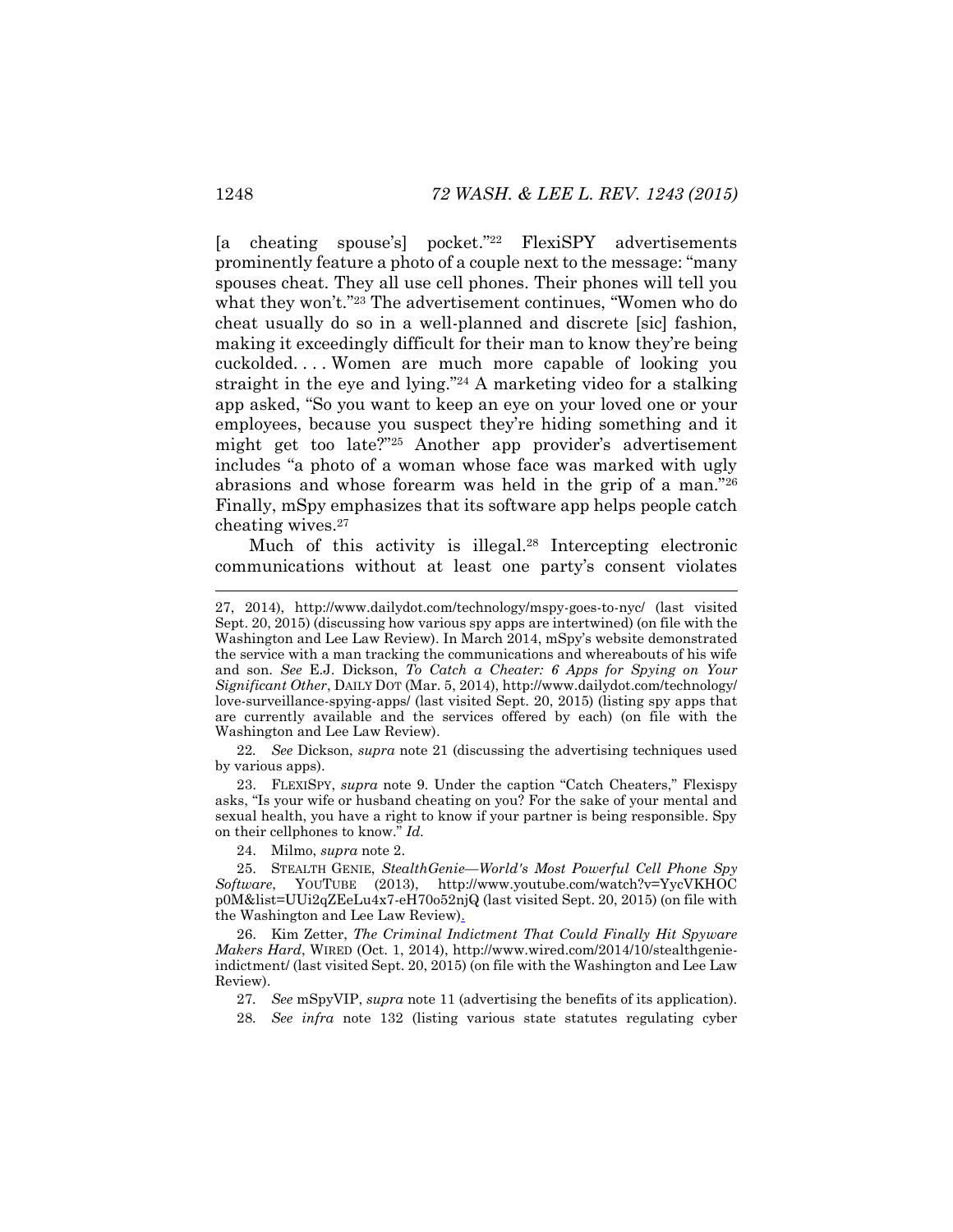<span id="page-7-0"></span>federal and state wiretap laws.29 At the federal level, and in most states, cyber stalking is a crime.<sup>30</sup> But, bringing criminal law to bear against individual perpetrators is challenging. Spyware apps are hard to detect; so then is the criminal surveillance.

<span id="page-7-1"></span>Even when stalking victims suspect that their phones are being monitored, their complaints to law enforcement are seldom pursued. Police departments often lack the forensic equipment necessary to examine mobile devices for stalking apps.31 Reports often go nowhere because domestic violence and stalking are low priorities for law enforcement. Police officers receive little training on the relevant laws and the technology necessary to investigate such crimes.<sup>32</sup> Because both the law and the technology are not well understood, law enforcement does little beyond advising victims to get rid of their phones.33 Resources to fund digital forensic investigations are especially scarce at the state and local level.34 Then too, the lack of cooperation between jurisdictions may prevent the apprehension of stalkers.35

What about the parties responsible for providing spyware and other covert surveillance tools? Under federal law, it is a crime to manufacture, sell, or advertise a device knowing or having reason

surveillance).

<sup>29</sup>*. See infra* note [132](#page-23-0) (listing the ways in which states have attempted to regulate the monitoring of cyber communications).

<sup>30</sup>**.** DANIELLE KEATS CITRON, HATE CRIMES IN CYBERSPACE 123–25 (2014).

<sup>31</sup>*. Location Privacy Protection Act of 2014: Hearing Before the Subcomm. on Privacy, Technology and the Law of the S. Comm. on the Judiciary*, 113th Cong. (2014) (statement of Detective Brian Hill, Criminal Investigations Division, Anoka County Sheriff's Office) [hereinafter *Hill Testimony*].

<sup>32</sup>*. See* CITRON, *supra* note [30,](#page-7-0) at 83–87 (exploring the ways in which law enforcement officials handle cyber stalking). The Attorney General of California Kamala Harris has been working hard to address this problem in her state. I am working with her Task Force on Cyber Exploitation on efforts to educate law enforcement about cyber stalking. Funds are being diverted to enhance law enforcement's digital forensic expertise in California. Telephone Interview with then Special Attorney General Jeffrey Rabkin (notes on file with author).

<sup>33</sup>*. See id.* at 83–85 (discussing the issues that law enforcement officials face when dealing with cyber stalking)

<sup>34</sup>*. See id.* at 88–89 (explaining the various challenges that plague law enforcement).

<sup>35</sup>*. See id.* (noting the coordination required between agencies for successful enforcement of cyber-related laws).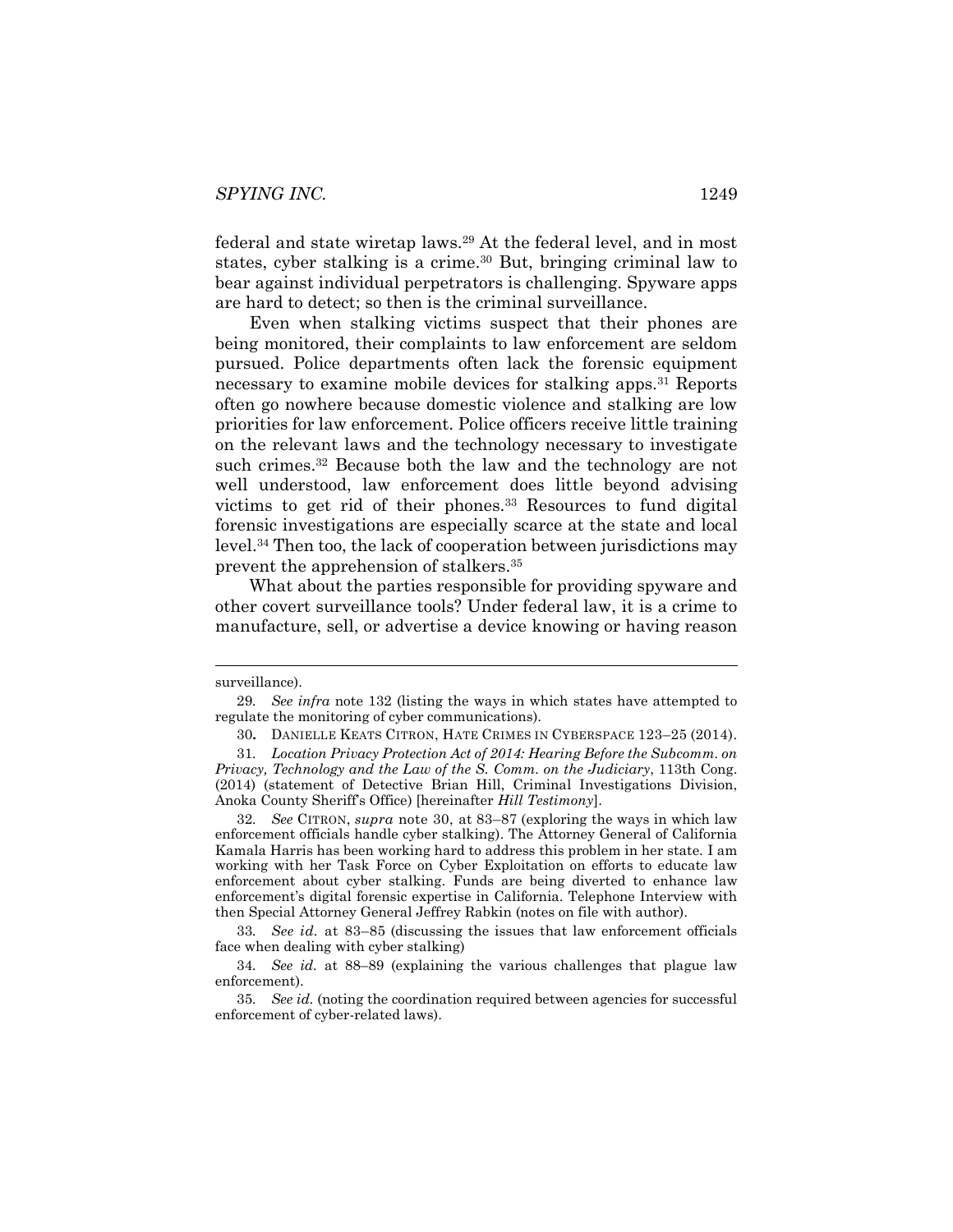to know that the design of the device renders it "primarily useful" for the covert interception of electronic, wire, or oral communications.36 Twenty-five states and the District of Columbia have similar criminal statutes.<sup>37</sup> At least in theory then, the providers of stalking apps could face federal and state criminal charges if it can be proved beyond a reasonable doubt that they knew or had reason to know the apps were designed to be "primarily useful" for secret surveillance.

The prosecution of businesses involved in the manufacture and sale of stalking apps could be a crucial deterrent, but that possibility has not yet been realized. There have been few, if any, state prosecutions against the entities providing covert surveillance tools and a modest number at the federal level. If law enforcement initiated more investigations, the law might only cover a narrow set of devices or tools: those whose design renders them "primarily useful" for the interception of electronic, wire, or oral communications. Existing law does not ban the interception of location data.

Although the Federal Trade Commission has brought a handful of enforcement actions against spyware providers for engaging in unfair and deceptive trade practices, and a few state Attorneys General have done the same, stalking app providers have paid little attention.<sup>38</sup> Such services continue to proliferate; their ads brazenly appear online.<sup>39</sup>

Something more must be done. Software secretly tracking a phone's activities exacts profound costs to privacy while serving no legitimate purpose. Aided by spyware, abusers can find victims who are desperately trying to escape them. Victims of domestic abuse have been beaten and killed. When victims learn that their phones are the source of their vulnerability, the emotional fallout is profound. Stalking victims lose their sense of personal safety. They experience anxiety at the thought of being under surveillance

 <sup>36.</sup> 18 U.S.C. § <sup>2512</sup> (2012).

<sup>37</sup>*. See infra* note [132](#page-23-0) (listing the various state codes).

<sup>38</sup>*. See infra* Part III.B. (discussing various law enforcement efforts including those by the Federal Trade Commission).

<sup>39</sup>*. See* Exhibits A, B (displaying two stereotypical online advertisements for stalking apps).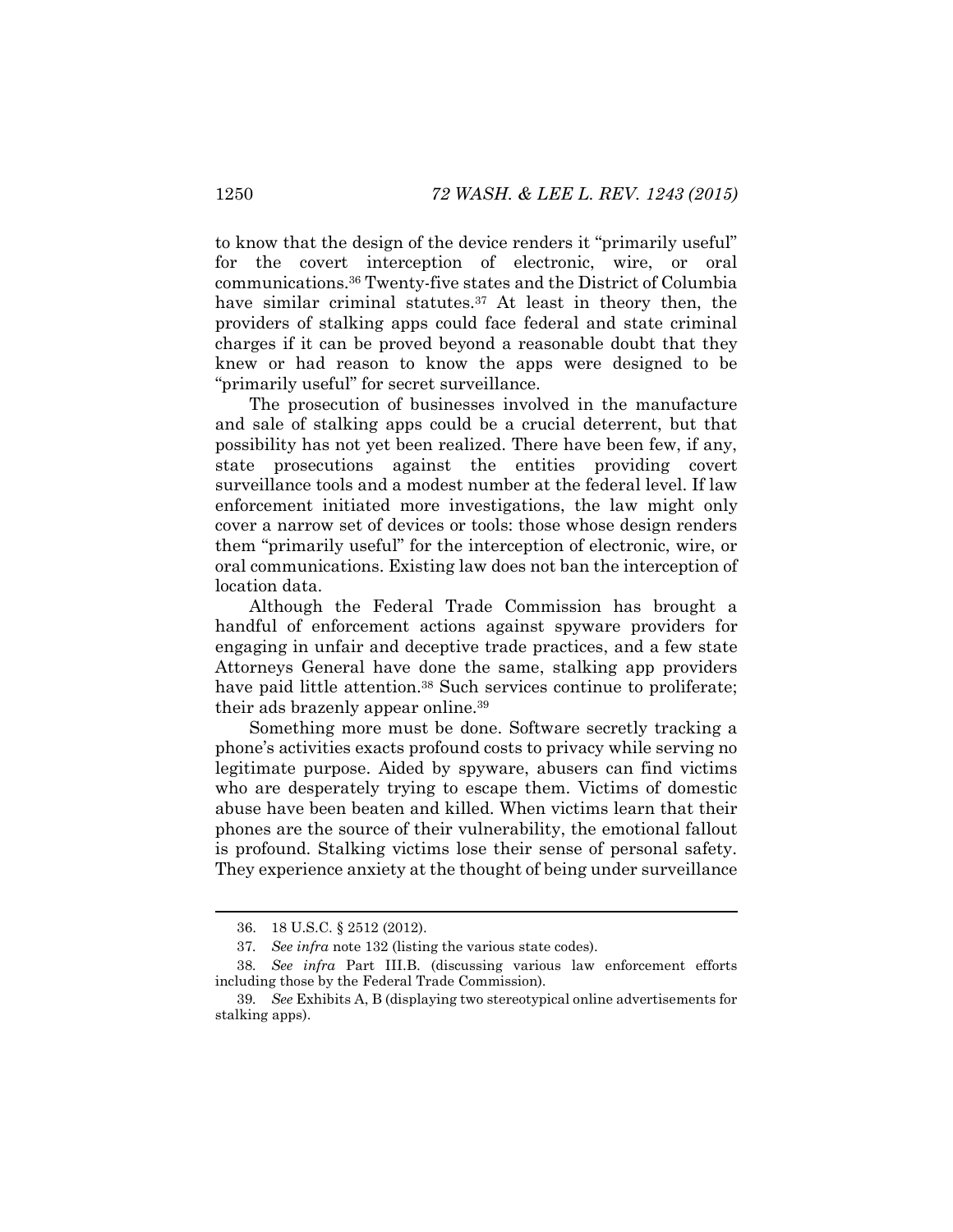by their stalkers. New phones must be purchased, and time must be spent devising new passwords and accounts.40 Many victims lack the resources to purchase new phones. If an abuser tracks a domestic violence victim to a shelter, other victims staying at the shelter are at risk.41

<span id="page-9-0"></span>Domestic abusers and stalkers are increasingly turning to surveillance software to terrorize victims. A Bureau of Justice Statistics study conducted in 2006 estimated that 25,000 people are stalked via GPS annually.42 That number surely understates the problem given the increasing adoption of cell phones and availability of stalking apps.43 Consider these studies. The National Network to End Domestic Violence found that 71% of domestic abusers monitor survivors' computer activities, and 54% of abusers tracked survivors' cell phones with stalking apps.<sup>44</sup> According to a 2012 survey of 750 victim services agencies, 75% of domestic violence survivors experience tracking of their location through their cell phones or a GPS device.45 A 2014 study sponsored by Digital Trust found that more than 50% of abusive partners used spyware or some other form of electronic surveillance to stalk victims.<sup>46</sup> The overall number of stalking victims is significant and growing; in 2009, the Bureau of Justice Statistics estimated that over 3.4 million individuals are stalked annually;47 in 2014, the Department of Justice's Bea Hanson testified that 6.6 million people are stalked annually.<sup>48</sup>

44. SAFETY NET TECHNOLOGY SAFETY SURVEY, A GLIMPSE FROM THE FIELD: HOW ABUSERS ARE MISUSING TECHNOLOGY, NATIONAL NETWORK TO END DOMESTIC VIOLENCE (2014).

- 45*. Southworth Testimony*, *supra* note [4.](#page-3-0)
- 46. Milmo, *supra* note [2.](#page-3-1)
- 47. BAUM, supra note [42,](#page-9-0) at 8.
- 48*. Location Privacy Protection Act of 2014: Hearing Before the Subcomm. on*

 <sup>40</sup>*. See Hill Testimony*, *supra* note [31](#page-7-1) (discussing how individuals handle being targets of surveillance).

<sup>41.</sup> Much thanks to Rachel Levinson-Waldman for her expertise and insights on these matters.

<sup>42.</sup> KATRINA BAUM, SHANNA CATALANO, MICHAEL RAND & KRISTINA ROSE, STALKING VICTIMIZATION IN THE UNITED STATES 8 (2009).

<sup>43.</sup> The Department of Justice may no longer be a resource for data about GPS stalking. Unfortunately, the Bureau of Justice Statistics survey has eliminated inquiry into the prevalence of GPS stalking.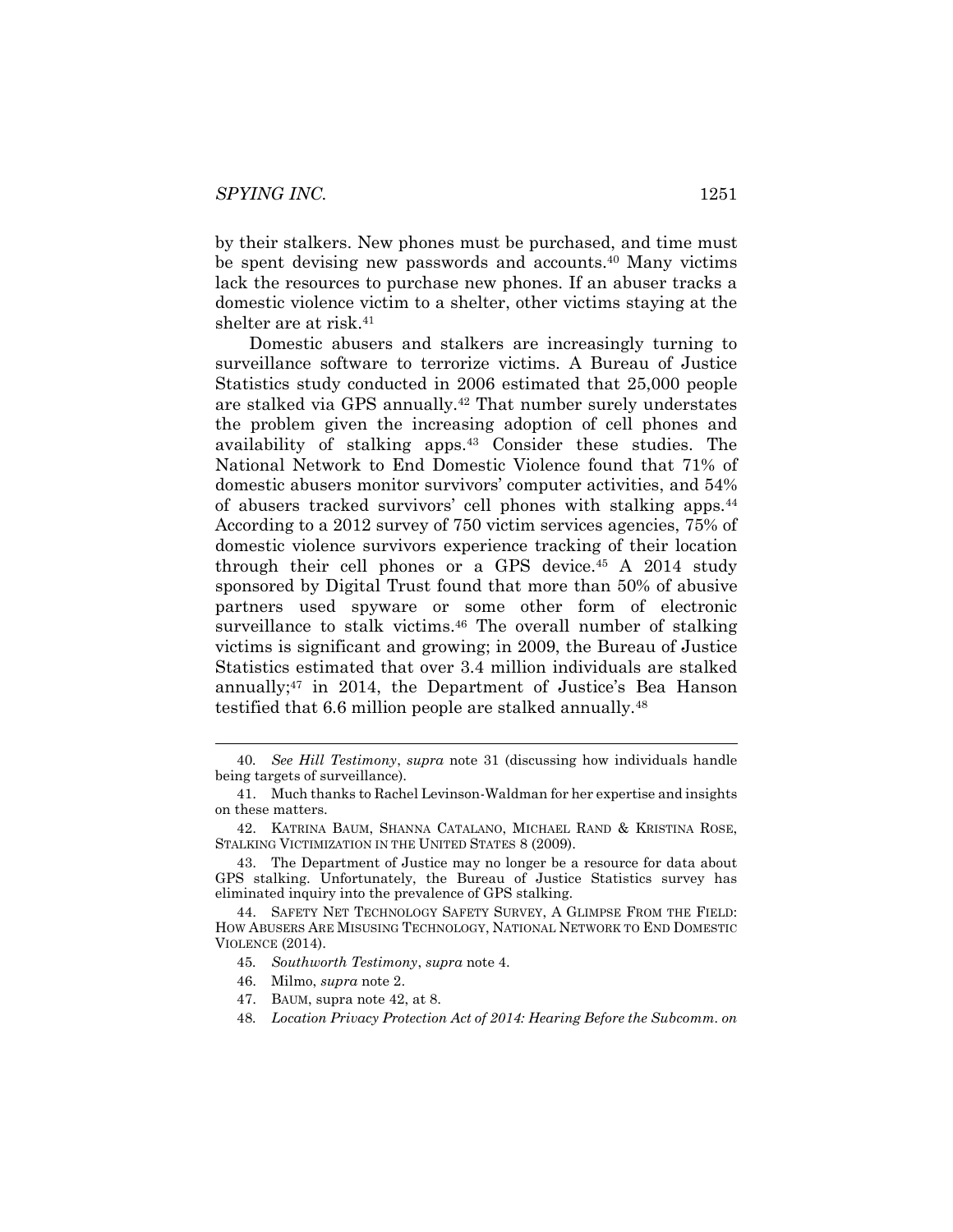Despite the dangers, surveillance software remains widely available for purchase by domestic abusers and stalkers.49 The risks of stalking apps will only escalate over time as our smart phones are connected to even more revealing information, such as biometric measuring devices and home appliances.

This Essay proposes a legal agenda aimed to curtail the enablers of private spies—the businesses manufacturing, selling, or advertising spyware and other stealth surveillance equipment. Given the difficulty of finding stalkers due to the surreptitious nature of surveillance tools, the producers of such software are a crucial source of punishment and deterrence. The question is how might we improve the law, its enforcement, and other non-legal efforts.

Legal reforms are needed to combat the production of cyber stalking apps. Current criminal law may be too narrow and overly restrictive to combat the stalking app industry. The provision of devices secretly collecting location data should be banned. Also, criminal law should extend to the purveyors of devices whose design renders them "useful" for secret surveillance. Another potential reform is to require app providers to collect records on subscribers so that private spies can be found and caught. On the civil side, individuals should be given a private right of action against the purveyors of cyber stalking software.

Legal reform should be paired with efforts to enhance law enforcement. More resources should be dedicated to training law enforcement and to digital forensic expertise. Criminal law has no chance of serving as a deterrent if it is never pursued. State Attorneys General should prioritize enforcement actions against spyware providers under their unfair and deceptive practice laws.

To be clear about this paper's scope, this Essay does not address government surveillance. In a series of articles, David Gray and I have explored government's mass data collection, analysis, and sharing.50 We have proposed a right to quantitative

l

*Privacy, Tech. and the Law of the S. Comm. on the Judiciary*, 113th Cong. (2014) (statement of Bea Hanson, Principal Deputy Dir., Dep't of Justice Office of Violence Against Women).

<sup>49.</sup> BAUM, supra note [42,](#page-9-0) at 8.

<sup>50.</sup> *See generally* David Gray & Danielle Keats Citron, *The Right to Quantitative Privacy*, 98 MINN. L. REV. 62 (2013); David Gray & Danielle Keats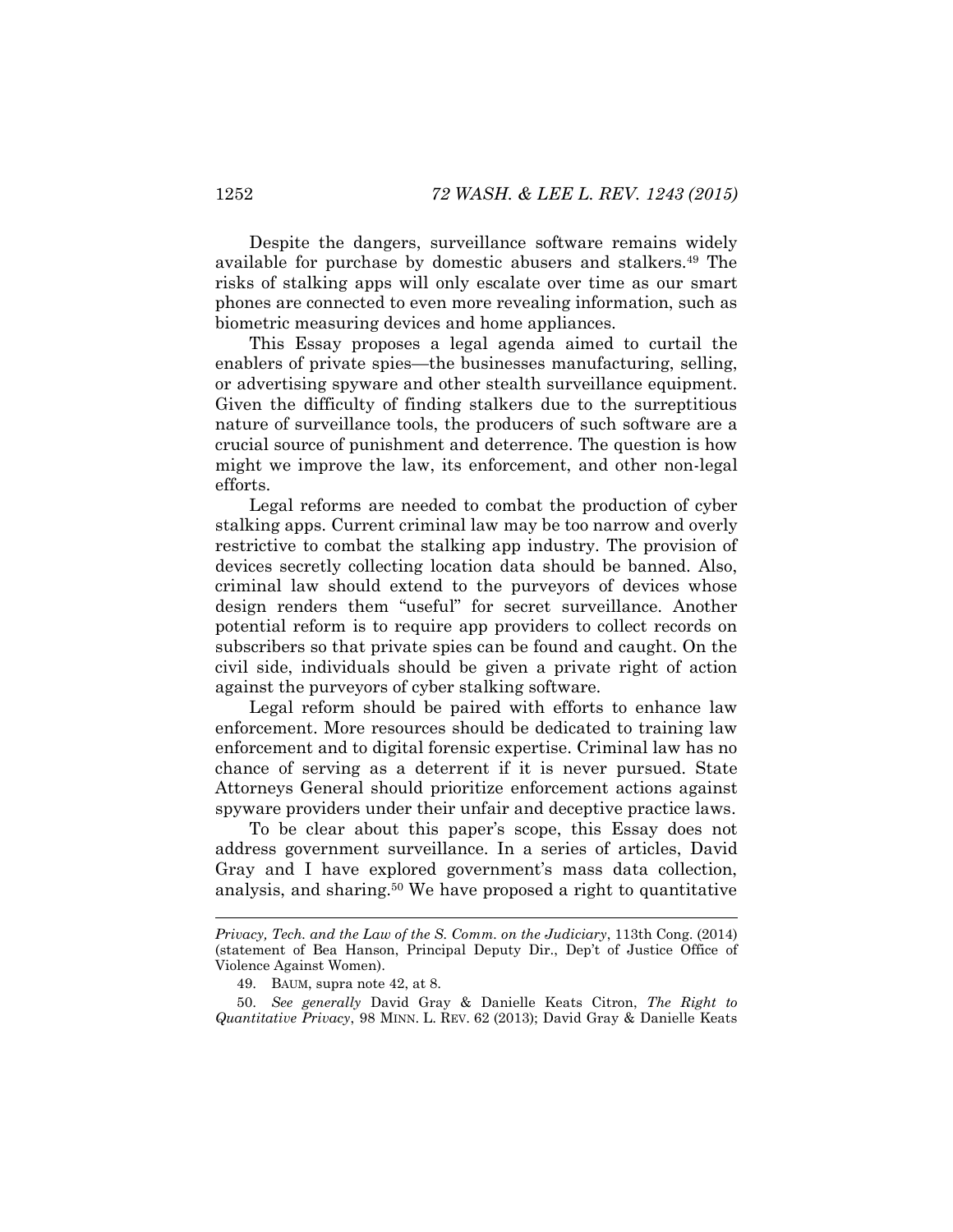privacy to strike a better balance between individual and collective expectations of privacy and law enforcement's interest in preventing, detecting, and prosecuting terrorism and crimes. This Essay leaves aside the collection, use, and sharing of personal data for legitimate commercial ends, which I have explored in other work.

Part II sets the stage with a brief history of the industry involved in the secret surveillance of individuals' confidential communications. It discusses the development of tools facilitating the continuous, indiscriminate, and secret surveillance of individuals for private, criminal ends. Part III asks what current law does about the production of surveillance tools. It explores the gaps in legal protections and the under-enforcement of existing law. Part IV offers a legal agenda to combat the problem of private spying. It calls for an expansion of criminal and civil law and for more training and resources to ensure the enforcement of existing laws. Part IV concludes by addressing potential non-legal strategies.

#### *II. The Private Surveillance Business*

#### <span id="page-11-0"></span>*A. Evolution of the Spying Trade*

Human beings are inherently curious. Gossip has long been a common pastime.51 Predictably then, as soon as telegraphs and telephones became available for purchase, so did devices designed to intercept confidential telephone and telegraph communications.52 In the early 1900s, telephone wiretap devices

52*. See* SAMUEL DASH, THE INTRUDERS: UNREASONABLE SEARCHES AND SEIZURES FROM KING JOHN TO JOHN ASHCROFT 79 (2004) (providing a history of

Citron, *A Shattered Looking Glass: The Pitfalls and Potential of the Mosaic Theory of Fourth Amendment Privacy*, 14 N.C. J. L. & TECH. 381 (2013); David Gray, Danielle Keats Citron & Liz Clark Rinehart*, Fighting Cybercrime After* United States v. Jones, 103 J. CRIM. L. & CRIMINOLOGY 745 (2013); Danielle Keats Citron & David Gray, *Addressing the Harm of Total Surveillance: A Reply to Professor Neil Richards*, 126 HARV. L. REV. F**ORUM** 262 (2013); Danielle Keats Citron & Frank Pasquale, 62 *Network Accountability for the Domestic Surveillance State*, 62 HASTINGS L.J**.** 1441 (2011).

<sup>51</sup>*. See generally* DANIEL J. SOLOVE, THE FUTURE OF REPUTATION: GOSSIP, RUMOR, AND PRIVACY ON THE INTERNET (2007) (exploring the history of gossip).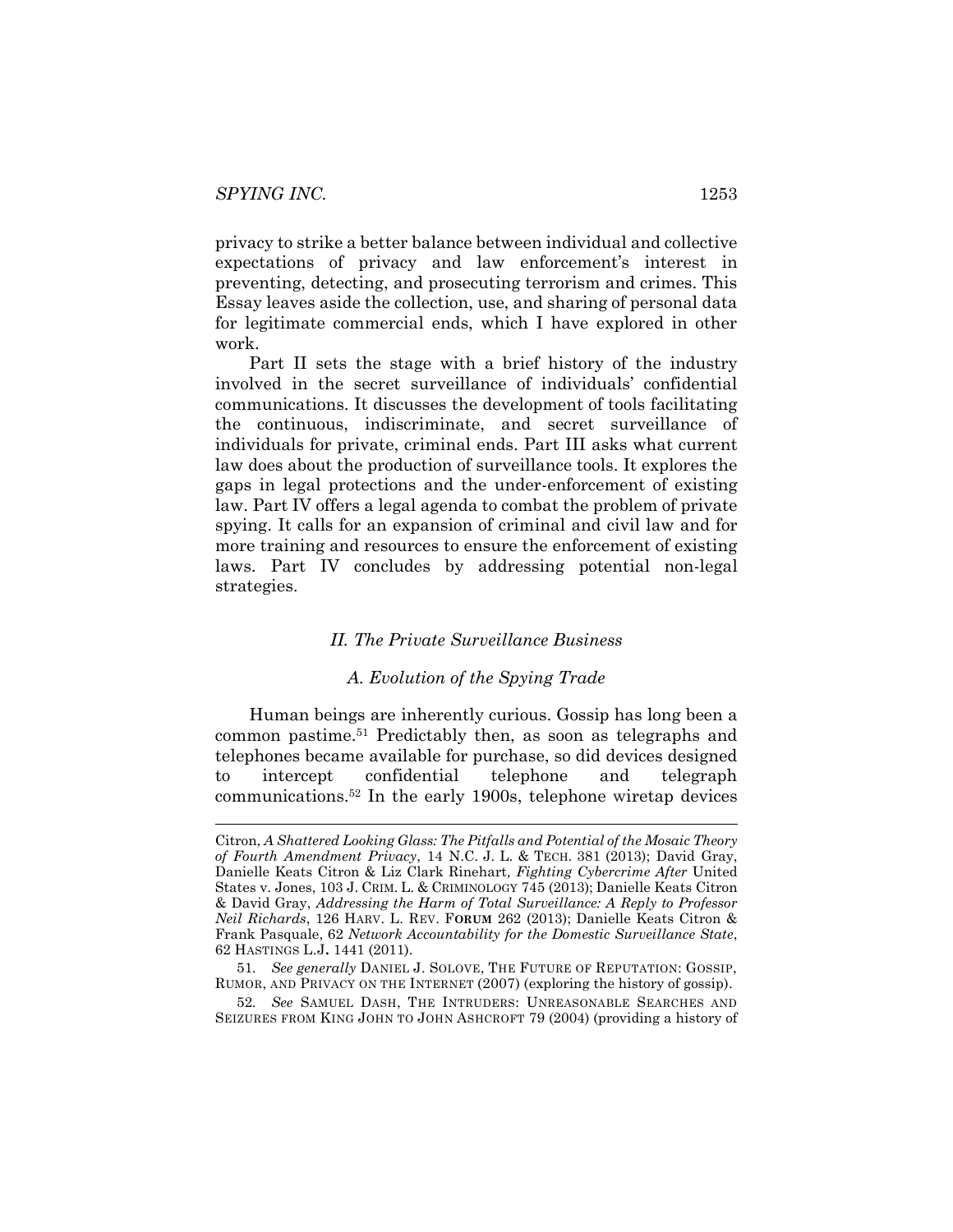were widely advertised and sold.<sup>53</sup> Businesses and individuals bought them to spy on competitors, employees, and spouses.54

<span id="page-12-1"></span>Over time, spying tools grew in variety and sophistication.55 In the 1940s and 1950s, mail order catalogs sold location trackers, spy cameras, bugging devices, radio pills, and tiny tape recorders.<sup>56</sup> Available for purchase were bugging devices hidden in martini olives, suitcase handles, earrings, and tie clasps.57 Miniature bugging devices could broadcast conversations to a receiver a block away.58 Parabolic microphones could pick up voices without being placed on the premises.59 Catalogs sought to avoid entanglement with the law by warning buyers to use bugging tools "according to the laws of your community."<sup>60</sup>

<span id="page-12-0"></span>The low cost of spying devices fueled their widespread adoption.61 Businesses installed microphones in the walls of employee restrooms and desks.62 Model homes and car salesrooms were equipped with hidden bugs to allow salespeople to overhear the musings of prospective buyers.63 Husbands bugged their wives'

54*. Id.*

55*. See* DASH, *supra* note [52,](#page-11-0) at 85 (providing a history of surveillance techniques); *see also* Berger v. New York, 388 U.S. 41, 47 (1967) (discussing the expansion of "detection techniques").

56*. See* ALAN WESTIN, PRIVACY AND FREEDOM 90, 98 (1967) (discussing surveillance tools available over the decades).

57*. See id.* (listing the various products available to consumers).

58*. See* MYRON BRENTON, THE PRIVACY INVADERS 152 (1964) (discussing the efficacy of certain surveillance devices).

59*. See Berger*, 388 U.S. at 47 (explaining how the technology used functions in practice).

60*. See* BRENTON, *supra* note [58,](#page-12-0) at 155 (discussing how surveillance technology was advertised in the past).

61. To the tune of \$250. *Id.* at 153.

62*. See* DASH, *supra* note [52,](#page-11-0) at 84 (discussing how businesses took advantage of new surveillance technology).

63*. See id.* at 85 (explaining how businesses could use surveillance devices for their own commercial advantage).

surveillance devices throughout history). During the Civil War, military telegraph messages were routinely intercepted. *Id.* After the war's end, telegraph operators got into the private wiretapping business. *Id.*

<sup>53.</sup> Alan F. Westin, *The Wire-Tapping Problem: An Analysis and a Legislative Solution*, 52 COLUM. L. REV. 165, 168 (1957).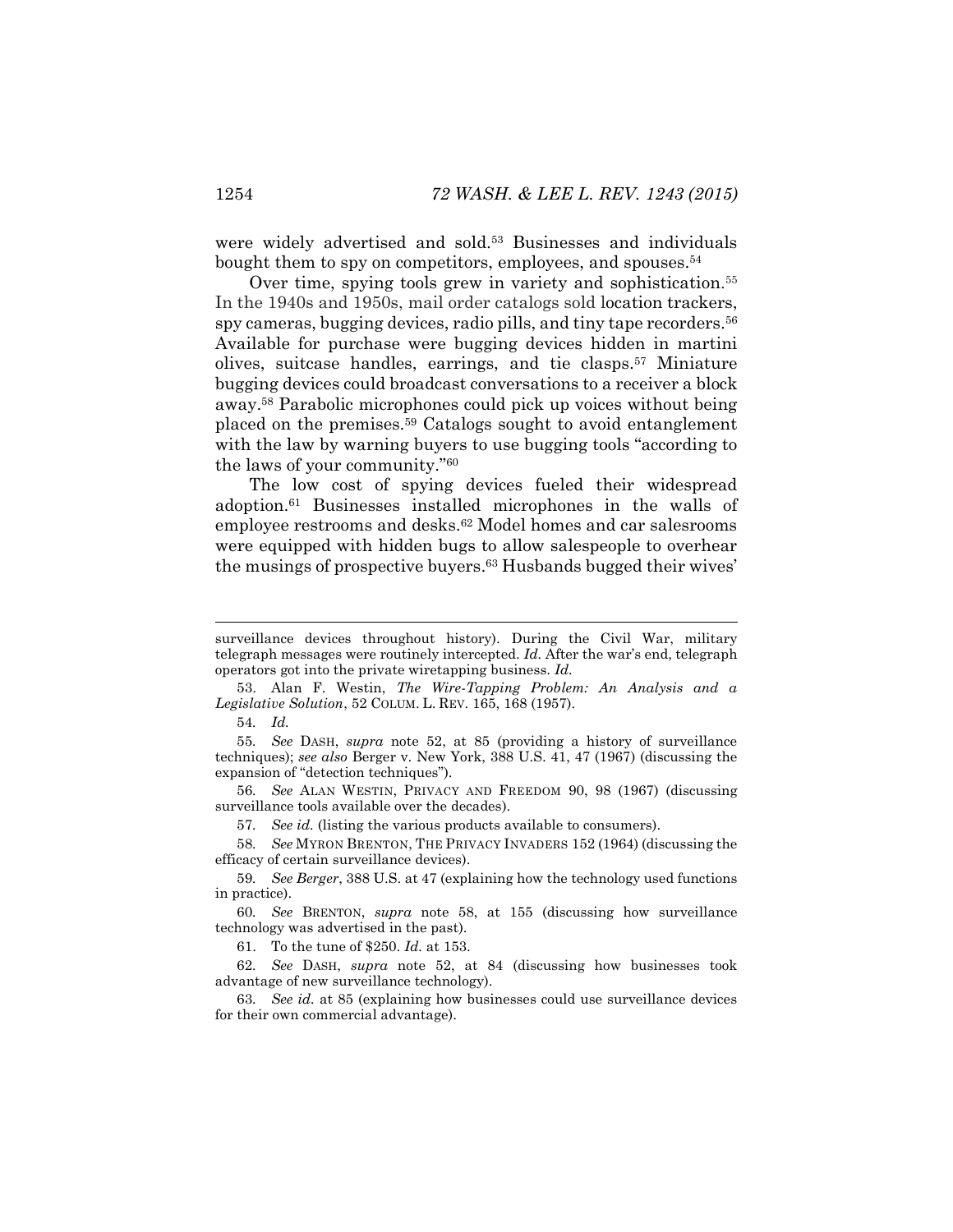bedrooms and wiretapped their home phones; wives wiretapped and bugged their husbands' offices.<sup>64</sup>

Early bugging devices faced objections and legal restrictions. As Part II explores, states and Congress barred nonconsensual wiretapping, but the laws were limited in their reach and hardly ever enforced.

#### *B. Private Spying 2.0*

The martini listening device, telephone bug, and parabolic microphone are quaint by modern standards. Today's spying tools can provide a comprehensive picture of someone's minute-tominute activities, from the sacred to the quotidian. In a dragnet style, they produce a continuous record of a person's movements, communications, online browsing, reading habits, searches, snapchats, videos, and more in real time. <sup>65</sup> Thanks to falling storage costs, it is cheap to preserve a continuous record of our intellectual, economic, political, social, and physical pursuits.

Cell phones are gold mines for the spying business. Every time a person's phone generates media content, the content is uploaded to the spyware subscriber's account for remote viewing. Through a web portal, users can view the person's calendar entries, Facebook posts, address book, photos, videos, online activities, text messages, call logs, emails, snapchats, and location. The watcher can turn the person's phone into a bugging device and pick up his or her conversations.66 Cell phone owners will have no reason to suspect the surveillance because spyware is designed to be undetectable.67

In the near future, far more information will be linked to mobile personal devices. Already on the market are fitness exercise

 <sup>64</sup>*. See id.* (noting that surveillance devices also had an impact domestically).

<sup>65</sup>*. See* Part II (introducing various cyber surveillance applications and how they operate).

<sup>66</sup>*. See* Knibbs, *supra* not[e 21](#page-5-0) (discussing the powers given to an individual using spyware).

<sup>67.</sup> United States' Memorandum of Law in Support of Motion for Preliminary Injunction at 4, United States v. Akbar, 2014 WL 7692300 (No. 1:14- CV-1273), (E.D. Va. Oct. 2, 2014).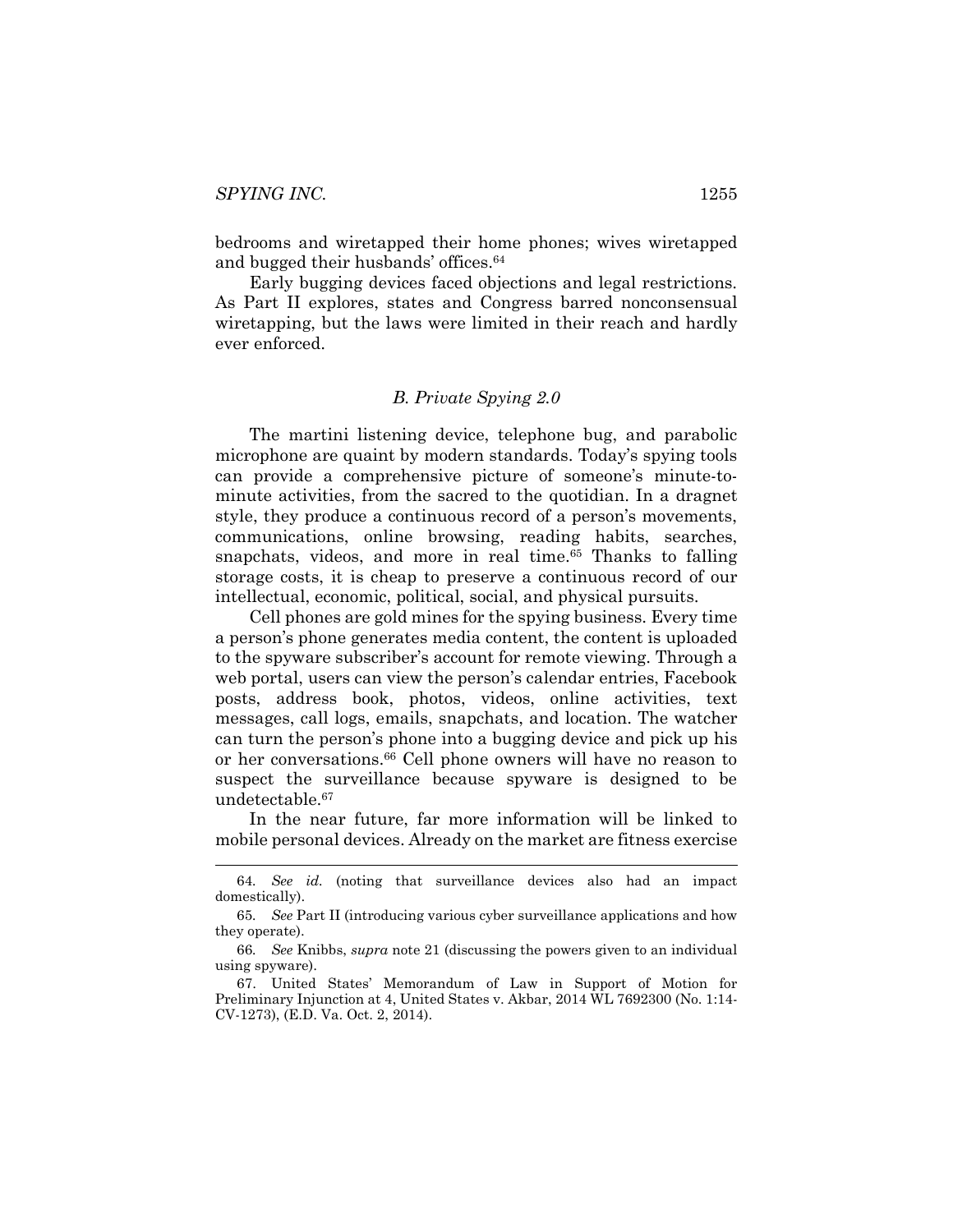bands that link to our phones, tracking our heart rate and exercise. Soon, cell phones will be connected to our home appliances, alarms, and more.

We have some sense of the businesses involved in spyware.<sup>68</sup> Let's consider a few examples. mSpy, a U.K. company with a New York office, sells a mobile app that facilitates the stealth monitoring of a person's phone activity. According to mSpy, 74% of its users are male. The most active users are between thirty-five to forty-four years old, and 53% live in the United States. Texans and Californians drive the most traffic to mSpy's website.<sup>69</sup> mSpy says that parents make up 40% of its users and that employers constitute 10 to 15% of its user base. mSpy has said nothing about the remaining 45 or 50% of its customers. In March 2014, mSpy's website demonstrated the service with a man tracking the communications and whereabouts of his wife and son.70

Highster Mobile allows users to "secretly track and spy on virtually any cell phone quickly and easily completely undetected."<sup>71</sup> On YouTube, a Highster Mobile subscriber hailed the spyware for helping him catch his wife cheating: "Without this software, I would not have been able to know that my suspicions about her cheating was [sic] correct."<sup>72</sup> A Highster Mobilesponsored user review page included several reviews applauding the app's utility in stalking intimates. One person wrote, "It doesn't work very well, but [I] did receive enough text messages to know she is cheating on me, not with 1 guy but 3, what a

 <sup>68.</sup> Just to name a few: iSpyoo, SpyBubble, Highster, mSpy, Cell Phone Spy, and Spy to Mobile. Leah Wightley, *Highster Mobile Review*, YOUTUBE (Aug. 19, 2014), https://www.youtube.com/watch?v=O2Bs5ABMRoA (last visited Sept. 20, 2015) (on file with the Washington and Lee Law Review).

<sup>69.</sup> Molly Mulshine, *Watch What You Text: iPhone Surveillance Startup Moves to NYC*, BETABEAT (Feb. 26, 2014), news.yahoo.com/watch-text-iphonesurveillance-startup-moves-nyc-220815427.html (last visited Sept. 20, 2015) (on file with the Washington and Lee Law Review).

<sup>70.</sup> Dickson, *supra* note [21.](#page-5-0)

<sup>71</sup>*. Remote Cell Phone Tracker and Spy*, HIGHSTER MOBILE, http://www.highstermobi.com (last visited Sept. 20, 2015) (on file with the Washington and Lee Law Review).

<sup>72.</sup> louiseramirez88, *Best Cell Phone Spying Tool, How I Find Out that My Wife Was CHEATING!!*, YOUTUBE (Feb. 9, 2013), https://www.you tube.com/watch?v=X0CIhdDbChY (last visited Sept. 10, 2015) (on file with the Washington and Lee Law Review).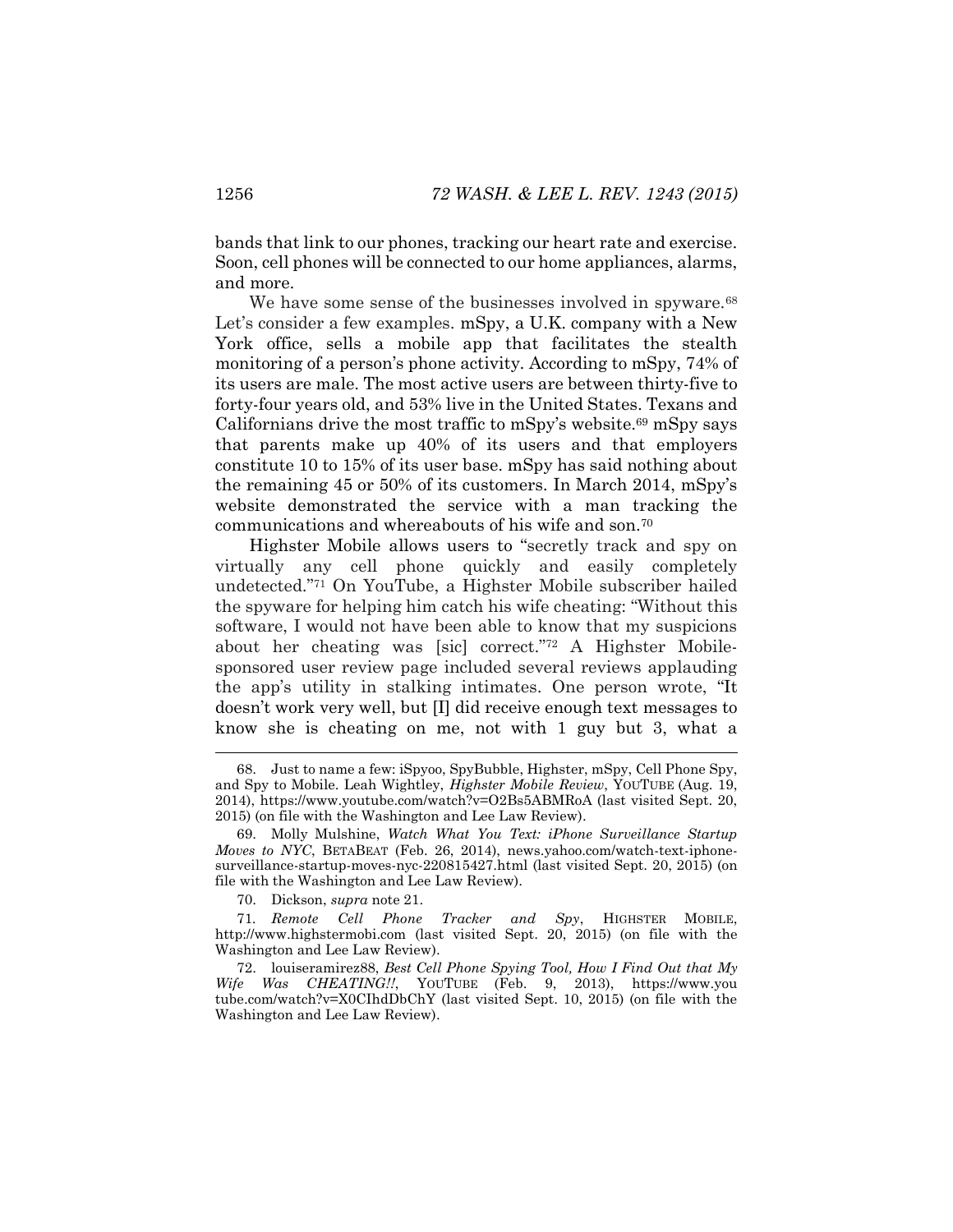woman!!"<sup>73</sup> Still another said, "Highster Mobile literally changed my life after I found my suspicions were correct. I'm now living in a different country and having the time of my life. I am free!!!"<sup>74</sup> YouTube users reviewing the app said it is great to use to watch your "cheating spouse" or your kids.<sup>75</sup>

#### *C. Perils of Spyware*

Spyware apps allow stalkers and domestic abusers to terrorize victims. Physical harm is a serious peril when abusers have access to victims' activities and whereabouts. A woman fled her abuser with whom she was living in Kansas.76 Because the woman's abuser had installed a cyber-stalking app on her phone, he knew that she had moved to Elgin, Illinois.77 The man tracked the woman to a shelter and then a friend's home where he assaulted her.<sup>78</sup> In another case, a woman tried to escape her abusive husband, but because he had installed a stalking app on her phone, he was able to find her and her children. After tracking them down, the man murdered his two children.79 In 2013, a California man, using a spyware app, tracked a woman to her friend's house and attacked her.80

In addition to the serious physical risks posed by abusers' access to spyware, imagine the chilling of expression and anxiety that ensues when stalking victims discover that their abusers have real-time access to their communications, searches, photos, books on reading apps, snapchats, social network messages, activity on

76*. Franken Statement*, *supra* note [13.](#page-4-2)

 <sup>73</sup>*. Highster Mobile Reviews*, TOP 10 SPY SOFTWARE REV., http://www.top10spysoftware.com/review/highstermobile (last visited June 20, 2015) (on file with the Washington and Lee Law Review).

<sup>74</sup>*. Id.*

<sup>75.</sup> Highster Mobile Review, *Highster Mobile 3: What You Need to Know Before You Buy Highster Mobile*, YOUTUBE (Jan. 29, 2014), https://www.youtube.com/watch?v=aUvvVx06iLw (last visited Sept. 20, 2015) (on file with the Washington and Lee Law Review).

<sup>77</sup>*. Id*.

<sup>78</sup>*. Id.*

<sup>79</sup>*. Id.*

<sup>80</sup>*. Southworth Testimony*, *supra* note [4.](#page-3-0)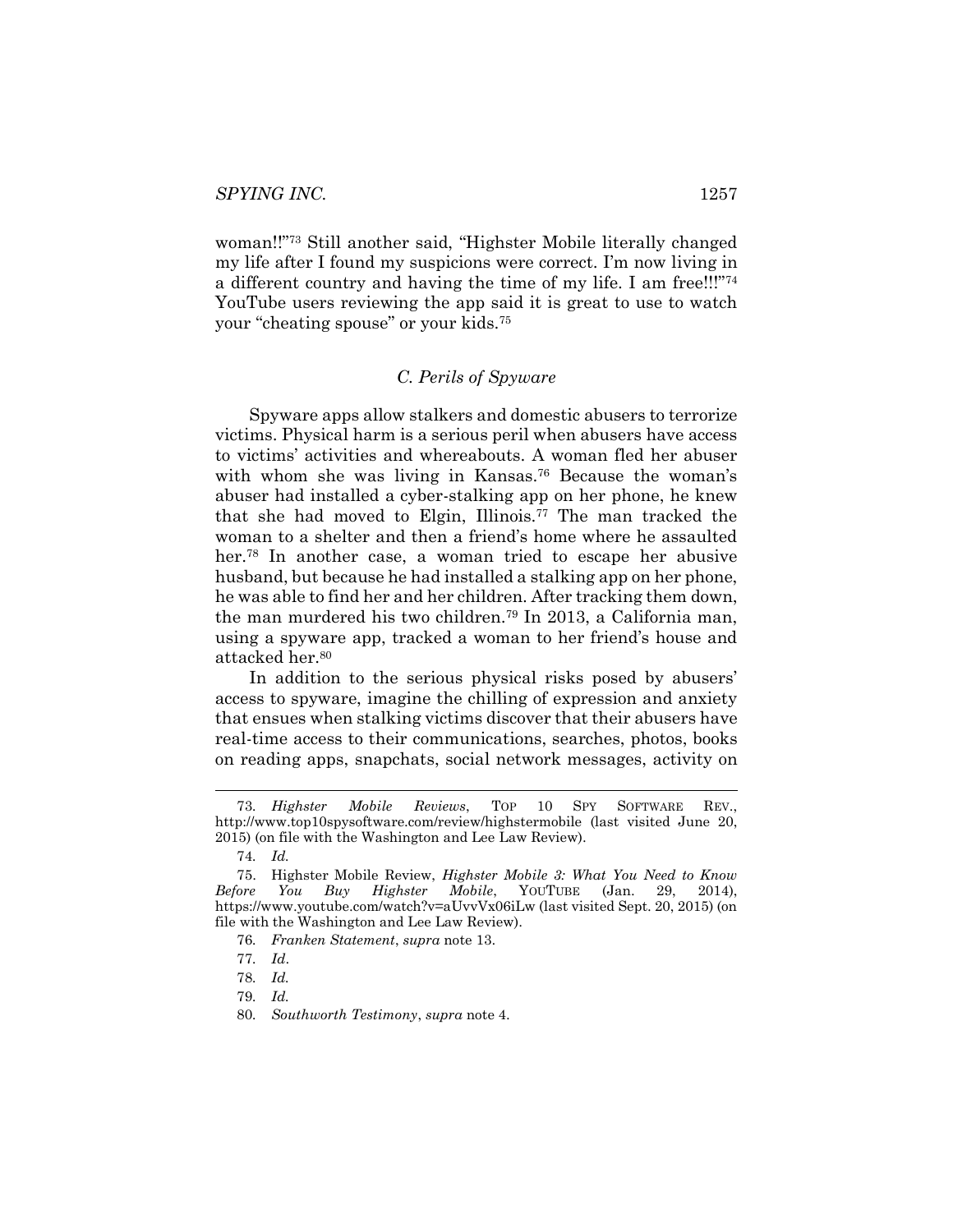dating apps, and steps taken—for days, weeks, and months. According to NNEDV's Cindy Southworth, abusers' goal is to assert control over victims, and it works.81 As victims have told law enforcement, even if they obtain new phones, they no longer feel safe using them. What is to stop their abusers from reinstalling spyware on their phones? Victims become paranoid about using networked technologies for work, socializing, and public conversations, lest their abusers track them down. They experience distress about being watched.<sup>82</sup>

That sort of chilling implicates our intellectual privacy.83 Once individuals become aware that their communications have been under surveillance, they may internalize the notion of being listened to and watched. Individual development is inevitably stunted in the face of unwanted monitoring.

Finally, stalking apps can be used to facilitate financial crimes. For instance, they can be used to steal sensitive personal information like social security numbers and passwords to assist in identity theft. Secretly installed spyware provides users access to a victim's bank passwords that can be used to empty accounts.<sup>84</sup> If victims lose their financial cushion, the harm that they experience will be far worse and their options more limited.85

 <sup>81.</sup> Aarti Sahani, *Domestic Abusers Use Cellphones to Stalk, Abuse, and Control*, NAT'L PUB. RADIO (Sept. 15, 2014), http://www.npr.org/sections/ alltechconsidered/2014/09/15/346149979/smartphones-are-used-to-stalk-controldomestic-abuse-victims (last visited Sept. 20, 2015) (on file with the Washington and Lee Law Review).

<sup>82.</sup> Studies have shown that people experience anxiety about being watched and misunderstood. *See generally* Stuart A. Karabenick & John R. Knapp, *Effects of Computer Privacy on Help-Seeking*, 18 J. APPLIED SOC. PSYCHOL. 461 (1988) (analyzing the effects of cyber surveillance).

<sup>83</sup>**.** *See generally* NEIL M. RICHARDS, INTELLECTUAL PRIVACY: RETHINKING CIVIL LIBERTIES IN THE DIGITAL AGE (2015); JULIE E. COHEN, CONFIGURING THE NETWORKED SELF: LAW, CODE, AND THE PLAY OF EVERYDAY LIFE 14**1 (**2012); Neil M. Richards, *The Dangers of Surveillance*, 126 HARV. L. REV. 1934 (2013); Neil M. Richards, *Intellectual Privacy*, 87 TEX. L. REV. 387 (2008); Julie E. Cohen, *Examined Lives: Informational Privacy and the Subject as Object*, 52 STAN. L. REV. 1373, 1425–26 (2000).

<sup>84.</sup> Preliminary Injunctive Order, F.T.C. v. CyberSpy Software LLC, No. 08- CV-01872 (M.D. Fla. Nov. 25, 2008), *available at* http://www.ftc.gov/sites/ default/files/documents/cases/2008/ 11/081128cyberspypi.pdf.

<sup>85.</sup> *Southworth Testimony*, *supra* note [4,](#page-3-0) at 15.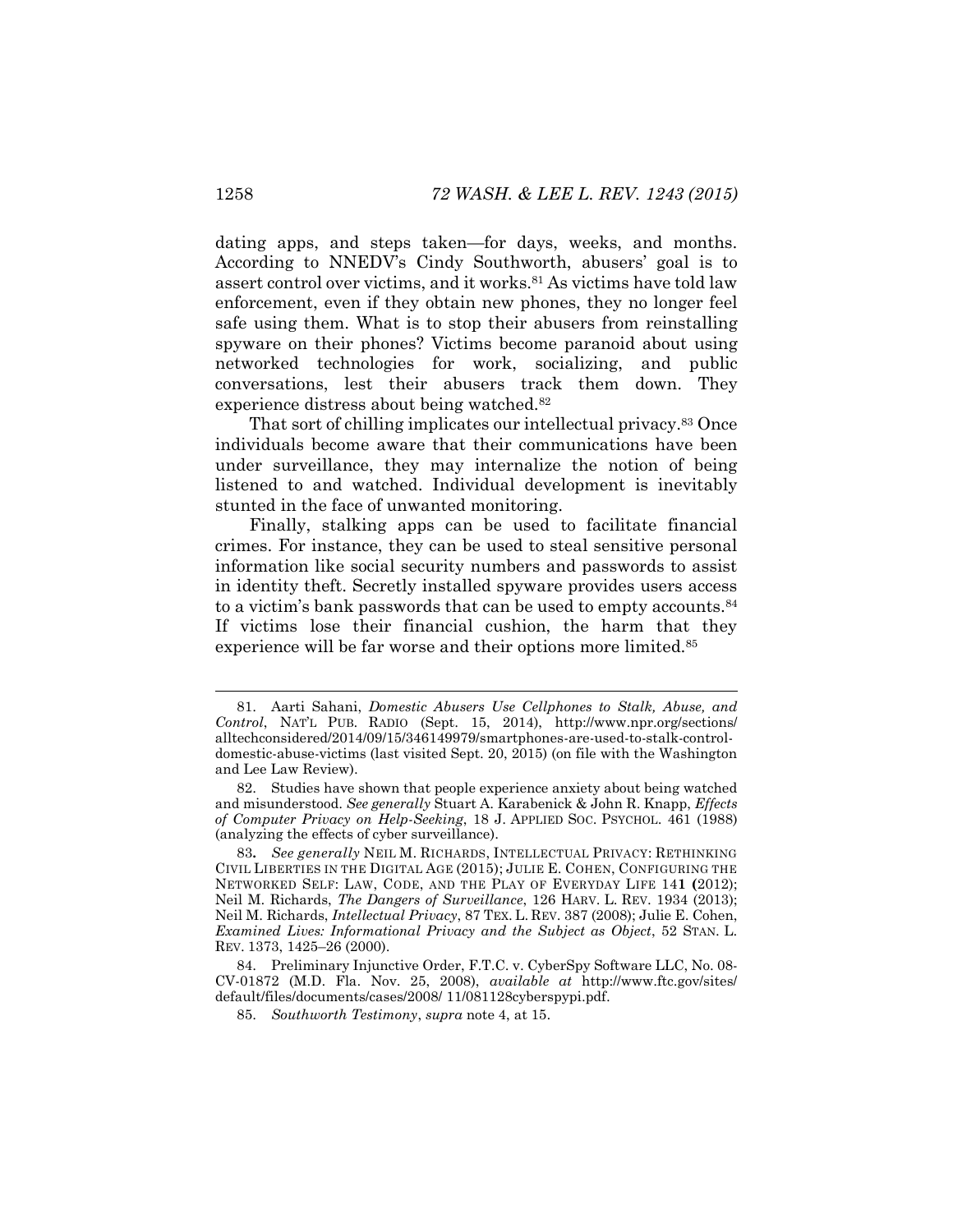#### *III. Law's Role Combating Spying Inc.*

"Few threats to liberty exist...greater than that posed by . . . eavesdropping devices."<sup>86</sup>

Congress and half of the states have adopted bans on the business side of illegal eavesdropping, but the enforcement of those laws has been lackluster. This Part begins by laying out some key developments in wiretapping law. Then, it highlights federal and state prohibitions on the manufacture, sale, and advertisement of certain surveillance devices. The enforcement of those laws and their limits are explored. This Part ends by discussing the role that federal and state consumer protection agencies have begun to play in curtailing the production of spyware.

#### *A. Historical Development of Wiretapping Laws*

In the mid-nineteenth century, a handful of states banned surreptitious wiretapping of telegraph communications. California passed the first criminal prohibition in 1862.<sup>87</sup> Telegraph wiretapping bans were soon extended to include wiretaps on telephones.<sup>88</sup>

The Supreme Court heard its first wiretapping case in 1928. In *Olmstead v. United States*,<sup>89</sup> Chief Justice Taft, writing for the majority, ruled that government interception of private telephone communications did not implicate the Fourth Amendment's prohibition of unreasonable searches and seizures.90 The Court reasoned that "projected voices" did not constitute "actual physical invasions" of the home warranting Fourth Amendment protection.91 Because government agents cut into defendant's telephone wires outside his home and had not trespassed inside it,

 <sup>86.</sup> Berger v. New York, 388 U.S. 41, 63 (1967).

<sup>87</sup>*. Id.* at 45–46.

<sup>88</sup>*. Id.* California extended its prohibition of telegraph wiretapping to telephone wiretapping in 1905. DASH, *supra* note [52,](#page-11-0) at 81.

<sup>89.</sup> 277 U.S. 438 (1928).

<sup>90</sup>*. See id.* at 466 ("[T]he wiretapping here disclosed did not amount to a search or seizure within the meaning of the Fourth Amendment.").

<sup>91</sup>*. Id.*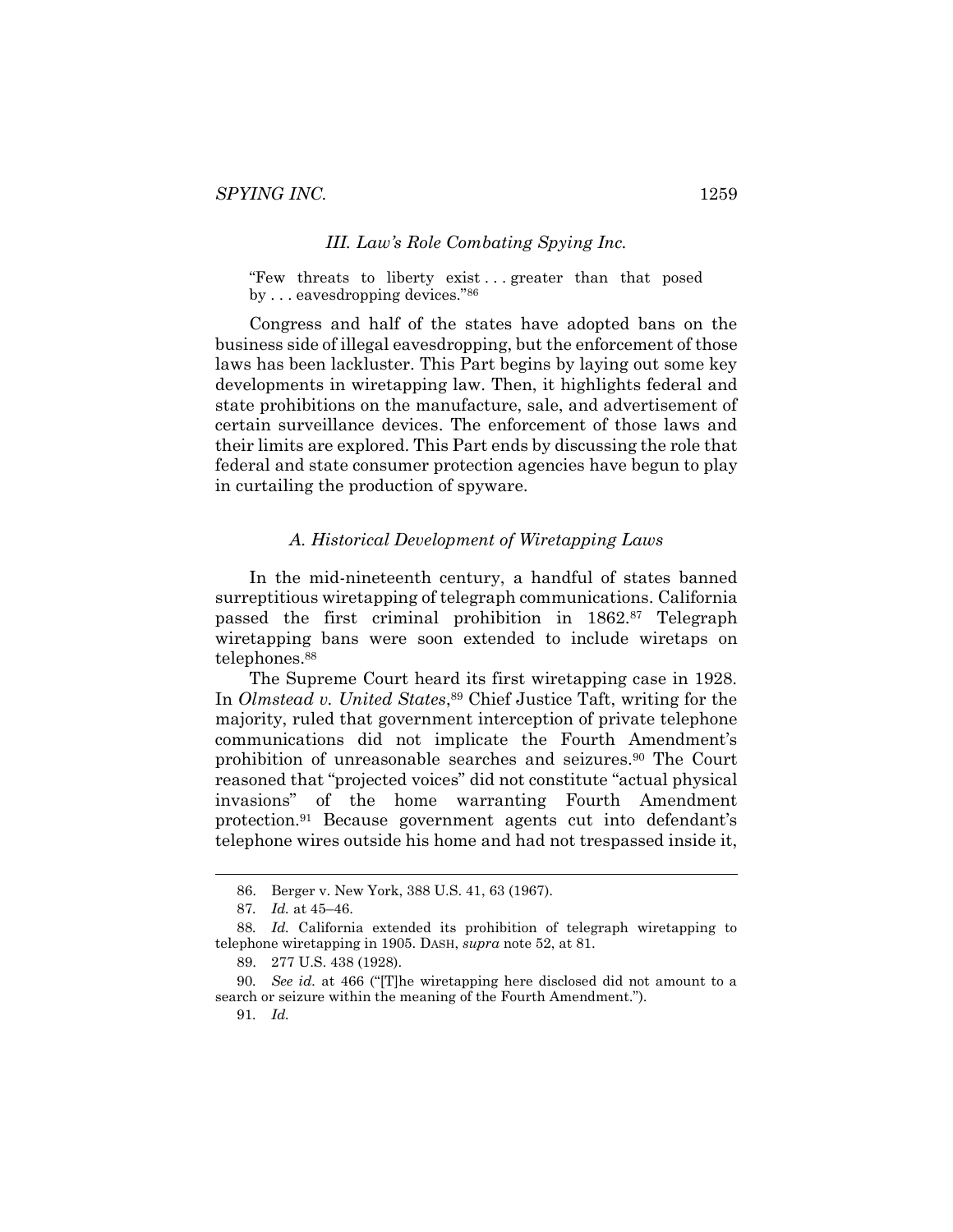no Fourth Amendment violation had occurred, the Court held.<sup>92</sup> The fact that federal law enforcement had violated state wiretapping law was irrelevant.<sup>93</sup>

As the Court noted in *Olmstead*, Congress could ban warrantless wiretaps to fill in the gaps left by the Constitution.<sup>94</sup> Federal lawmakers did just that in the Federal Communications Act of 1934.95 Section 605 of the Communications Act banned the interception of radio or wire communications and the disclosure of the content of such communications absent the consent of one of the parties.96 The use of devices to secretly record face-to-face communications in private places was not banned.97

As a practical matter, the Communications Act offered scant protection against wiretapping. The Department of Justice interpreted § 605 to mean that law enforcement could engage in wiretapping if it did not divulge material obtained via wiretaps to others.98 Because that interpretation was backed by judicial decisions, law enforcement regularly used wiretapping equipment in investigations. Private parties rarely faced prosecution under either federal or state law because it seemed difficult to justify

 <sup>92</sup>*. Id.*

<sup>93</sup>*. See id.* at 468–69 ("Whether the state of Washington may prosecute and punish federal officers violating this law . . . is not before us.").

<sup>94</sup>*. Id.* at 465. Justice Brandeis wrote a powerful dissent that took the majority to task for linking Fourth Amendment protection to outmoded property rights. *Id.* at 473–74 (Brandeis, J., dissenting). A property-based approach failed to protect citizens from procedures that might not require the "force and violence" necessary to invade property, but nonetheless compromised the sanctity of citizens' thoughts, beliefs, emotions as well as the "individual security" they invested in activities like telephone conversations. *Id.* at 473–74, 478–79 (Brandeis, J., dissenting). As Justice Brandeis underscored, telephone communications are more private and confidential than tangible objects in the home. Compared to telephone wiretaps, general warrants and writs of assistance were "but puny instruments of tyranny and oppression." *Id.* at 476. Fourth Amendment understandings needed to evolve to address scientific advances that permitted government agents to invade our most private and intimate information without physically intruding on the home.

<sup>95.</sup> 47 U.S.C. §§ 151–615(b) (2012).

<sup>96.</sup> *Id.* § 605.

<sup>97.</sup> DASH, *supra* note [52,](#page-11-0) at 83.

<sup>98.</sup> WESTIN, *supra* note [56,](#page-12-1) at 177.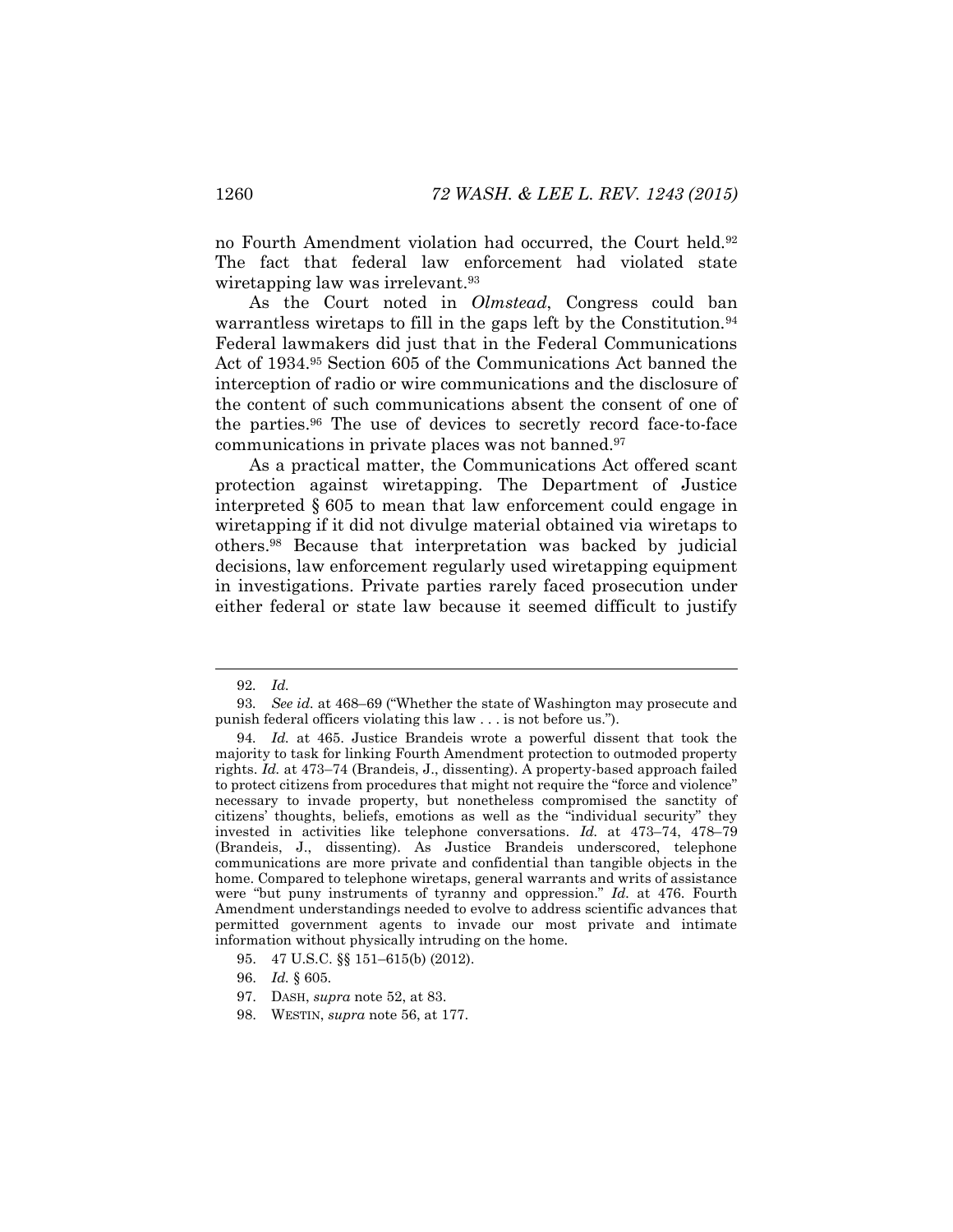criminal charges against individuals when law enforcement engaged in the same activity.99

In 1967, two Supreme Court decisions—*Katz v. United States*<sup>100</sup> and *Berger v. New York*101—changed the trajectory of electronic surveillance law. In those cases, the Supreme Court overturned *Olmstead*, ruling that electronic surveillance constituted a search and seizure governed by the Fourth Amendment.102 Under *Katz*, surveillance focused on the interception of a few conversations was constitutionally acceptable if the interception was approved by a judge and based on a special showing of need.<sup>103</sup> By contrast, lengthy, continuous, and indiscriminate electronic surveillance violated the Fourth Amendment.104

<span id="page-19-0"></span>*Katz* involved an investigation of a man allegedly running an illegal betting operation.105 Agents listened to the man's calls by attaching a suction microphone to a telephone booth's roof.<sup>106</sup> Katz was convicted based on evidence gathered by the microphone.<sup>107</sup> The Court held that using a listening device to monitor telephone conversations in a public phone booth constituted a Fourth Amendment "search."<sup>108</sup> In rejecting the trespass requirement, the Court declared that "the Fourth Amendment protects people, not places."<sup>109</sup> The Court found that conversations in telephone booths

104. Berger v. New York, 388 U.S. 41 (1967).

105*. See* Katz v. United States, 389 U.S. 347, 348–49 (1967) (providing the facts of the case).

106*. See id.* (describing how the FBI had obtained evidence in the case).

108*. See id.* (finding that the government had violated Katz's reasonable expectation of privacy).

109*. Id.* at 351.

 <sup>99</sup>*. Id.* at 179, 186.

<sup>100.</sup> 389 U.S. 347 (1967).

<sup>101.</sup> 388 U.S. 41 (1967).

<sup>102</sup>*. Id.* at 50–82.

<sup>103.</sup> *See generally* James X. Dempsey, *Communications Privacy in the Digital Age: Revitalizing the Federal Wiretap Laws to Enhance Privacy*, 8 ALB. L.J. SCI. & TECH. 65 (1997).

<sup>107</sup>*. See id.* at 353 ("The Government's activities in electronically listening to and recording the petitioner's words violated the privacy upon which he justifiably relied while using the telephone booth and thus constituted a 'search and seizure' within the meaning of the Fourth Amendment.").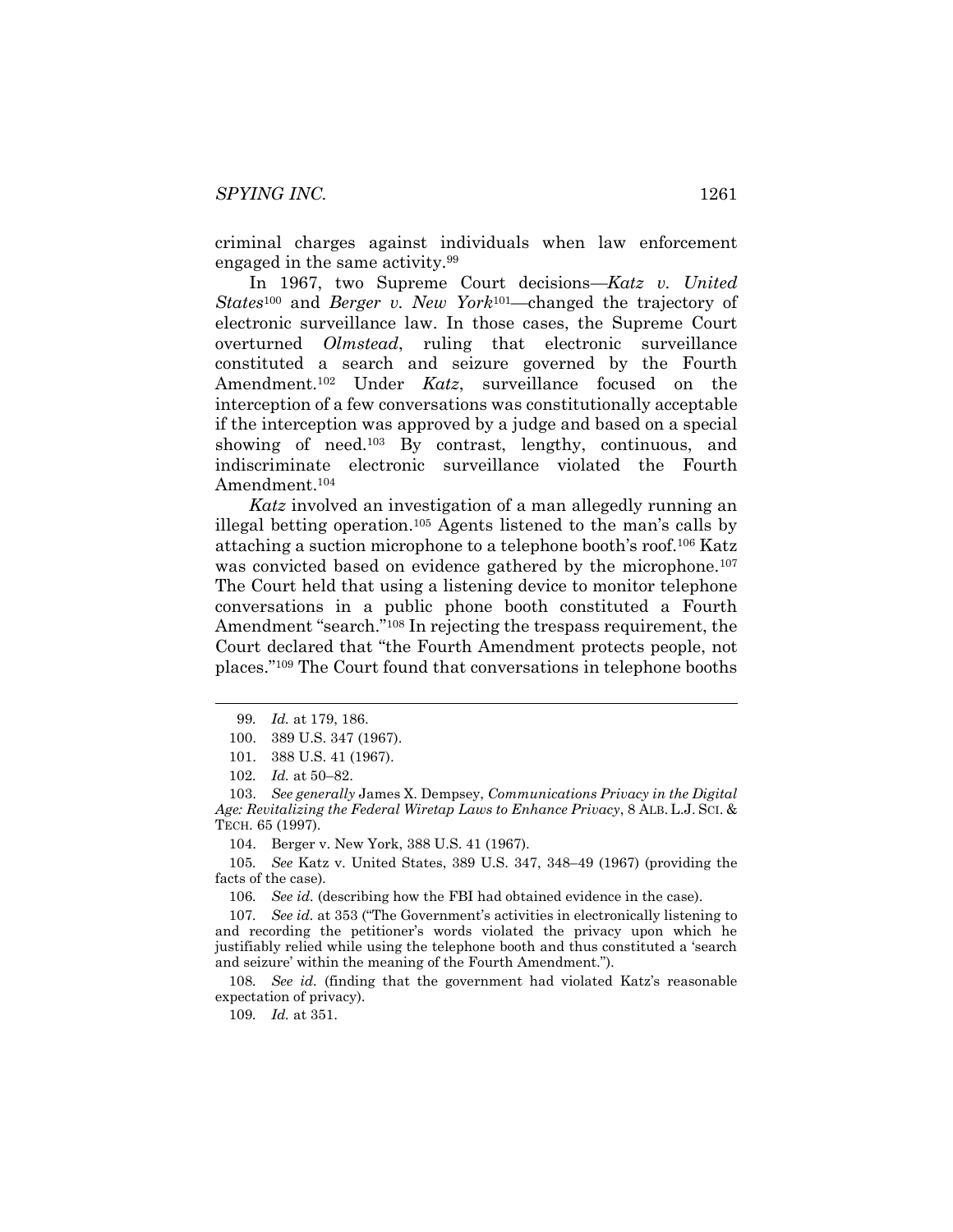deserve Fourth Amendment protection because citizens expect that their telephone conversations are just as secure from public review as their daily routines in the home.110 The Court noted that phone booths function as spaces of aural repose.111 Citizens could reasonably expect that their conversations in telephone booths would not be monitored by "uninvited ear[s]," even if they can be seen by "intruding eye[s]."<sup>112</sup> Declining to extend Fourth Amendment protection would unsettle these broadly held expectations and raise the specter of a surveillance state.<sup>113</sup> In *Berger*, the Court made clear that "the fantastic advances in the field of electronic communication constitute a great danger to the privacy of the individual."<sup>114</sup> The Court held that wiretapping statutes needed to include special privacy protections for governmental monitoring to pass constitutional muster because the indiscriminate nature of electronic surveillance devices was reminiscent of the reviled general warrant.<sup>115</sup>

In the shadow of *Berger* and *Katz*, Congress passed the Title III Wiretap Act of 1968 and the Electronic Communications Privacy Act (ECPA) of 1986.<sup>116</sup> Title III laid out a regime of protections "to compensate for the uniquely intrusive aspects of electronic surveillance."<sup>117</sup> Law enforcement had to meet stringent warrant requirements to intercept telephone calls over the wires.

116. Omnibus Crime Control and Safe Streets Act of 1968, Pub. L. No. 90-351, 82 Stat. 197. The Electronic Communications Privacy Act extended the Title III's protections to wireless voice communications and voice communications of a nonvoice nature, such as e-mail or other computer-to-computer transmissions.

117. Dempsey, *supra* note [103,](#page-19-0) at 71. *See* Orin S. Kerr, *The Next Generation Communications Privacy Act*, 162 U. PA. L. REV. 373, 379 (2014) (discussing provisions of Title III that provide exceptions when wiretapping is legal without a court order and set forth procedures for lawful interception pursuant to a court order).

<span id="page-20-0"></span> <sup>110</sup>*. See id.* at 351–<sup>52</sup> (emphasizing the expectation of privacy).

<sup>111</sup>*. Id.*

<sup>112</sup>*. Id.* at 352.

<sup>113</sup>*. Id*. at 354–59.

<sup>114.</sup> Berger v. New York, 388 U.S. 41, 41–62 (1967).

<sup>115</sup>*. See id.* at 47 (ruling that wiretapping raised special Fourth Amendment concerns because it involved continuous intrusions, searches, seizures, and the indiscriminate monitoring of communications over a period of time without connection to the crime under investigation, unlike the limited intrusion of a traditional search).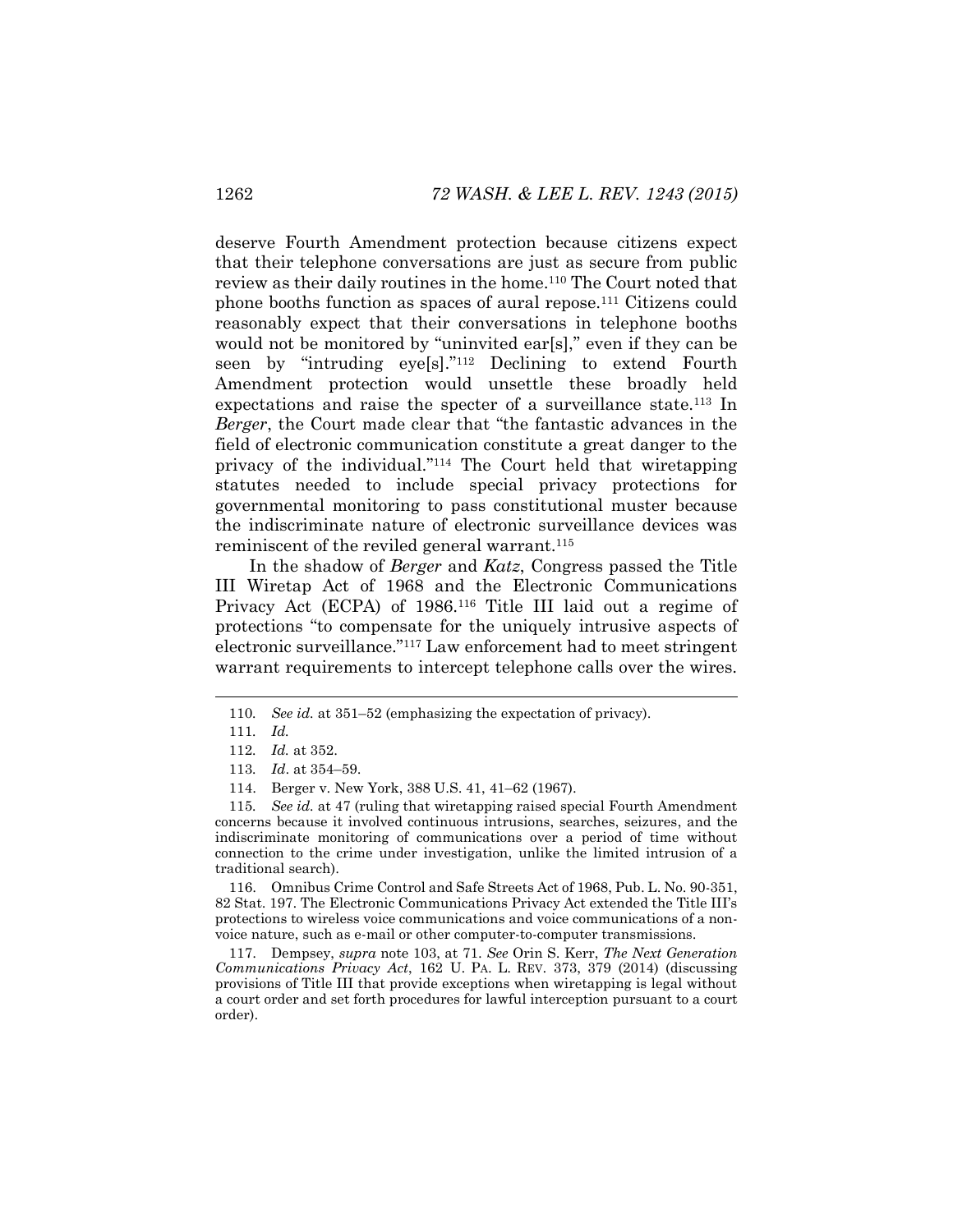Law enforcement could obtain wiretap orders only on a showing of special need, a predicate felony offense, and high-level Justice Department or state approval.<sup>118</sup> Wiretap orders had to be narrowly tailored and time limited.<sup>119</sup> Officers had to "minimize" the interception of innocent conversations.120 Such minimization was deemed essential to satisfy the Fourth Amendment's particularity requirement, making up for the fact that law enforcement was getting access to all of the target's communications, including those unconnected to the crime under investigation.121 Wiretaps falling short of these requirements were banned.122

### *B. Cutting Off the Source: Section 2512 and Analogous State Statutes*

Congress did not focus solely on government surveillance. Federal lawmakers made it a crime for private individuals to engage in secret wiretapping. Under Title III, it is a felony to intercept electronic communications unless one of the parties to a communication consented to the interception.123 In passing Title III, legislators recognized that private spies would be difficult to identify. After all, eavesdropping equipment is designed to ensure that those under surveillance do not know about it.

To enhance Title III's deterrent effect, Congress included a provision covering those involved in the manufacture, sale, and advertisement of covert surveillance devices. The idea was to "dry

 <sup>118</sup>*. See* Kerr, *supra* note [117,](#page-20-0) at 380.

<sup>119</sup>*. See* 18 U.S.C. § 2518(3), (5) (2012) (requiring that orders authorizing wiretaps be for the shortest duration necessary).

<sup>120.</sup> *Id.* § 2518(5).

<sup>121.</sup> Dempsey, *supra* note [103,](#page-19-0) at 70.

<sup>122.</sup> For a thoughtful exploration of the significance of Title III and *Katz*, see generally Susan Freiwald, *A First Principles Approach of Communications' Privacy*, 2007 STAN. TECH. L. REV. 3 (2007).

<sup>123.</sup> 18 U.S.C. § 2511 (2012). Most states follow this approach, though twelve states criminalize the interception of electronic communications unless both parties to the communication consent to the interception. Paul Ohm, *The Rise and Fall of Invasive ISP Surveillance*, 2009 U. ILL. L. REV. 1417, 1485 (2009).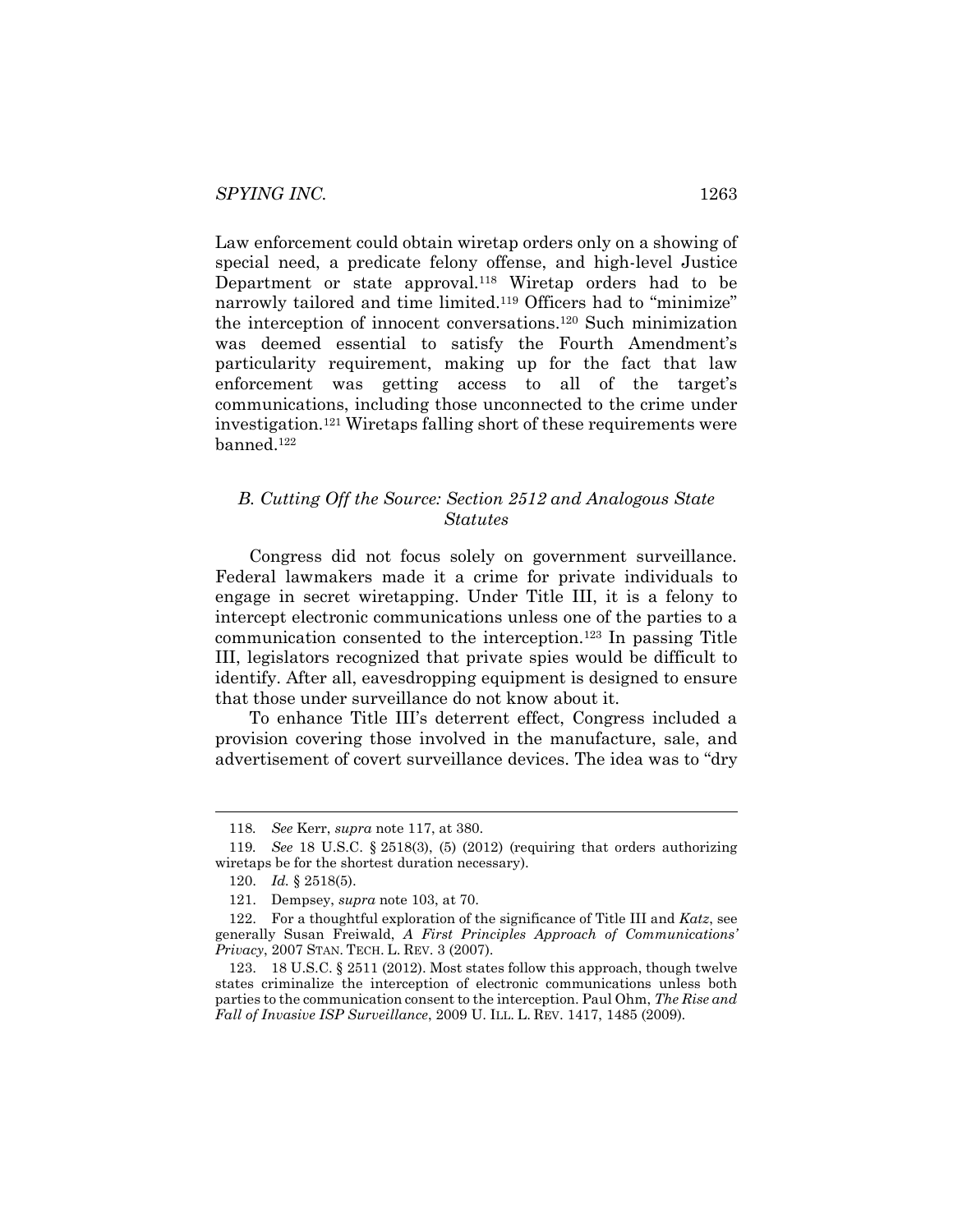up the source of equipment highly useful for surveillance."<sup>124</sup> Section 2512 made it a crime to intentionally manufacture, sell, or advertise a device knowing or having reason to know that its design renders it "primarily useful" for the surreptitious interception of wire, oral, or electronic communications.125 Defendants face fines of not more than \$10,000 or imprisonment of not more than five years or both.

Section 2512 covers a "narrow category of devices whose *principal use* is likely to be for wiretapping or eavesdropping."<sup>126</sup> A surveillance device must be "sufficiently invasive or devious in purpose to warrant criminal prosecution."<sup>127</sup> The inquiry focuses on the degree to which a device's components render it useful for the secret interception of communications.128 Disclaimers that customers should be advised of the law do not immunize defendants from conviction.129 A defendant cannot avoid penalties under § 2512 "by surrounding himself with disclaimers and closing his eyes to the [surreptitious] nature and use of the devices."<sup>130</sup>

Section 2512's safe harbor exempts entities that supply surveillance equipment to government agencies or communication providers. <sup>131</sup> For instance, the manufacture of network packet sniffers seemingly falls outside of § 2512 because the device helps broadband providers detect network intrusion attempts, identify misuse by internal and external users, monitor network usage, and filter suspect content from network traffic. The provision of packet

127. *Id.*

129. United States v. Brio, 143 F.3d 1421, 1429 (11th Cir. 1998).

- 130. *Wynn*, 633 F. Supp. at 606 .
- 131. 18 U.S.C. § 2512(2)(a), (b) (2012).

 <sup>124.</sup> S. REP. NO. 90-1097, at 2183 (1968).

<sup>125.</sup> 18 U.S.C. § 2512(1)(b) (2012).

<sup>126.</sup> United States v. Shriver, 989 F.2d 898, 906 (7th Cir. 1992) (quoting 1968 U.S. Code Cong. & Admin. News at 2112, 2183–84). Although Title III did not provide examples of devices on lawmakers' minds, the Senate Report accompanying the statute included a non-exhaustive list of banned devices like the martini olive transmitter, spike mike, and microphones hidden in pens and calculators. *Id.* at 2112, 2184.

<sup>128</sup>*. Id.* That inquiry focuses on the "particular characteristics of the device at issue." *Id.* Expert testimony may be useful to prove that a device is primarily designed for stealth use. United States v. Wynn, 633 F. Supp. 595, 602 (C.D. Ill. 1986).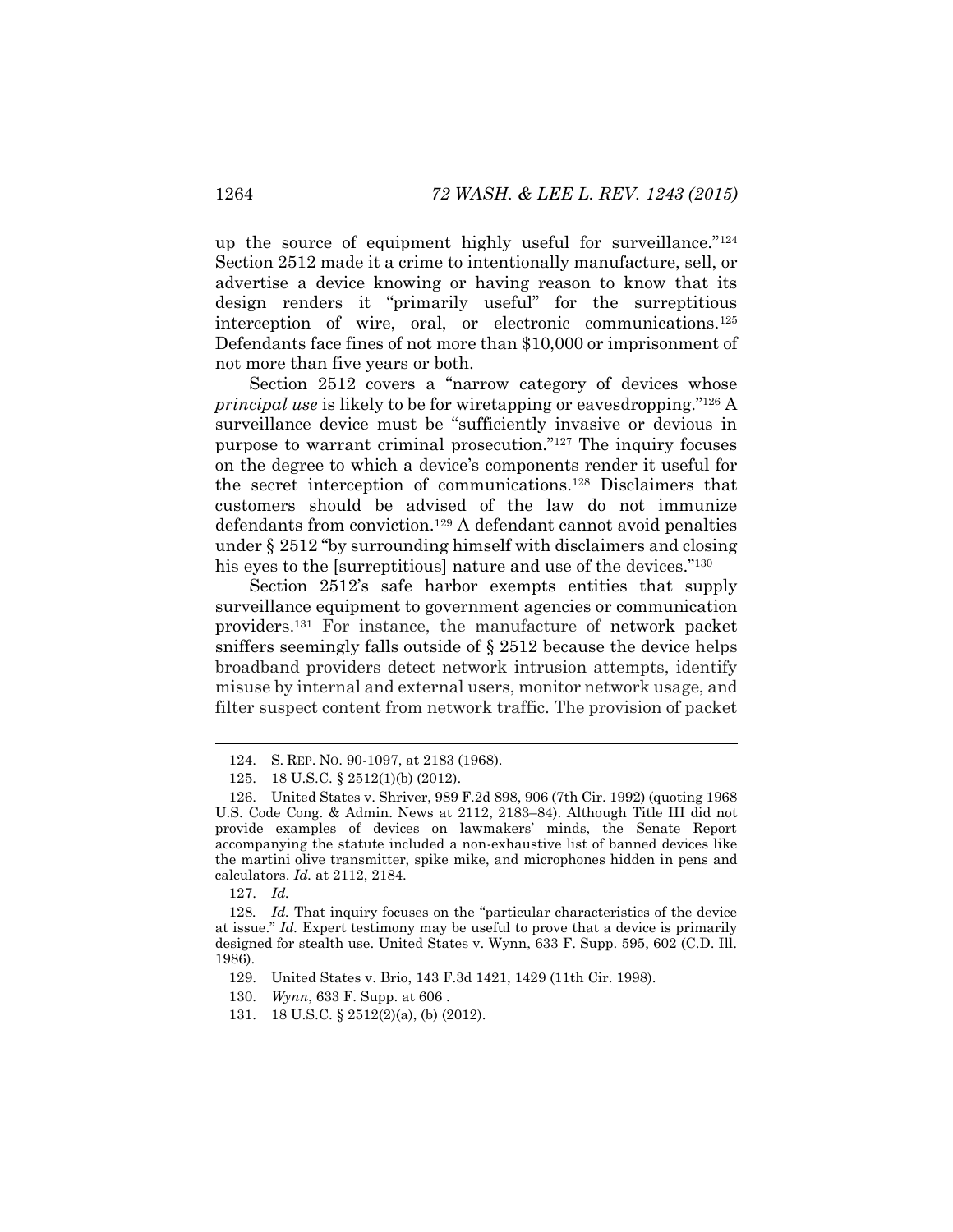sniffers does not run afoul of the law because it is used in the normal course of a communication provider's business.

<span id="page-23-0"></span>Twenty-five states and the District of Columbia have adopted similar statutes.132 Most state laws track the exact language of § 2512, including its safe harbor provisions. Pennsylvania makes it a felony to intentionally manufacture, sell, distribute, or advertise an "electronic, mechanical or other device, knowing or having reason to know that the design of such device renders it primarily useful for the purpose of the surreptitious interception of a wire, electronic or oral communication."<sup>133</sup> Maine's statute is broader; it proscribes the sale of "any device, contrivance, machine or apparatus designed or commonly used for the interception of wire or oral communications."<sup>134</sup>

As technology has evolved, gaps in the law have become apparent. Federal and state laws do not cover surveillance tools devoted to the secret collection of location data. As U.S. Senator Al Franken has admonished and worked to change, "there is no federal law banning the secret collection of location data."<sup>135</sup> At the state level, the rare exception is Section 637.7 of the California Penal Code, which states that "[n]o person or *entity* in this state shall use an electronic tracking device to determine the location or movement of a person."<sup>136</sup> This provision (and the few others like

- 133. 18 PA. CONS. STAT. § 5705.
- 134. ME. STAT. tit. 15, § 710.

 <sup>132.</sup> ALA. CODE § 13A-11-34 (2015); CAL. PENAL CODE § 635 (West 2015); COLO. REV. STAT. § 18-9-302 (2015); CONN. GEN. STAT. § 54-41s (2015); DEL. CODE tit. 11, § 2403 (2015); D.C. CODE § 23-543 (2015); FLA. STAT. § 934.04 (2015); GA. CODE ANN. § 16-11-63 (West 2015); HAW. REV. STAT. § 803-43 (2015); IDAHO CODE ANN. § 18-6703 (West 2015); LA. REV. STAT. ANN. § 15:1304 (2015); ME. STAT. tit. 15, § 710 (2015); MD. CODE ANN., CTS. & JUD. PROC. § 10-403 (2015); MICH. COMP. LAWS § 750.539f (2015); MINN. STAT. § 626A.03 (2015); N.H. REV. STAT. ANN. § 570-A:3 (2015); N.J. STAT. § 2A:156A–5 (West 2015); N.C. GEN. STAT. § 15A-288 (2015); N.D. CENT. CODE § 12.1-15-03 (2015); OKLA. STAT. tit. 13, § 176.3 (2015); 18 PA. CONS. STAT. § 5705 (2015); R.I. GEN. LAWS § 11-35-24 (2015); S.C. CODE ANN. § 17-30-55 (West 2015); TEX. PENAL CODE ANN. § 16.02 (West 2015); UTAH CODE ANN. § 77-23a-5 (LexisNexis 2015); W. VA. CODE § 62-1D-4 (2015).

<sup>135.</sup> Press Release, Sen. Al Franken, After Pressure from Senator Franken, Federal Officials Take Action Against Dangerous "Stalking Apps" (Sept. 30, 2014) (on file with author).

<sup>136.</sup> CAL. PENAL CODE § 637.7 (West 2015); *see also* DEL. CODE ANN. tit. 11, § 1335(a)(8); TEX. PENAL CODE ANN. § 16.06.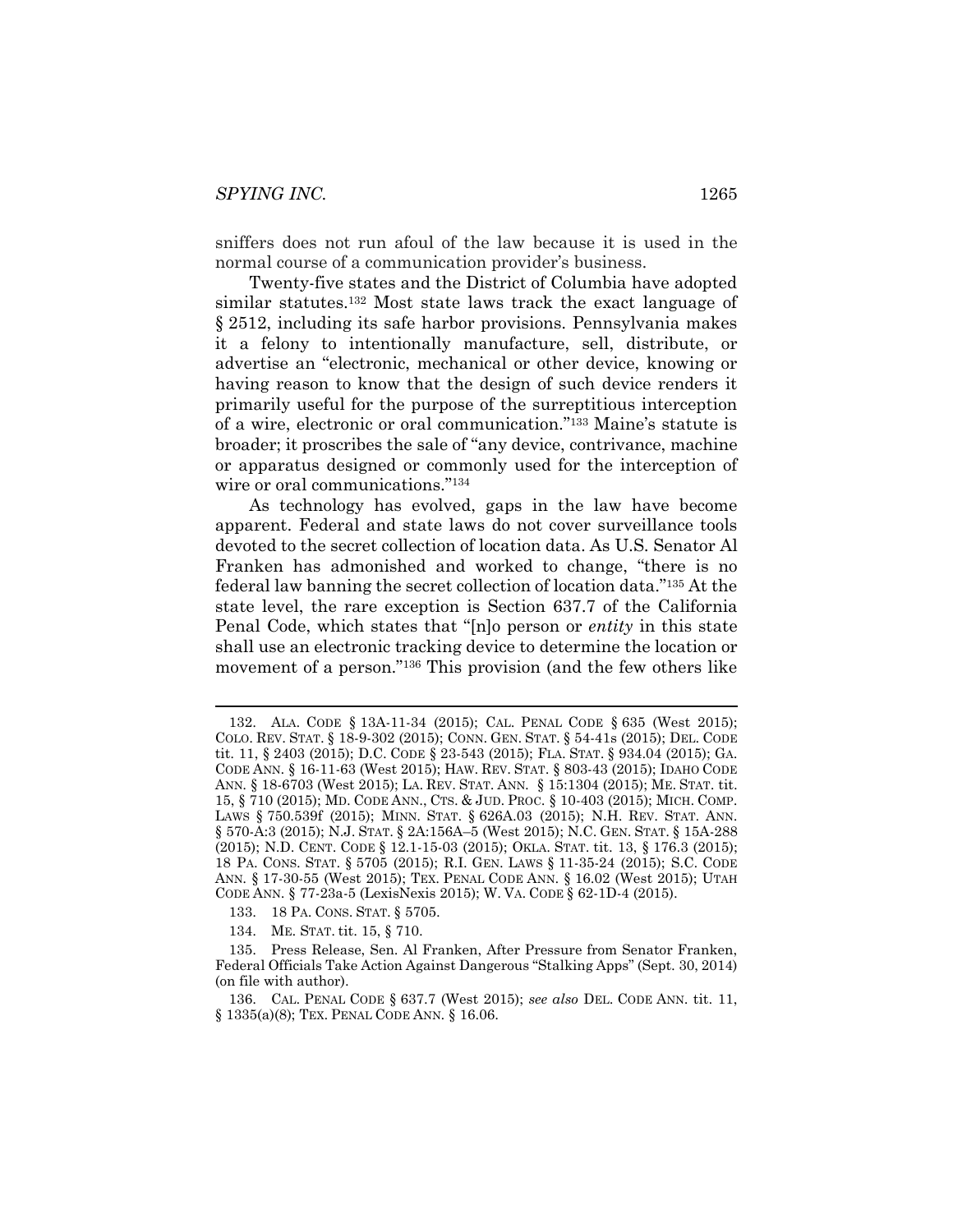it) likely has no application to cyber stalking apps because it only covers electronic tracking devices "attached" to a vehicle or movable thing.137

We have seen some prosecutions of individuals responsible for the production of devices primarily designed to facilitate the stealth interception of communications. At the federal level, the owners of spy stores have been convicted of selling voice recorders and transmitters hidden in pens, light bulbs, wall plugs, and calculators.138 Defendants have been imprisoned for selling wireless telephone microphones whose small size made them easy to hide and whose design permitted remote, clandestine monitoring.139

Nonetheless, prosecutions remain extremely rare. Despite the increasing prevalence of spyware, federal prosecutors have only brought a handful of cases.140 In 2005, a San Diego student, Carlos Perez-Melara, was indicted for manufacturing, selling, and advertising spyware programs called "EmailPI" and "Lover Spy."<sup>141</sup> The program was designed to "catch a cheating lover." It sent victims an electronic greeting card that, once opened, would secretly install a keystroke logger and data-gleaning software. The program captured email, passwords, documents, and browser histories and sent reports of them to users on a regular basis. Users could take control of the watched person's computer, including turning on the webcam and deleting or altering files.<sup>142</sup> The case, however, fizzled after the defendant fled the country.

Nearly ten years elapsed before federal prosecutors charged another spyware producer under § 2512. In September 2014,

142*. Id.*

 <sup>137.</sup> CAL. PENAL CODE § 637.7.

<sup>138.</sup> United States v. Brio, 143 F.3d 1421, 1430 (11th Cir. 1998); United States v. Spy Factory, Inc., 951 F. Supp. 450, 476 (S.D.N.Y. 1977).

<sup>139.</sup> United States v. Wynn, 633 F. Supp. 595, 603 (C.D. Ill. 1986).

<sup>140.</sup> The first case involving spyware was brought in 1997 against Spy Shops International. The United States Attorney's Office in Miami, with Assistant U.S. Attorney Robert Mosbacher in the lead, pursued § 2512 charges against the defendant for importing and selling spyware designed to be primarily used to intercept electronic communications surreptitiously. I am grateful to Robert Mosbacher for talking to me about the case.

<sup>141.</sup> China Martens, *'Loverspy' Creator Indicted, On the Run*, IDG NEWS SERVICE (Aug. 29, 2005).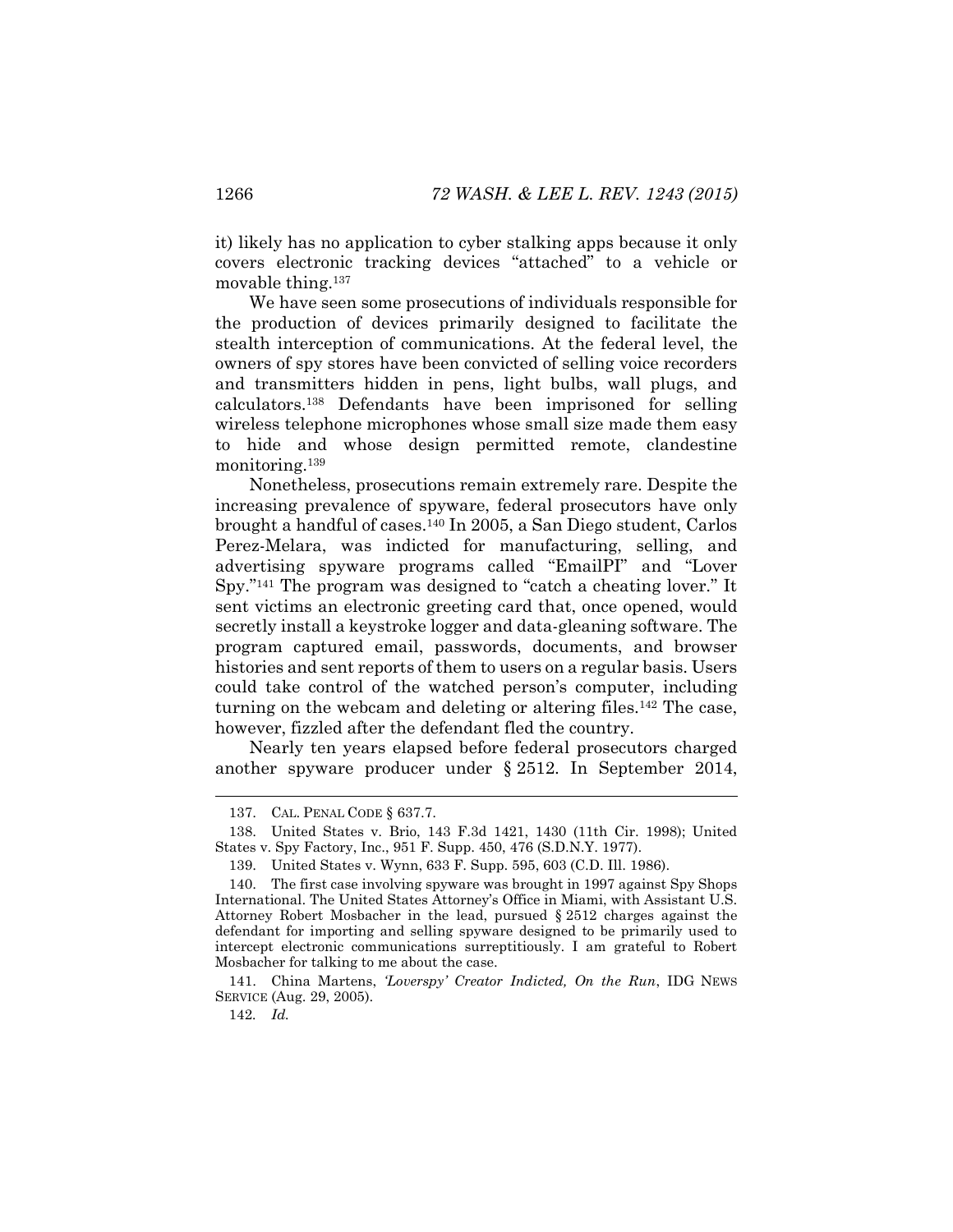federal prosecutors brought § 2512 charges against StealthGenie's CEO Hammad Akbar.143 StealthGenie's spyware app secretly intercepted communications to and from mobile phones.144 The company's marketing material explained that its app is "100% undetectable" and "runs in the background of the mobile phone without disturbing any of the other functions running."<sup>145</sup> StealthGenie promised to help subscribers "uncover the truth" by "secretly monitoring all the activities of your loved one or employee, and let you know their location at all times."<sup>146</sup> The federal indictment alleged that the app's target population was "spousal cheat: Husband/Wife or boyfriend/girlfriend suspecting their other half of cheating or any other suspicious behavior or if they just want to monitor them."<sup>147</sup> A federal judge issued a temporary restraining order authorizing the FBI to disable the site hosting StealthGenie.<sup>148</sup>

Law enforcement has been slow to prosecute the distributors of spyware despite their life-threatening implications and illegal nature.149 At the state level, criminal law's enforcement has been virtually nonexistent.150 Why so few state and federal prosecutions?

<span id="page-25-0"></span>One reason for the low number of prosecutions may be the difficulty in proving that a device is *primarily* designed for the secret interception of electronic communications.<sup>151</sup> Privacy

147. Zetter, *supra* note [26.](#page-6-0)

149. Zetter, *supra* note [26.](#page-6-0)

 <sup>143.</sup> Press Release, Fed. Bureau of Investigation, Pakistani Man Indicted for Selling StealthGenie Spyware App (Sept. 29, 2014) (on file with the author).

<sup>144</sup>*. Id.* Federal prosecutors in the Eastern District of Virginia brought the case because StealthGenie is hosted by a data center in Ashburn, Virginia. *Id.*

<sup>145</sup>*. Id.*

<sup>146</sup>*. Id.*

<sup>148</sup>*. FBI Arrests StealthGenie Mobile Spyware App Maker, Disables Website*, FBI NEWS BLOG (Sept. 20, 2014, 3:00 PM), http://www.fbi.gov/news/news\_blog/fbiarrests-stealthgenie-spyware-app-maker-disables-site (last visited Sept. 20, 2015) (on file with the Washington and Lee Law Review).

<sup>150.</sup> My research assistants and I searched Westlaw and Lexis for state law cases involving the prosecution of providers of stealth spying equipment and could not find any.

<sup>151</sup>*. See* Dempsey, *supra* note [103](#page-19-0), at 111 (arguing that "Congress should delete the word 'primarily,' at least as it affects manufacture, sale, assembly, and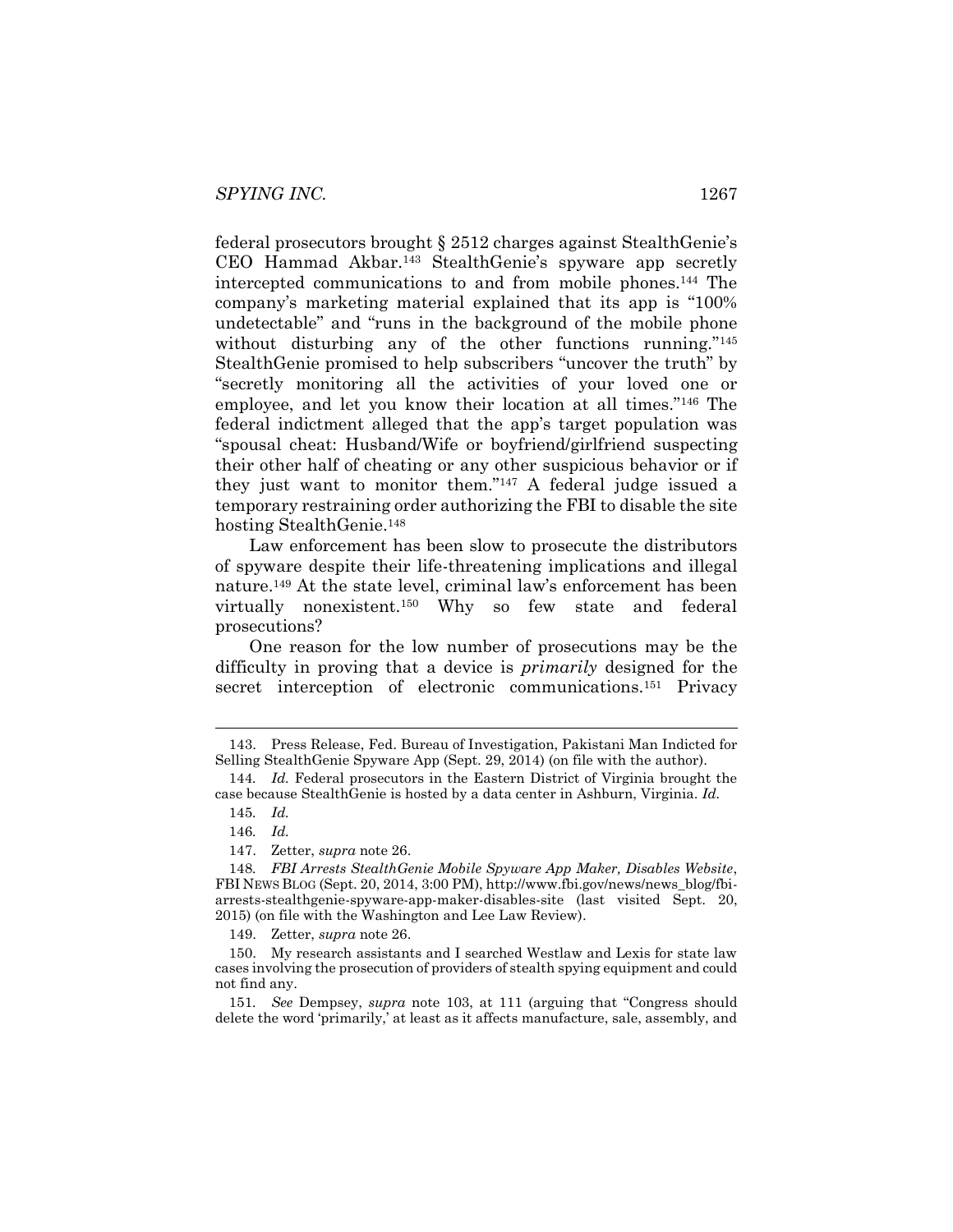advocate James Dempsey blames the small number of § 2512 prosecutions on the fact that it is hard to demonstrate that equipment is "primarily" designed for stealth interception of communications.152

Another reason is that law enforcement generally devotes too few resources to combating domestic violence and stalking. State and local police departments receive little training about relevant laws and technologies. Law enforcement's lackluster response is also related to the view that cyber stalking is no big deal.153 Law enforcement officers often advise victims that they have more important matters to address, such as murder and child porn, and lack the resources for cyber stalking cases.154

<span id="page-26-0"></span>Additional problems include the fact that cyber stalking and domestic abuse are under-reported. Because victims do not think that law enforcement will take their complaints seriously, they often do not seek out its help.155 There is also a significant lack of digital forensic resources resulting in proof problems for prosecutors.156 Lastly, as has long been true, society has difficulty in quantifying the harm caused by privacy violations, which leads to failure by law enforcement to prioritize this type of enforcement.157

l

155. CITRON, *supra* note [30,](#page-7-0) at 183–84**.**

156*. See, e.g.*, *supra* note [150](#page-25-0) and accompanying text (explaining that a significant barrier to recovery in common law tort cases is courts' refusal to recognize privacy harms as justiciable or cognizable in the absence of financial harm).

157*. See, e.g.*, *id.* (noting that the author's Westlaw and Lexis searches for

advertisement").

<sup>152</sup>*. See id.* (noting the difficulty in proving that a device that is capable of intercepting cellular and a range of other frequencies is "primarily useful" for the interception of wireless telephone conversations).

<sup>153.</sup> CITRON, *supra* note [30,](#page-7-0) at 185.

<sup>154</sup>*. See* Amanda Hess, *A Former FBI Agent on Why It's So Hard to Prosecute Gamergate Trolls*, SLATE (Oct. 17, 1014, 4:23 PM), http://www.slate.com/ blogs/xx\_factor/2014/10/17/gamergate\_threats\_why\_it\_s\_so\_hard\_to\_prosecute\_t he\_people\_targeting\_zoe.html (last visited June 20, 2015) ("Cases that posed a serious risk of physical harm or a significant loss of property were prioritized, as were threats to children.") (on file with the Washington and Lee Law Review). Although law enforcement agencies often dismiss cyber stalking victims because they claim they are too busy investigating terrorism or murder, FBI statistics tell another story. From 2010–2013, the top three crimes pursued by the FBI involved aggravated assault, drug crimes, and larceny theft.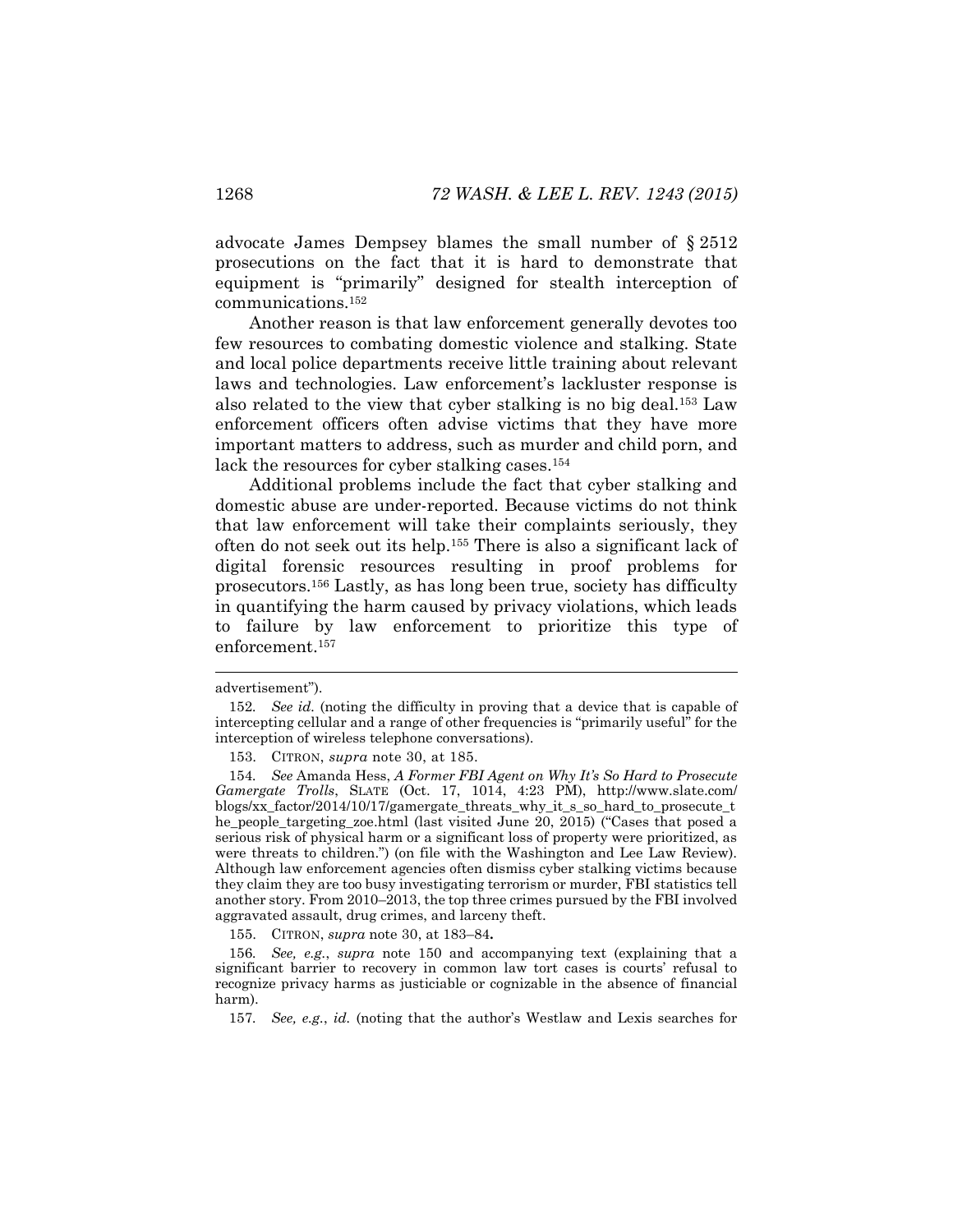We cannot be sure of the precise reasons for the underenforcement of criminal law. But we can confidently say that criminal law has been rarely used to punish the production of equipment that has little use beyond the stealth interception of communications data.

#### *C. Consumer Protection Laws*

What about consumer protection statutes? Under § 5(a) of the Federal Trade Commission Act, the FTC can seek injunctive or other equitable relief against companies engaging in unfair or deceptive acts or practices.158 Acts are considered unfair if they cause or are likely to cause substantial injury that consumers cannot reasonably avoid and their countervailing benefits to consumers or competition does not outweigh the costs.159

Under its  $\S 5(a)$  authority, the FTC has brought charges against spyware and mobile app providers engaged in the surreptitious collection of communications data. In 2012, the FTC alleged that DesignerWare LLC, a company providing spyware to rent-to-own computer providers, engaged in unfair and deceptive practices. The company's software secretly logged a computer user's keystrokes, photographed anyone in view of the computer's webcam, and tracked the computer's geolocation.<sup>160</sup> In 2013, DesignerWare entered into a consent decree with the FTC, agreeing not to gather data from computers without giving clear and prominent notice of such tracking at the time the computer is rented and without obtaining affirmative express consent.<sup>161</sup>

state law cases involving the prosecution of providers of stealth spying equipment produced no results).

<sup>158.</sup> 15 U.S.C. § 45(l) (2012).

<sup>159.</sup> *Id.* § 45(n).

<sup>160.</sup> Complaint*, In re* Matter of DesignerWare, LLC (2013), *available at* https://www.ftc.gov/sites/default/files/documents/cases/2013/04/130415designerw arecmpt.pdf.

<sup>161.</sup> Decision and Order*, In re* Matter of DesignerWare, LLC (2013), *available at* https://www.ftc.gov/sites/default/files/documents/cases/2013/04/130415designer waredo.pdf.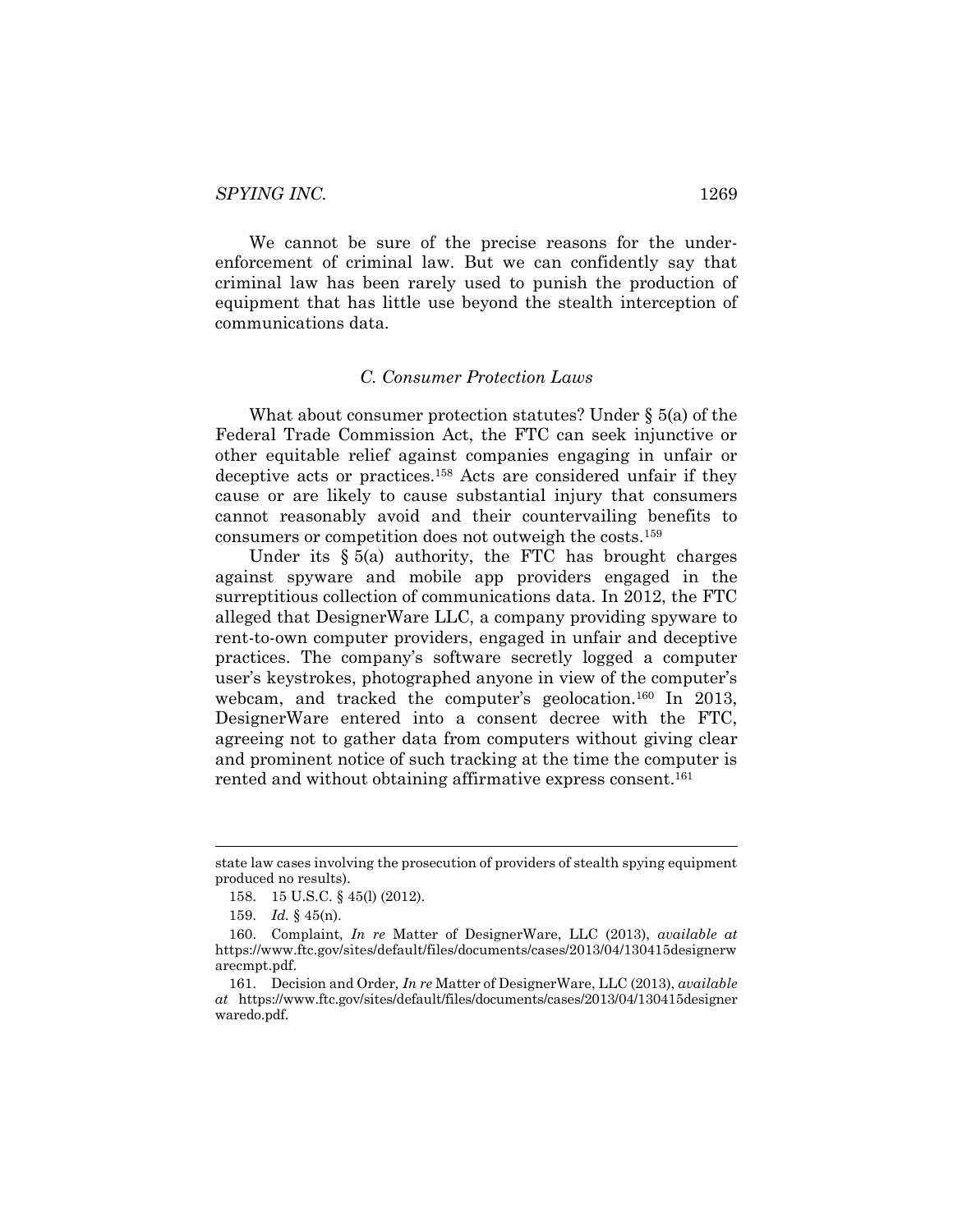Similarly, in 2008, the FTC brought a suit against CyberSpy Software, which sold a keylogger program called RemoteSpy.<sup>162</sup> RemoteSpy could be disguised as an innocuous attachment to an email. Once an email recipient clicked on the attachment, the program would be installed onto the recipient's computer. The spyware generated records of all of the keystrokes typed, images captured, passwords provided, and sites visited on the infected computers. To access the information intercepted and gathered by the spyware, users would log into a site maintained by the defendants.163 CyberSpy Software urged its users to employ stealth email services to send the software so recipients could not identify them.164

In 2010, CyberSpy entered into a consent decree with the FTC, in which it agreed to refrain from promoting, selling, or distributing software that would be installed on computers without the knowledge and express consent of the computers' owners.<sup>165</sup> The defendant agreed to install a popup notice that clearly and prominently disclosed the function of the software to computer owners.166 It also pledged to retain records about its customers, including names, addresses, phone numbers, email addresses, payments, and items purchased.167

Beyond spyware, the FTC has signaled that apps collecting geolocation data owe special duties to users.168 The FTC brought an action against a flashlight app developer for failing to notify users before the app was downloaded that their geolocation

 <sup>162.</sup> Complaint for Permanent Injunction and Other Equitable Relief, FTC v. CyberSpy Software, LLC, No. 08-CV-01872 (M.D. Fla. Nov. 5, 2008).

<sup>163.</sup> Press Release, FTC, Spyware Seller Settles FTC Charges; Order Bars Marketing of Keylogger Spyware for Illegal Uses (June 2, 2010) (on file with the author).

<sup>164.</sup> Preliminary Injunctive Order, FTC v. CyberSpy Software LLC, No. 08-CV-01872 (M.D. Fla. Nov. 25, 2008).

<sup>165.</sup> Stipulated Final Order for Permanent Injunction, FTC v. CyberSpy Software, LLC, No. 08-CV-01872 (M.D. Fla. Apr. 22, 2010).

<sup>166</sup>*. Id.*

<sup>167.</sup> *Id.*

<sup>168.</sup> *See* Paul Ohm, *Sensitive Information*, 88 S. CAL. L. REV. (forthcoming 2015) (discussing the significant risk of privacy harm emanating from unprotected geolocation data and the need for new laws that account for the sensitivity of this kind of information).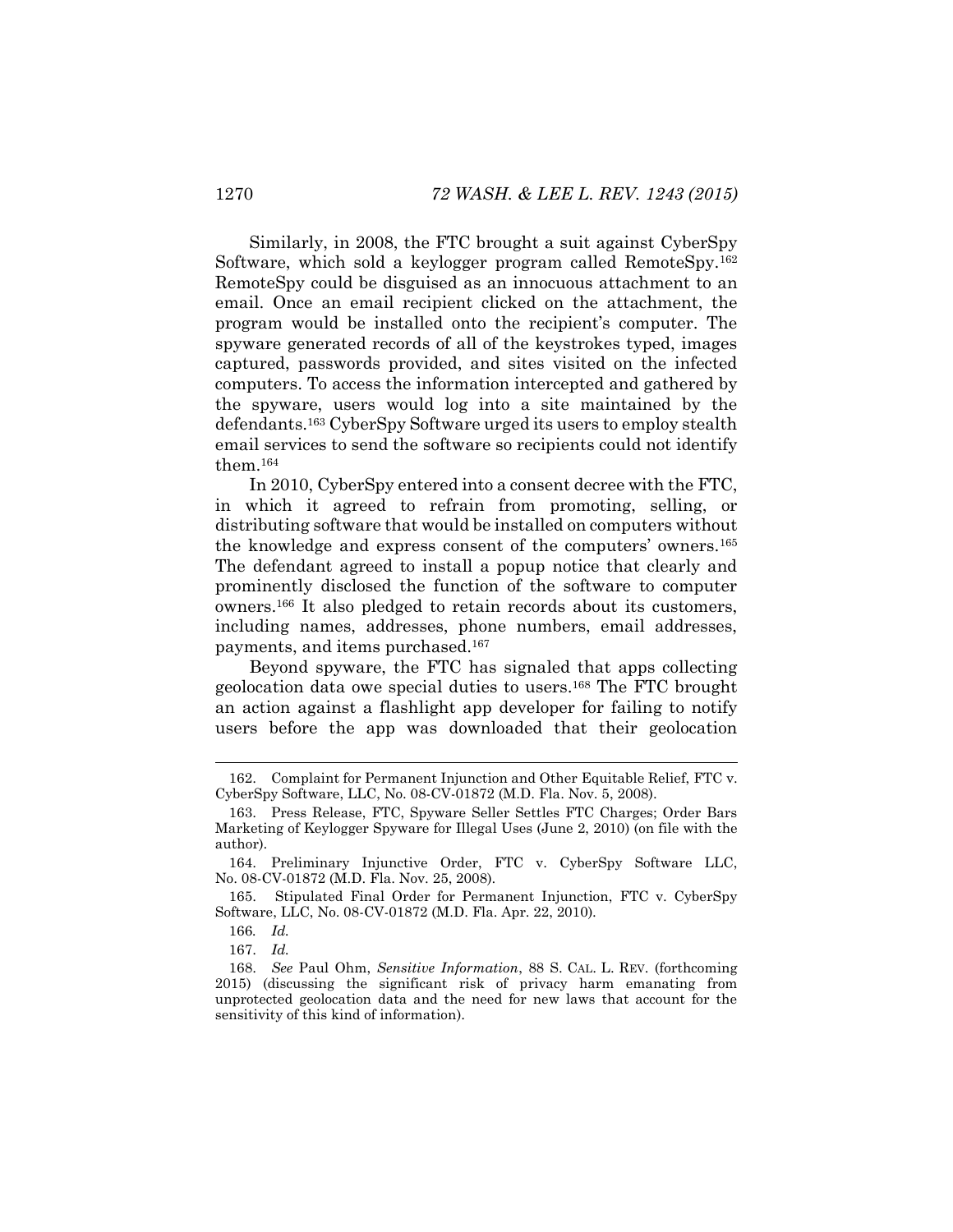information would be collected and shared with third parties.169 The consent decree required the defendant to provide a separate notice and opt-in consent to consumers before collecting their geolocation information.170 The consent decree's lesson was that consumers must be clearly notified about the collection and sharing of geolocation data, the reasons for the collection and sharing, and the identity of third parties with whom geolocation data will be shared.171

As Daniel Solove and Woodrow Hartzog have powerfully argued, the FTC has laid down common law principles for the protection of consumer privacy.172 FTC settlements in cases involving DesignerWare LLC, CyberSpy Software,173 Aaron's Rental,<sup>174</sup> and Android Flashlight app<sup>175</sup> make clear the agency's

170*. See id.* ("The settlement also requires the defendants to provide a just-intime disclosure that fully informs consumers when, how, and why their geolocation information is being collected, used and shared, and requires defendants to obtain consumers' affirmative express consent before doing so.").

171*. See id.* (stating that consumers should not be left in the dark about how their information is going to be used).

172*. See generally* Daniel J. Solove & Woodrow Hartzog, *The FTC and the New Common Law of Privacy*, 114 COLUM. L. REV. 583 (2014) (contending that the "FTC's privacy jurisprudence is functionally equivalent to a body of common law," given its breadth and influence on regulation on information privacy in the United States).

173*.* Stipulated Final Order for Permanent Injunction, FTC v. CyberSpy Software, LLC, No. 08-CV-01872 (M.D. Fla. Apr. 22, 2010).

174*. See Aaron's Rent-to-Own Chain Settles FTC Charges that It Enabled Computer Spying by Franchisees*, FTC (Oct. 22, 2013), http://www.ftc.gov/newsevents/press-releases/2013/10/aarons-rent-own-chain-settles-ftc-charges-it-

enabled-computer (last visited Sept. 20, 2015) (noting that the retailer "agreed to settle FTC charges that it knowingly played a direct and vital role in its franchisees' installation and use of software on rental computers that secretly monitored consumers including by taking webcam pictures of them in their homes") (on file with the Washington and Lee Law Review).

175. *Android Flashlight App Developer Settles FTC Charges It Deceived Consumer*, FTC (Dec. 5, 2013), http://www.ftc.gov/news-events/pressreleases/2013/12/android-flashlight-app-developer-settles-ftc-charges-it-deceived

 <sup>169</sup>*. See* Press Release, FTC, Android Flashlight App Developer Settles FTC Charges It Deceived Consumers (Dec. 5, 2013), https://www. ftc.gov/newsevents/press-releases/2013/12/android-flashlight-app-developer-settles-ftc-chargesit-deceived (last visited Oct. 20, 2015) (noting the FTC's allegation that "the company's privacy policy deceptively failed to disclose that the app transmitted users' precise location and unique device identifier to third parties, including advertising networks") (on file with the Washington and Lee Law Review).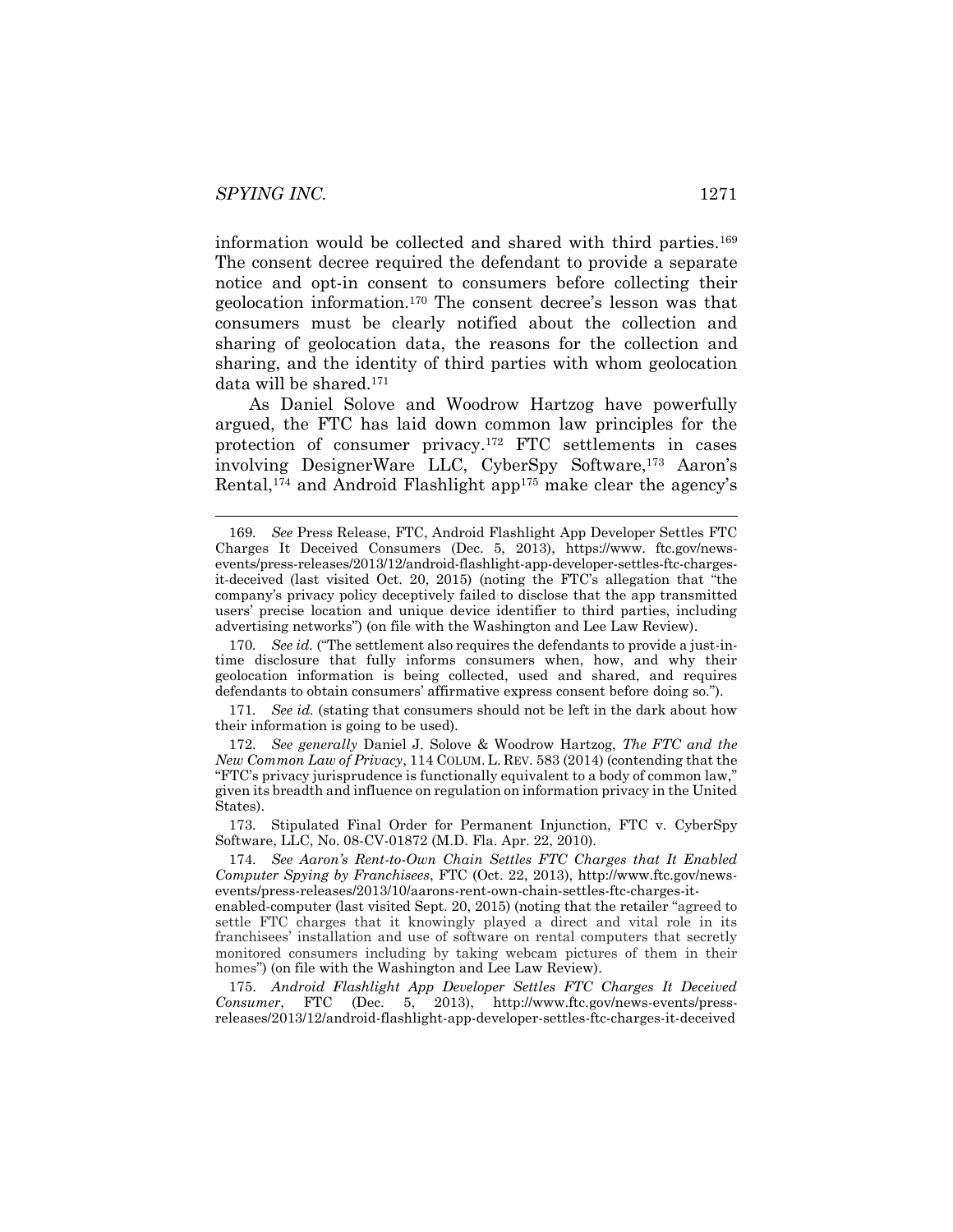view that spyware and mobile apps collecting communications and geolocation data should not operate without express consumer consent. The FTC, however, can only do so much given its limited resources and power. The agency cannot issue fines under  $\S 5.176$ Only if companies violate settlement orders can the FTC pursue them for monetary penalties.<sup>177</sup>

What about state Attorneys General and state consumer protection agencies? Under state unfair and deceptive trade practice acts, Attorneys General can seek civil penalties and injunctive relief against spyware app providers' unfair and deceptive consumer practices.178 Unfortunately, far too little attention has been paid to the issue on the state level.

There are important exceptions.179 The Attorney General of California, Kamala Harris, for instance, has been an aggressive advocate for online privacy.180 She issued the guidance document "Privacy on the Go" with recommendations for mobile apps to

179. The Attorneys General of Florida, California, and Texas investigated Designerware for unfair and deceptive practice of secretly spying on computer renters.

 <sup>(</sup>last visited Sept. 20, 2015) (on file with the Washington and Lee Law Review).

<sup>176</sup>*. See* DANIEL J. SOLOVE & PAUL M. SCHWARTZ, INFORMATION PRIVACY LAW 854 (5th ed. 2014) (noting that there is no initial fining authority under § 5 of the FTC act).

<sup>177.</sup> If companies violate the terms of a final order issued by the FTC, then they could be liable for penalties up to  $$16,000$  per violation. 15 U.S.C.  $§$  45(l) (2012).

<sup>178</sup>*. See, e.g.*, CAL. BUS. & PROF. CODE § 17203 (noting that the provision allows for both monetary damages and injunctive relief in the case of unfair and deceptive consumer practices).

<sup>180</sup>*. See* Jason M. Crawford, *State AGs and Online Privacy: Trends We Saw in 2013*, LAW360 (Dec. 6, 2013, 1:50 PM), http://www.law360.com/articles/ 493366/state-ags-and-online-privacy-trends-we-saw-in-2013 (last visited on Sept. 20, 2015) (maintaining that Harris has been aggressive in advocating for online privacy on behalf of California consumers) (on file with the Washington and Lee Law Review); Divonne Smoyer & Aaron Lancaster, *State AGs: The Most Important Regulators in the US?*, THE PRIVACY ADVISOR (Nov. 26, 2013), https://privacyassociation.org/news/a/state-ags-the-most-important-regulatorsin-the-us/ (last visited on Sept. 20, 2015) (noting that with the support and encouragement of Attorney General Harris, California continues to lead other states in the field of data privacy protection) (on file with the Washington and Lee Law Review). Of late, state Attorneys General have made consumer privacy a priority including Connecticut, Maryland, Texas, New York, and others. *Id.*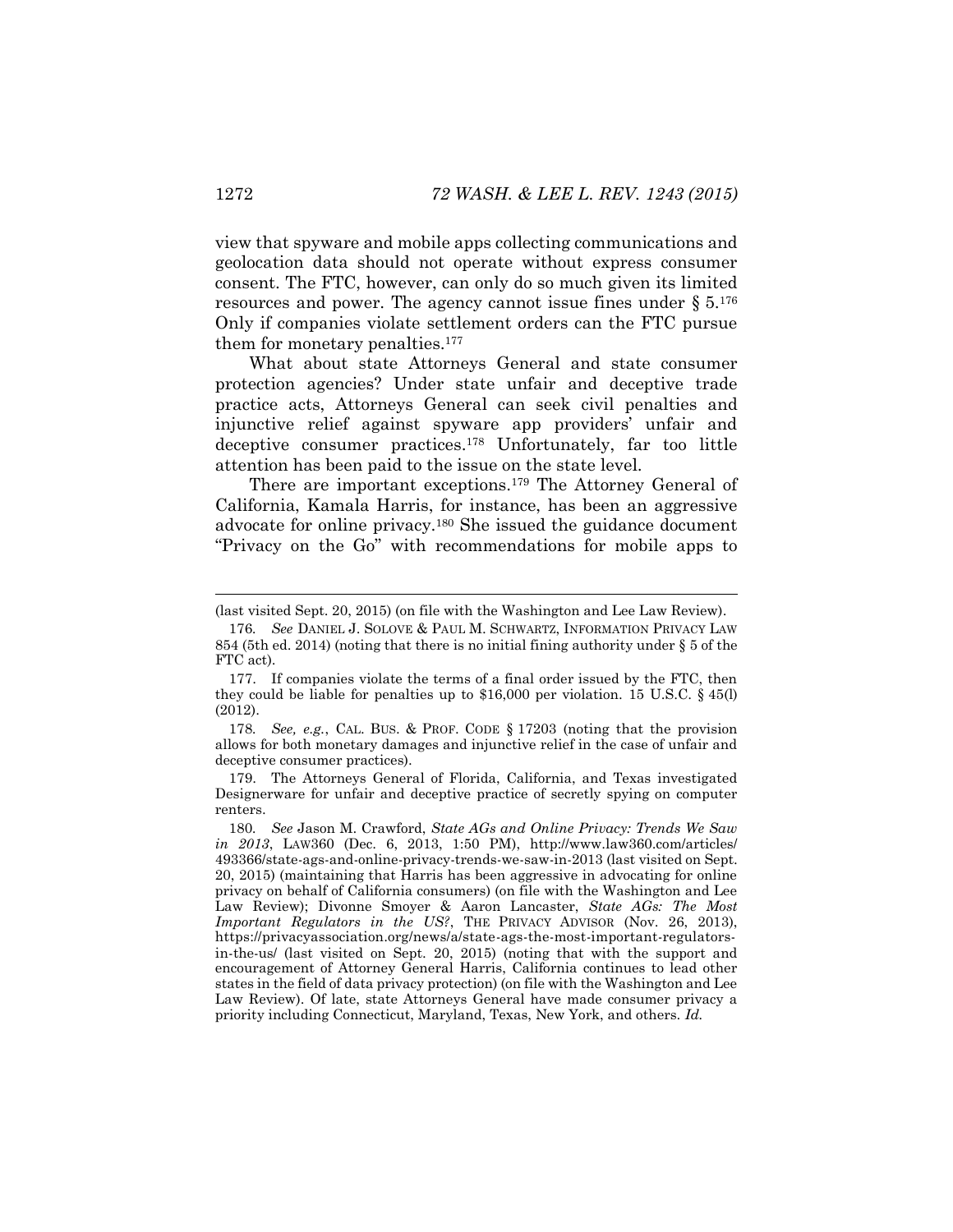safeguard consumer privacy.181 A prominent goal of the AG's study was the minimization of consumer surprise.<sup>182</sup> AG Harris's report called upon mobile app providers to ensure just-in-time notice about the collection of personal information to reduce the unexpected collection of consumer data.183 In 2012, AG Harris created a privacy enforcement task force, which has investigated mobile app developers for failing to inform users what personal information they were collecting.184 California's eCrime Unit has pursued computer intrusion criminal prosecutions.185

Much more should be done on the state level to combat stalking apps and their ilk.

#### *IV. Next Steps*

This Part lays out a plan of action. The first step focuses on potential legal reform. The second sketches out possibilities to enhance the enforcement of existing laws. The last calls for private efforts to combat cyber stalking apps.

 <sup>181.</sup> KAMALA D. HARRIS, PRIVACY ON THE GO: RECOMMENDATIONS FOR THE MOBILE ECOSYSTEM (Jan. 2013).

<sup>182</sup>*. See id.* ("Recognizing that the legally required general privacy policy is not always the most effective way to get consumers' attention, *Privacy on the Go*  recommends a 'surprise minimization' approach.").

<sup>183</sup>*. See id.* (recommending enhanced measures to supplement legally required privacy policy to alert users about company data practices, possibly provided through notices "delivered in context and just-in-time").

<sup>184</sup>*. See* Press Release, California Dep't of Justice, Attorney General Kamala D. Harris Notifies Mobile App Developers of Non-Compliance with California Privacy Law (Oct. 30, 2012) (noting that the letters are the first step in enforcing the California Online Privacy Protection Act, which "requires commercial operators of online services, including mobile and social apps, which collect personally identifiable information from Californians to conspicuously post a privacy policy") (on file with author).

<sup>185.</sup> For instance, California's Department of Justice prosecuted George Bronk for hacking into women's email and Facebook accounts to steal their nude photos. Bronk sent the nude photos to the women's email contacts. Nina Mandell, *Facebook Stalker Turned Email Hacker Sentenced to Four Years in Prison: Sent Nude Photos of Victims*, N.Y. DAILY NEWS (July 24, 2011), http://www. nydailynews.com/news/national/facebook-stalker-years-prison-article-1.156894 (last visited Sept. 20, 2015) (on file with the Washington and Lee Law Review).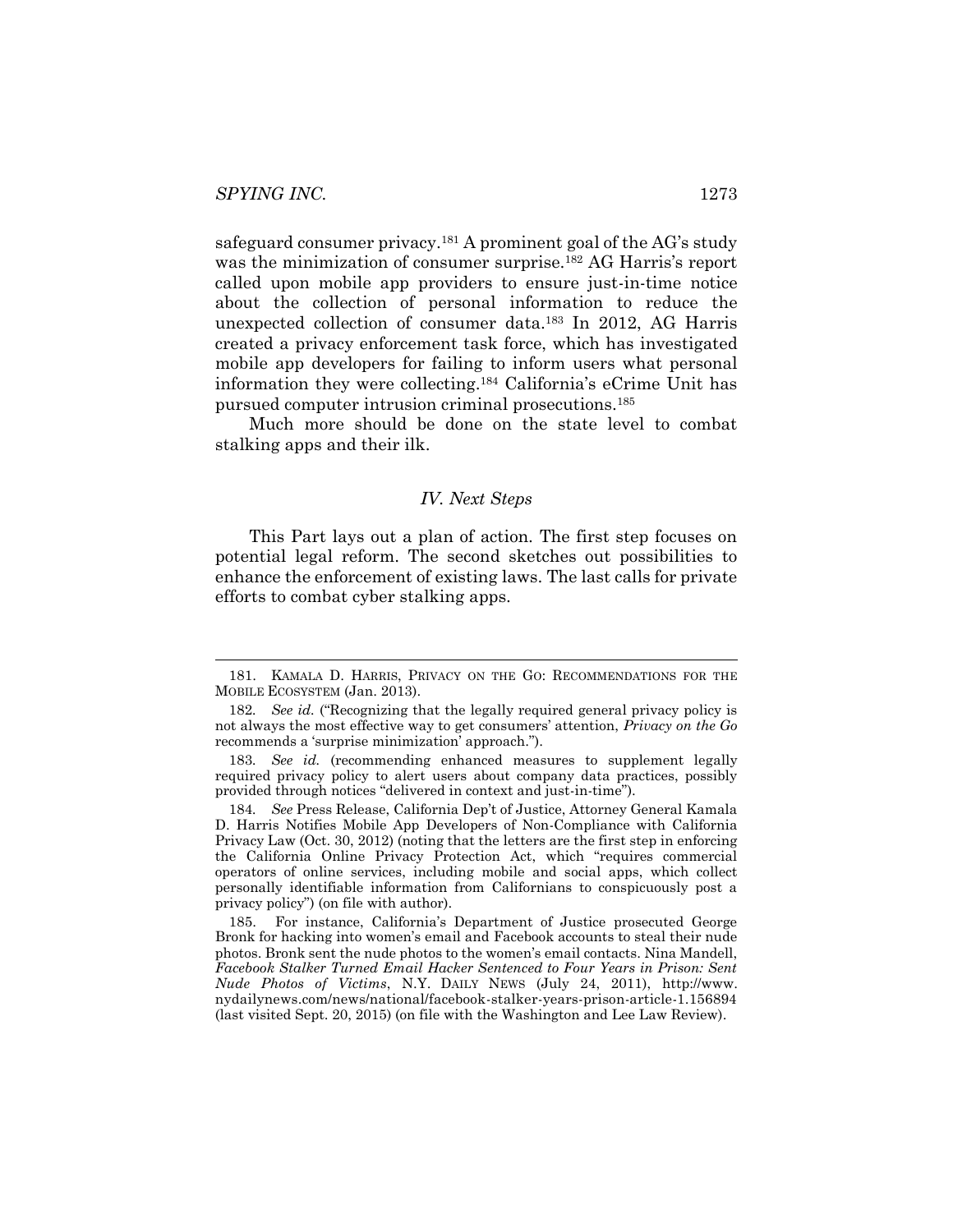#### *A. Updating the Law*

Let's consider potential criminal law reforms. In 2014, Senator Al Franken proposed the Location Privacy Protection Act (LPPA).186 The impetus behind the bill was the rise of cyber stalking apps and their enablement of domestic violence and stalking.187 A section of the LPPA would extend § 2512's coverage to devices that collect geolocation information.188 Congress and state lawmakers should adopt this proposal. National domestic violence groups, consumer advocacy groups, the FTC, and the Department of Justice support the extension of  $\S 2512$  to geolocation data, and for good reason, given the risks accompanying the disclosure of location data.189

In addition, § 2512 and similar state laws should be broadened to cover devices whose design renders them "useful" for secret interception and collection of electronic, wire, and oral communications (and geolocation data). The more demanding "primarily useful" standard should be jettisoned as it erects an unnecessary barrier to criminal penalties.190 Prosecutors may be reluctant to pursue § 2512 charges because it is hard to prove that their design renders them "primarily useful" for secret surveillance. The "primarily useful" standard allows defendants to point to a device's legitimate uses (e.g., parents keeping tabs on

190*. See* Dempsey, *supra* note [103,](#page-19-0) at 111 (outlining the difficulty in meeting the "primarily useful" standard and arguing for its eradication).

 <sup>186.</sup> Location Privacy Protection Act of 2014, S. 2171, 113th Cong. § 6 (2014). 187*. See id.* (proposing criminal penalties for "knowingly and willfully" disclosing geolocation information about an individual to another individual in aid of interstate domestic violence or stalking).

<sup>188</sup>*. See id.* (prohibiting development and distribution of stalking apps).

<sup>189</sup>*. See Location Privacy Protection Act of 2014: Hearing Before the Subcomm. on Privacy, Technology and the Law of the S. Comm. on the Judiciary*, 113th Cong. (June 4, 2014) (statements of Bea Hanson, Principal Deputy Dir., Department of Justice Office on Violence Against Women, and Jessica Rich, Dir., FTC Bureau of Consumer Protection) (expressing support for the extension of § 2512 to geolocation data given the unique risk that unknowing disclosure of such information poses for individual safety and privacy); Press Release, Senator Franken's 'Stalking Apps' Bill One Step Closer to Becoming Law (Dec. 13, 2012) (noting that Franken's bill "has been endorsed by nearly every national domestic violence and consumer group in the country").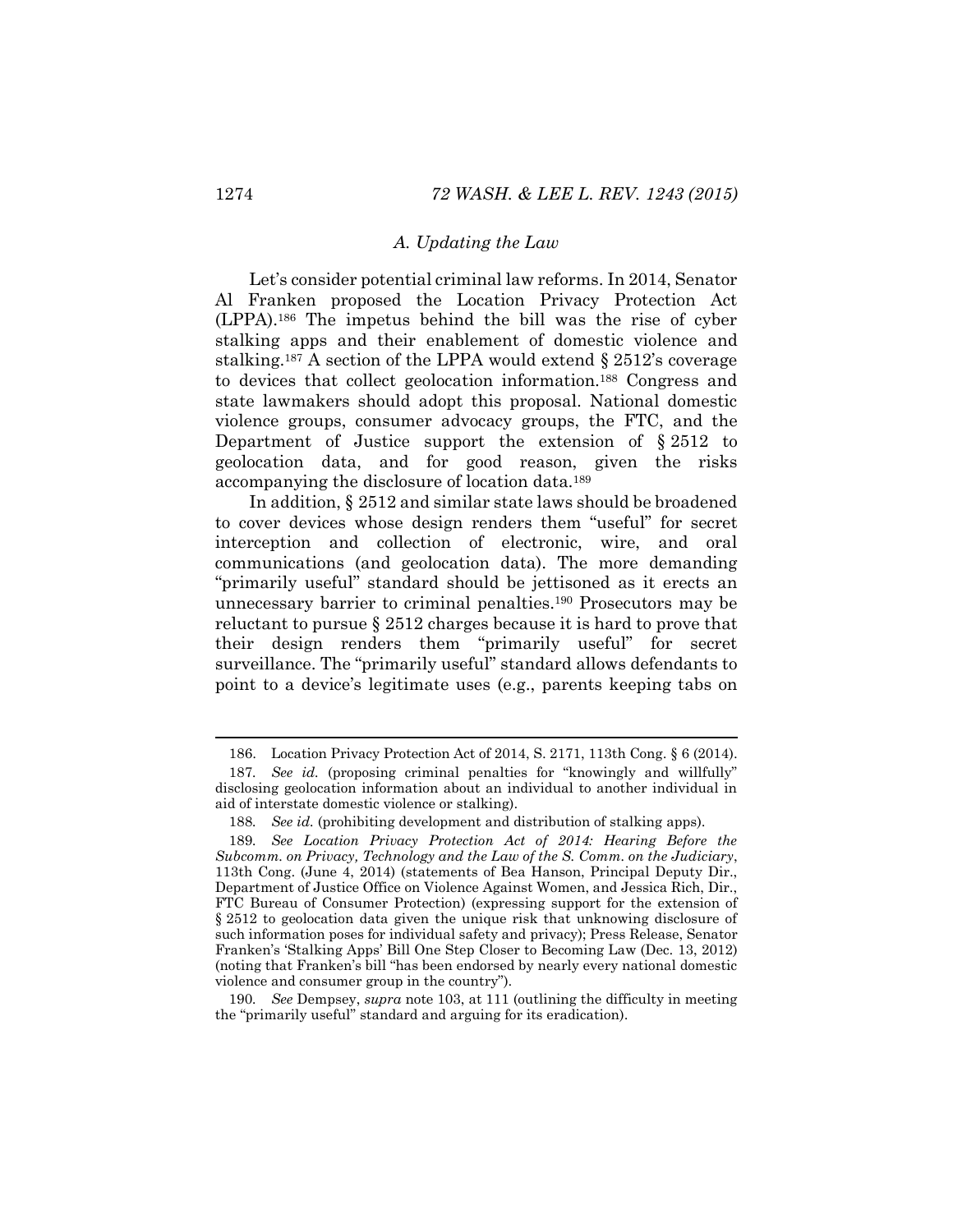<span id="page-33-1"></span>their children) as cover for its illegitimate ones.191 This tough standard has permitted spying businesses to flourish even as they market their spying software as "100% undetectable."

Rather than the "primarily useful" standard, federal and state wiretapping statutes should cover the provision of devices "designed for" the stealth interception and collection of communications and geolocation data. What makes a device highly likely to invade privacy is its covert nature. We do not need proof that a tool's design renders it "primarily useful" for stealth interception and collection to punish its provision. That a tool is designed to accomplish surveillance in an undetectable manner is what makes it illegitimate.<sup>192</sup> It should be illegal to manufacture, sell, or advertise software designed to covertly intercept communications and location data.

<span id="page-33-0"></span>Would eliminating the "primarily useful" requirement deter the production of devices with legitimate uses? Hardly. As NNEDV's Cindy Southworth has argued, apps engaged in legitimate monitoring—such as the parent worried about a child's location or the employer concerned about an employee's misuse of her phone—need not disguise their presence.<sup>193</sup> A parent can locate a child if the cell phone's app database shows that the location app

 <sup>191.</sup> As Senator Franken explained at the Senate Privacy, Technology, and Law subcommittee hearing on the proposed Location Privacy Protection Act, a stalking ware provider focused its advertising on people who suspected their intimates of cheating. Once it became clear that his office was investigating stalking apps, the company changed its advertising to focus on uses by employers and parents. *Privacy Location Stalking Apps*, C-SPAN (June 4, 2014) http://www.c-span.org/video/?319758-1/privacy-location-stalking-apps (last visited Sept. 20, 2015) (on file with the Washington and Lee Law Review).

<sup>192</sup>*. See* Paul Ohm, *The Myth of the Superuser: Fear, Risk, and Harm Online*, 41 U.C. DAVIS L. REV. 1327, 1401 (2008) (comparing the DMCA to § 2512 and arguing that "[i]f one characteristic of a tool is especially pernicious and unlikely to be useful for widespread, legitimate use, a narrow law can be written criminalizing the creation or distribution of that tool").

<sup>193</sup>*. See* Grant Gross, *Mobile Spying Apps Fuel Domestic Violence, U.S. Senator Says*, PC WORLD (June 4, 2014), http://www.pcworld.idg.com. au/article/546855/mobile\_spying\_apps\_fuel\_domestic\_violence\_us\_senator\_says/ (last visited on Sept. 20, 2015) (noting that with legitimate parental monitoring apps the child knows they are being monitored and there is no need for these apps to hide their presence on mobile phones) (on file with the Washington and Lee Law Review).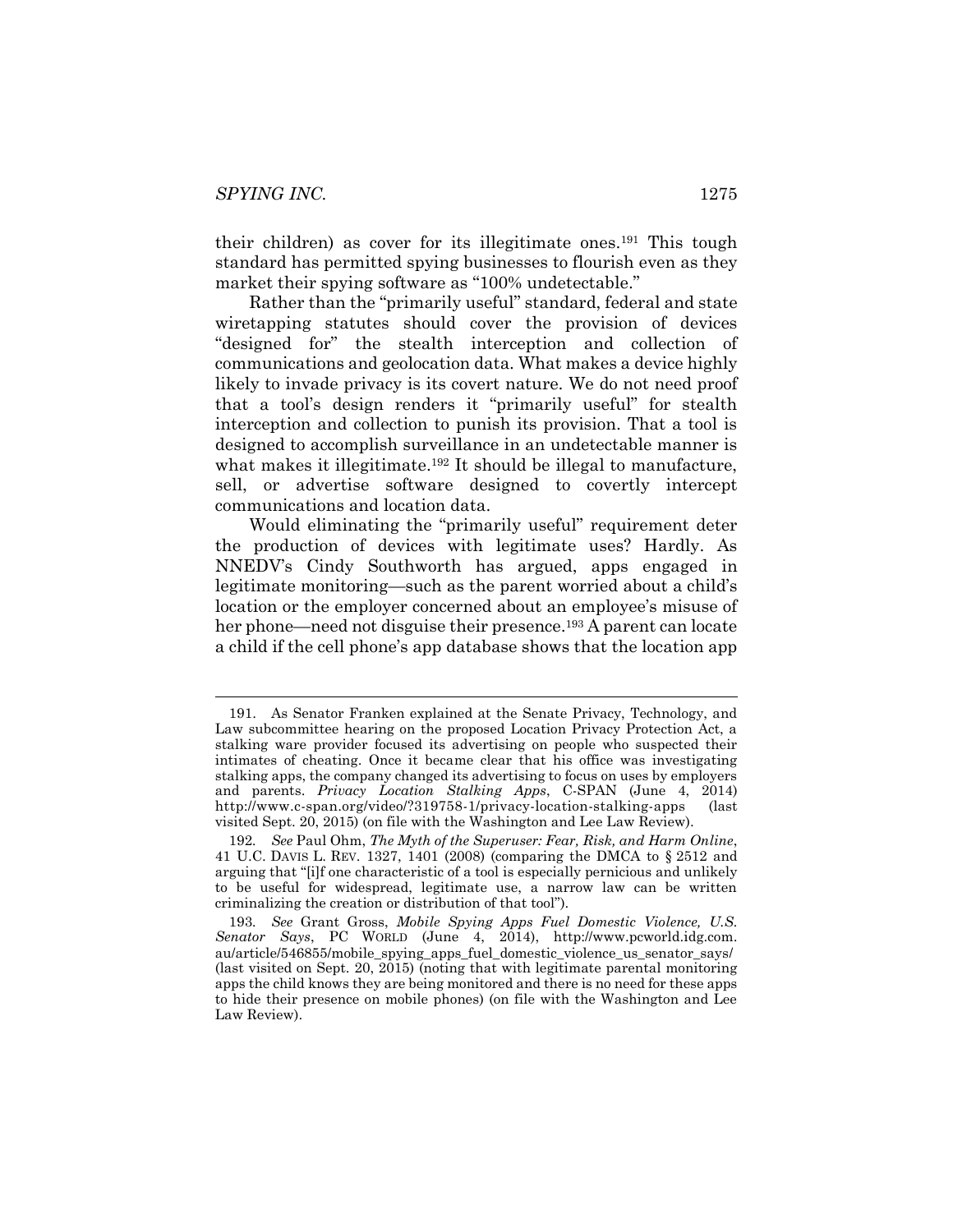is running. The same is true for employers who want to check on employees' activities during work hours.

Also, apps that do not hide their presence would help ensure that employers themselves do not run afoul of wiretapping laws. Suppose that an employer owns the cell phones that it provides to employees. The employer loads spyware apps on the phones. In states with two-party consent wiretap laws, the employer is at risk for prosecution if employees using the phones talk to others on the phone without getting their consent to being monitored.194

State lawmakers should consider adopting long-arm statutes that would enable courts to exercise personal jurisdiction over foreign app developers. One approach is to adopt a long-arm provision that permits prosecutors to pursue defendants whose software has harmed its citizens or whose services host data in the state.195

If lawmakers decline to adopt criminal law reforms, lawmakers could consider imposing record-keeping requirements for spyware providers that know or have reason to know their software is used for secret surveillance. Sellers would be required to keep records of purchases, including detailed information about their users. We saw record-keeping requirements in the FTC's consent decree in the CyberSpy case. The FTC and state agencies should be given oversight over record-keeping requirements and the power to seek civil penalties against violators. Criminal penalties could follow if record-keeping requirements are ignored.196

Record-keeping requirements could help deter criminal activity. Because providers would have to keep records about their

 <sup>194.</sup> An employer's use of spyware would be legitimate under federal and most state wiretapping laws if the employer monitored the employee's phone with the express or implied consent of the employee. Such monitoring would be illegal in the twelve states that require all parties to a communication to consent to the interception. Ohm, *supra* note [192,](#page-33-0) at 1485. The states that require the consent of all parties to a communication are California, Connecticut, Florida, Illinois, Maryland, Massachusetts, Michigan, Montana, Nevada, New Hampshire, Pennsylvania, and Washington. *Id*. at 1486 n.379.

<sup>195.</sup> Thanks to Venus Johnson and Jeff Rabkin for talking to me about jurisdictional issues and potential reform efforts in California. At the federal level, prosecutors asserted their jurisdiction over the StealthGenie CEO on the company's hosting of data in Virginia.

<sup>196.</sup> A similar regulatory scheme applies to the pornography industry under 18 U.S.C. § 2257.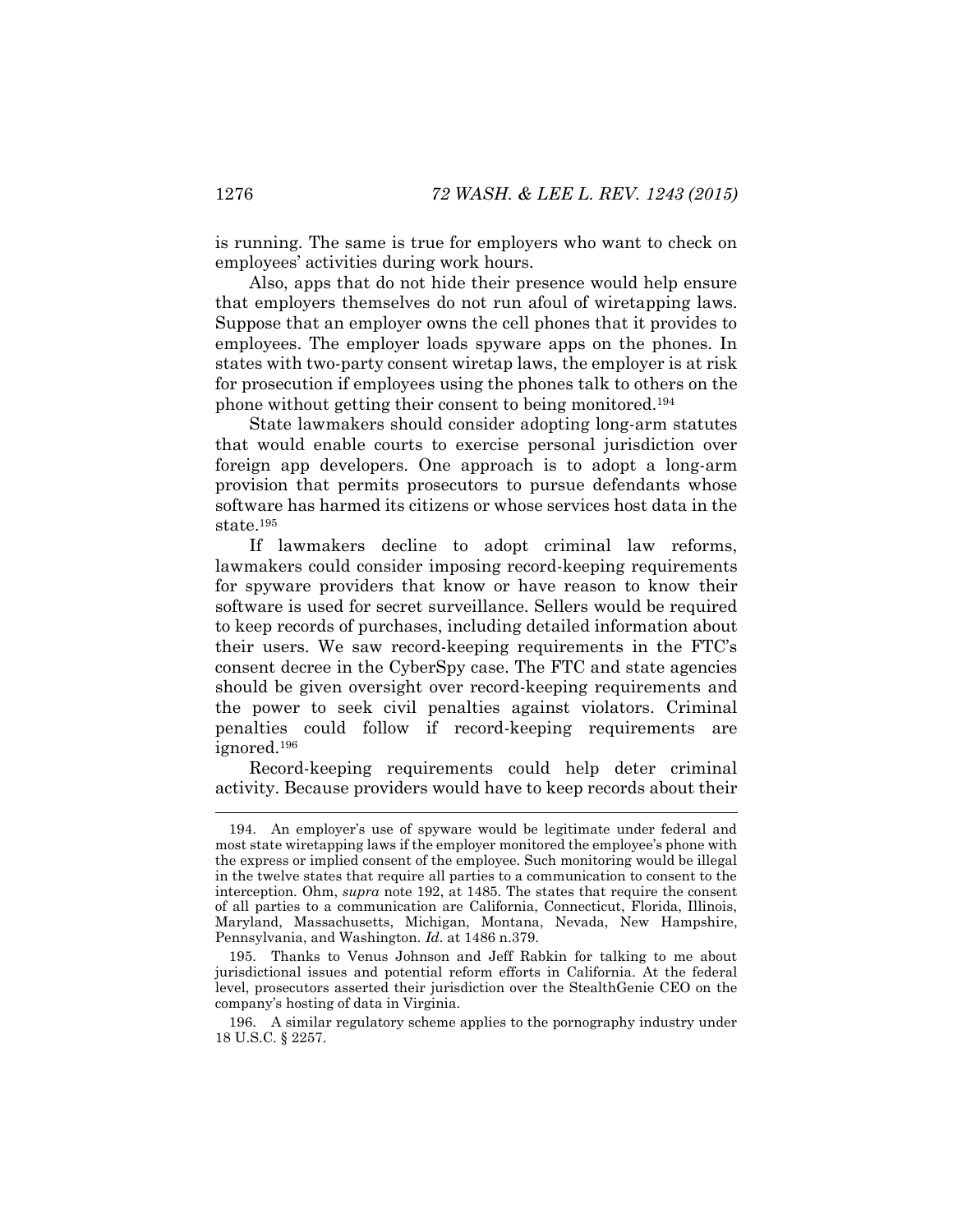customers, their records would put them on notice that their equipment is being used for secret spying. Providers might adopt measures—such as having icons signaling the presence of apps to immunize themselves from criminal liability. Individual perpetrators might think better of using software to spy on intimates because the threat of criminal penalty might seem real. Having to provide detailed information to providers about their identities might deter some wrongdoing.

Another potential reform is to give the FTC the power to pursue civil penalties against entities whose devices are designed to intercept private communications and location data without detection. In testifying in support of Senator Franken's Location Privacy Protection Act of 2014, the FTC's Chief of the Bureau of Consumer Protection pressed the bill's supporters to give the FTC the ability to enforce the civil penalty provision of the bill.197 Civil penalties could serve as a potent deterrent to stalking app producers.198

<span id="page-35-0"></span>What about private rights of action? Under current law, parties who know that they have been spied upon likely cannot sue the companies that enable the privacy invasions.199 A main barrier to recovery in common law tort cases is courts' refusal to recognize privacy harms as justiciable or cognizable in the absence of financial harm.200 State and federal lawmakers could overcome these problems by recognizing a statutory private right of action against entities providing, selling, and advertising devices designed to secretly intercept communications and location data.

199*. See generally* Luis v. Zang, 2013 WL 811816 (S.D. Ohio Mar. 5, 2013) (holding that 18 U.S.C. § 2520 did not provide a private right of action for § 2512 violations).

200. DANIEL J. SOLOVE, UNDERSTANDING PRIVACY (2008).

 <sup>197.</sup> *Location Privacy Protection Act of 2014: Hearing Before the Subcomm. on Privacy, Technology and the Law of the S. Comm. on the Judiciary*, 113th Cong. (June 4, 2014) (statement of Jessica Rich, Dir., FTC Bureau of Consumer Protection).

<sup>198.</sup> Legislative permission would lend democratic imprimatur to agency action. The FTC has faced criticism about its enforcement efforts under  $\S$  5(a) on the grounds that the unfair and deceptive practices statutory language fails to provide adequate notice to defendants of what constitutes appropriate behavior. *The Federal Trade Commission and its Section 5 Authority: Prosecutor, Judge, and Jury: Hearing Before the H. Comm. on Oversight and Government Reform*, 113th Cong. (July 24, 2014) (statement of Prof. Gerard M. Stegmaier).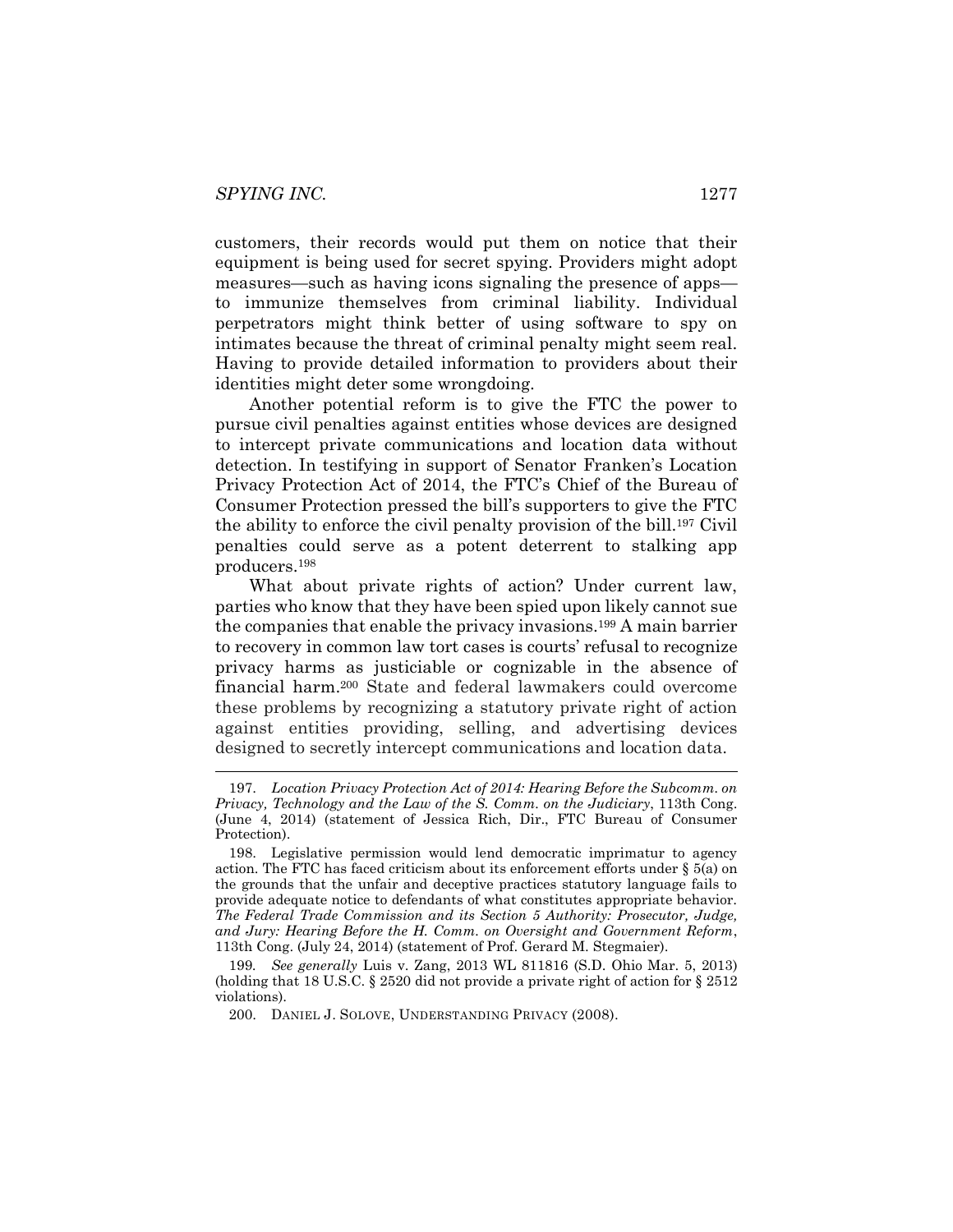What about concerns that legal reform will impede innovation? The legal agenda proposed here is not designed to impede legitimate business practices. In our digital age, personal data is routinely collected, processed, and shared. Behavioral advertisers personalize ads based on online browsing habits.201 Social networks amass reservoirs of personal data including user-provided location information and message histories.202 These entities engage in these practices for commercial purposes, whether to sell advertising or to enhance user experiences, not for illegal ends. The FTC common law and best practices set forth by some state Attorneys General have set forth basic fair information practice principles, including notice and transparency for the collection, use, and sharing of consumer data. Such practices can proceed because consumers are given clear and prominent notice (or opt-in consent) before personal data is collected.

These commercial enterprises have little in common with businesses that enable individuals to spy on another person's private communications and location without detection.203 They sell tools that enable the continuous and secret tracking of a person's communications and location by private spies.<sup>204</sup> Spying Incorporated is distinct from commercial practices that adhere to fair information practice principles, and so in turn are the civil and criminal penalties that attach to it.205

 <sup>201</sup>*. See* Alexis C. Madrigal, *I'm Being Followed: How Google—and 104 Other Companies—Are Tracking Me on the Web*, THE ATLANTIC (Feb. 29, 2012), http://www.theatlantic.com/technology/archive/2012/02/im-being-followed-howgoogle-151-and-104-other-companies-151-are-tracking-me-on-the-web/253758/

<sup>(</sup>last visited Sept. 20, 2015) ("They can offer targeted ads based on how users act (behavioral), who they are (demographic), where they live (geographic), and who they seem like online (lookalike), as well as something they call 'social proximity.'") (on file with the Washington and Lee Law Review).

<sup>202</sup>*. See id.* (noting that these companies amass this data with the stated purpose of delivering more relevant advertising to consumers that makes more money for companies).

<sup>203</sup>*. See supra* not[e 198](#page-35-0) and accompanying text (noting that the former do not seemingly promote nefarious ends whereas the latter do).

<sup>204</sup>*. See supra* notes [191](#page-33-1)–[192](#page-33-0) and accompanying text (noting that the spying recorded keystrokes, images captured, passwords provided, sites visited on the infected computers, and other information).

<sup>205</sup>*. See supra* note [198](#page-35-0) (noting that such applications can cause serious and tangible physical harm to individuals, and not simply just harm their privacy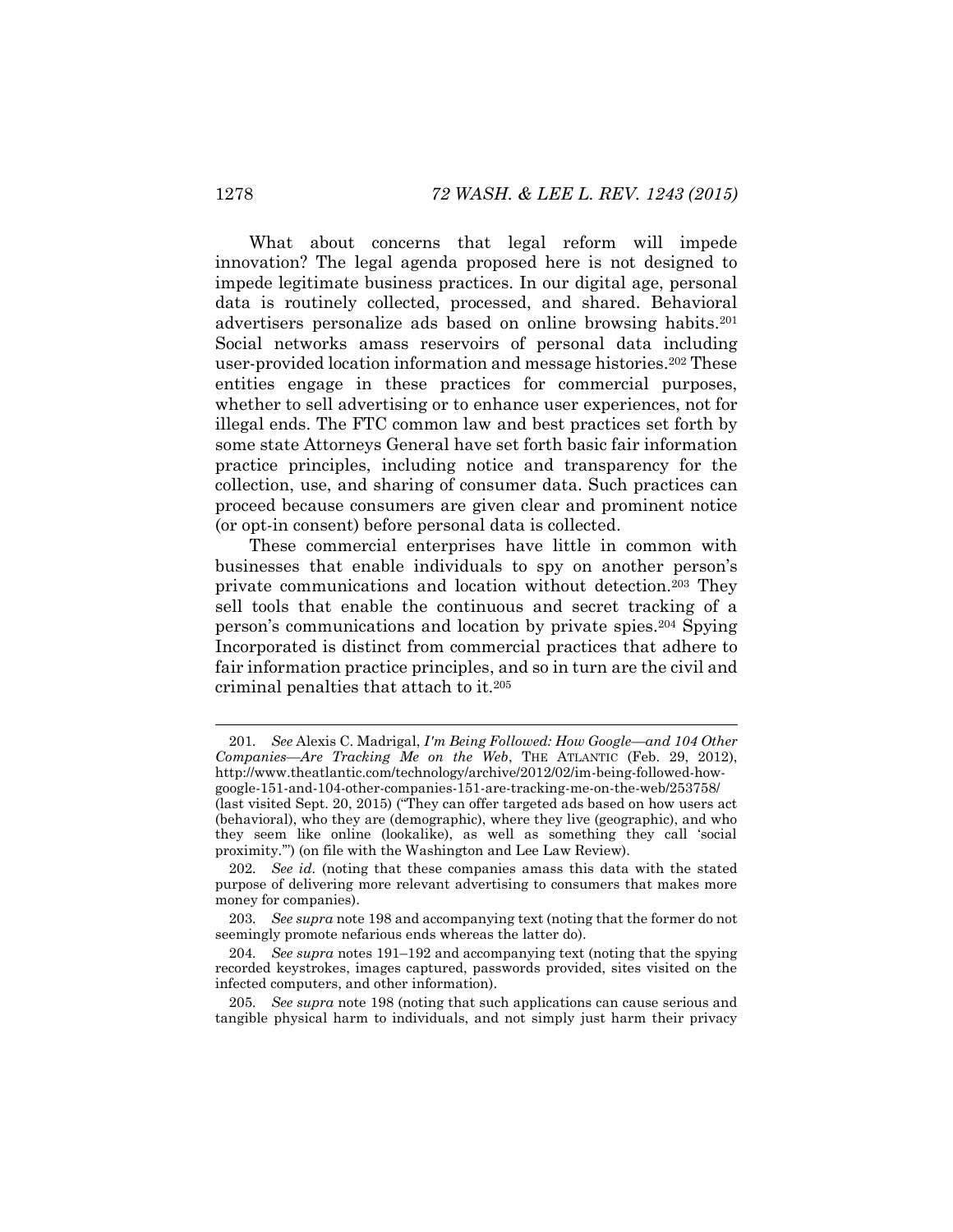#### *B. Enforcement Efforts*

Without question, a legal agenda must be paired with support for law enforcement. Law enforcement needs access to digital forensic expertise and training.206 Police officers need to better understand the dangers of stalking apps, investigatory techniques, and available laws.207

In a world of limited resources, the difficulty is identifying additional funding sources. It is expensive to hire digital forensics experts for each and every local police force. One possibility is for localities to join together to allocate money for digital forensic resources. Local law enforcement agencies could share access to experts. Another potential source of funding is the monetary penalties stemming from convictions under § 2512 and similar state laws. To the extent that § 2512 and similar state laws are enforced, the fines collected from convicted defendants could be diverted to funding digital forensic specialists.

Another avenue to encourage enforcement is the mandatory collection of statistics about investigations and prosecutions of § 2512 and state laws. Mandatory reporting rules would help shine light on what law enforcement is and is not doing to combat cyber stalking app providers. Interested advocacy groups could bring publicity to gaps in enforcement, garnering the interest of elected officials including state Attorneys General and district attorneys.

#### *C. Private Sector Solutions*

To be sure, legislative reform may move slowly and the enforcement of existing criminal law may make only small advances. In the meanwhile, private sector providers should work on other innovative solutions.

Consider the efforts by Apple and Google to ensure end-to-end encryption of their devices to protect against unwarranted

interests).

<sup>206</sup>*. See* Hess, *supra* not[e 154](#page-26-0) (noting that law enforcement must receive more training and direction on how to tackle the harms posed by spying technologies).

<sup>207</sup>*. See id.* (arguing that state and local police departments receive little training about relevant laws and emerging spying technologies).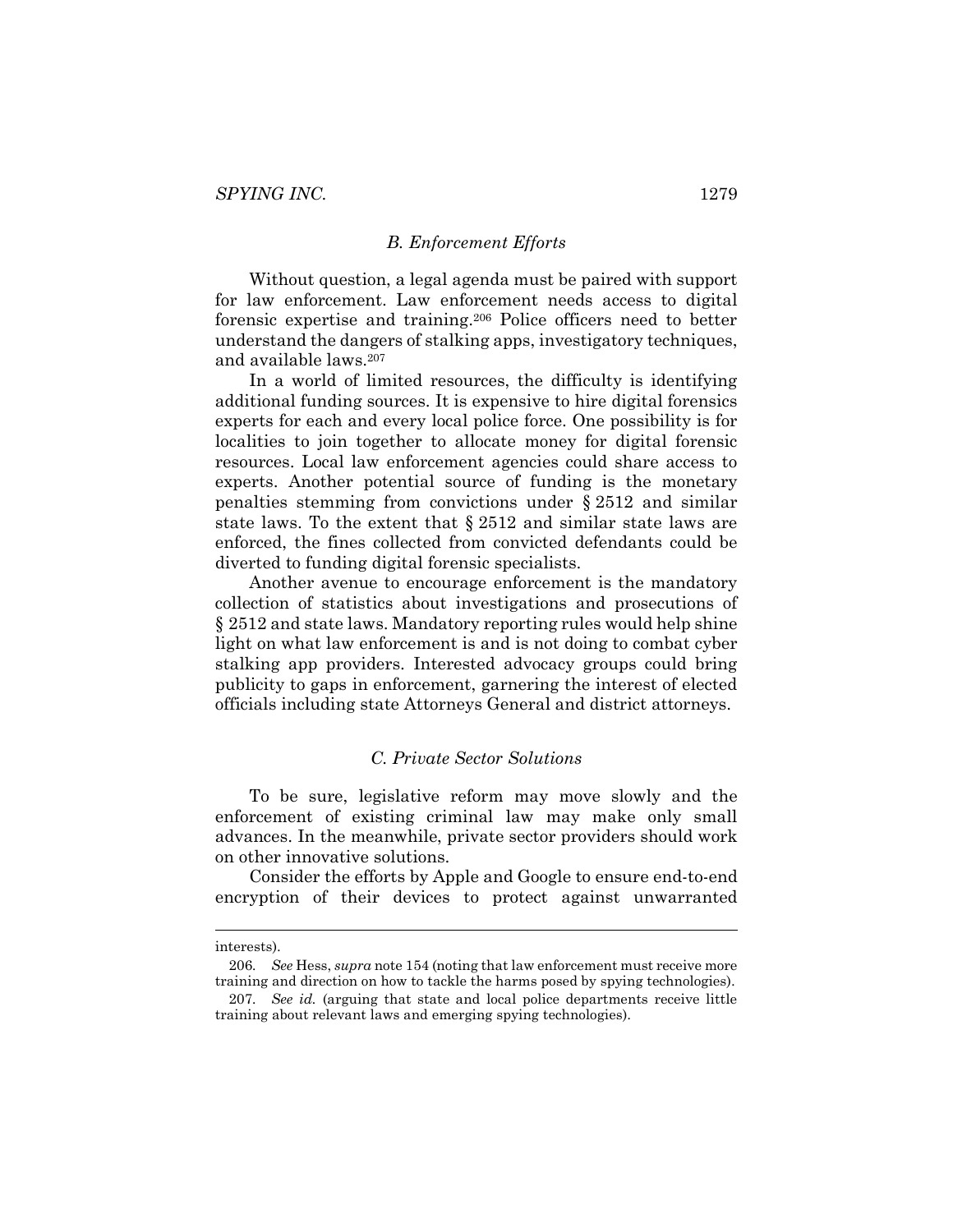governmental intrusion.208 Smart phone manufacturers and ISPs might extend their efforts to protect consumers' privacy to include the adoption of technologies that make it difficult to install undetectable spyware. There may indeed be consumer demand for such a move. We have seen public support for encrypted cell phones to resist the spying eyes of government.<sup>209</sup> There may be strong consumer demand for devices that are not vulnerable to spyware.

#### *V. Conclusion*

The time to strike against stalking apps and their ilk is now. With the increasing adoption of biometric technologies, wearable monitors, and networked home devices, our cell phones will amass an unimaginably detailed record of our lives.<sup>210</sup> As spyware proliferates, stalkers, domestic abusers, and identity thieves will have access to those intimate reservoirs of our personal data. The consequences will be grave. We need to confront the issue with all potential tools, including criminal and civil penalties. The private sector can play its role as well, for the good of consumers and society.

 <sup>208</sup>*. See, e.g.*, Kevin Poulson, *Apple's iPhone Encryption Technology is <sup>a</sup> Godsend, Even if Cops Hate It,* WIRED (Oct. 8, 2014, 6:30 AM), http://www.wired.com/2014/10/golden-key/ (last visited Sept. 20, 2015) ("With an eye to market demand, the company has taken a bold step to the side of privacy, making strong crypto the default for the wealth of personal information stored on the iPhone.") (on file with the Washington and Lee Law Review).

<sup>209</sup>*. See id.* (maintaining that these enhanced safety protocols are being driven by consumer demand).

<sup>210</sup>*. See, e.g.*, Riley v. California, 134 S. Ct. 2473, 2494 (2014) ("Modern cell phones are not just another technological convenience. With all they contain and all they may reveal, they hold for many Americans 'the privacies of life.'"); FTC Staff Report, Mobile Privacy Disclosures, https://www.ftc.gov/sites/default/files/documents/ reports/mobile-privacy-disclosures-building-trust-through-transparency-federaltrade-commission-staff-report/130201mobileprivacyreport.pdf.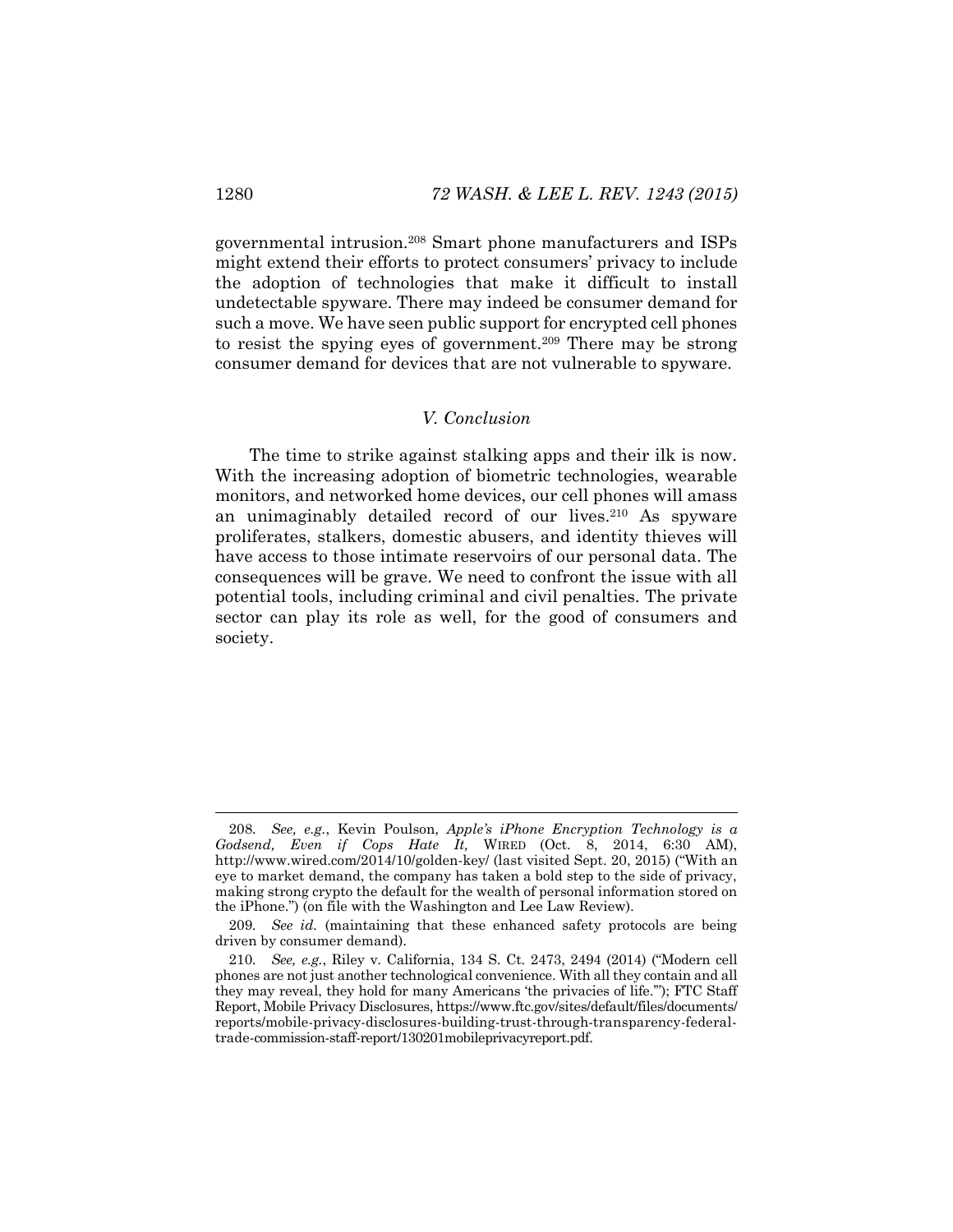## *VI. Appendix*

### Exhibit A:

| cell phone spy software |                                                            |                                                                                           |                                                                               |                                                                                                                                        |                                                                                                                                                                                                                                                                                                   | Q                                                                                                                                                                                                                      |
|-------------------------|------------------------------------------------------------|-------------------------------------------------------------------------------------------|-------------------------------------------------------------------------------|----------------------------------------------------------------------------------------------------------------------------------------|---------------------------------------------------------------------------------------------------------------------------------------------------------------------------------------------------------------------------------------------------------------------------------------------------|------------------------------------------------------------------------------------------------------------------------------------------------------------------------------------------------------------------------|
| Videos                  | Shopping                                                   | <b>News</b>                                                                               | Images                                                                        | More $=$                                                                                                                               | Search tools                                                                                                                                                                                                                                                                                      |                                                                                                                                                                                                                        |
|                         |                                                            |                                                                                           |                                                                               |                                                                                                                                        |                                                                                                                                                                                                                                                                                                   |                                                                                                                                                                                                                        |
|                         |                                                            |                                                                                           |                                                                               |                                                                                                                                        |                                                                                                                                                                                                                                                                                                   | ⋒                                                                                                                                                                                                                      |
|                         | sound without intruding into their lives too much. Here at |                                                                                           |                                                                               |                                                                                                                                        |                                                                                                                                                                                                                                                                                                   |                                                                                                                                                                                                                        |
|                         |                                                            | Ad www.remotecellspy.com/ $\sim$<br>Ad www.teensafe.com/ "<br>www.top10spysoftware.com/ ▼ | About 4,250,000 results (0.54 seconds)<br>4.4 ★★★★★ rating for webwatcher.com | Cell Phone Monitoring - webwatcher.com<br>Ad www.webwatcher.com/phone-monitoring *<br>Monitor Android Devices - Monitor iPhone or iPad | iPhone & Android Monitoring! Monitor Child/Employee Cell Phone<br>5 Minute Install · 24/7 Customer Service · 100% Undetectable<br>Remote Cell Phone Spy \$27 - remotecellspy.com<br>Does Not Require Access To The Phone. Monitor Calls, Text & More.<br>#1 Cell Phone Spy in 2014 - TeenSafe.com | View Kid's Text, GPS, & FB Messages 100% Effective - 100% Free to Try<br>Cell Phone Spy Software Reviews   mSpy, MobiStealth<br>There's something to think about, right? All parents want to their kids to be safe and |